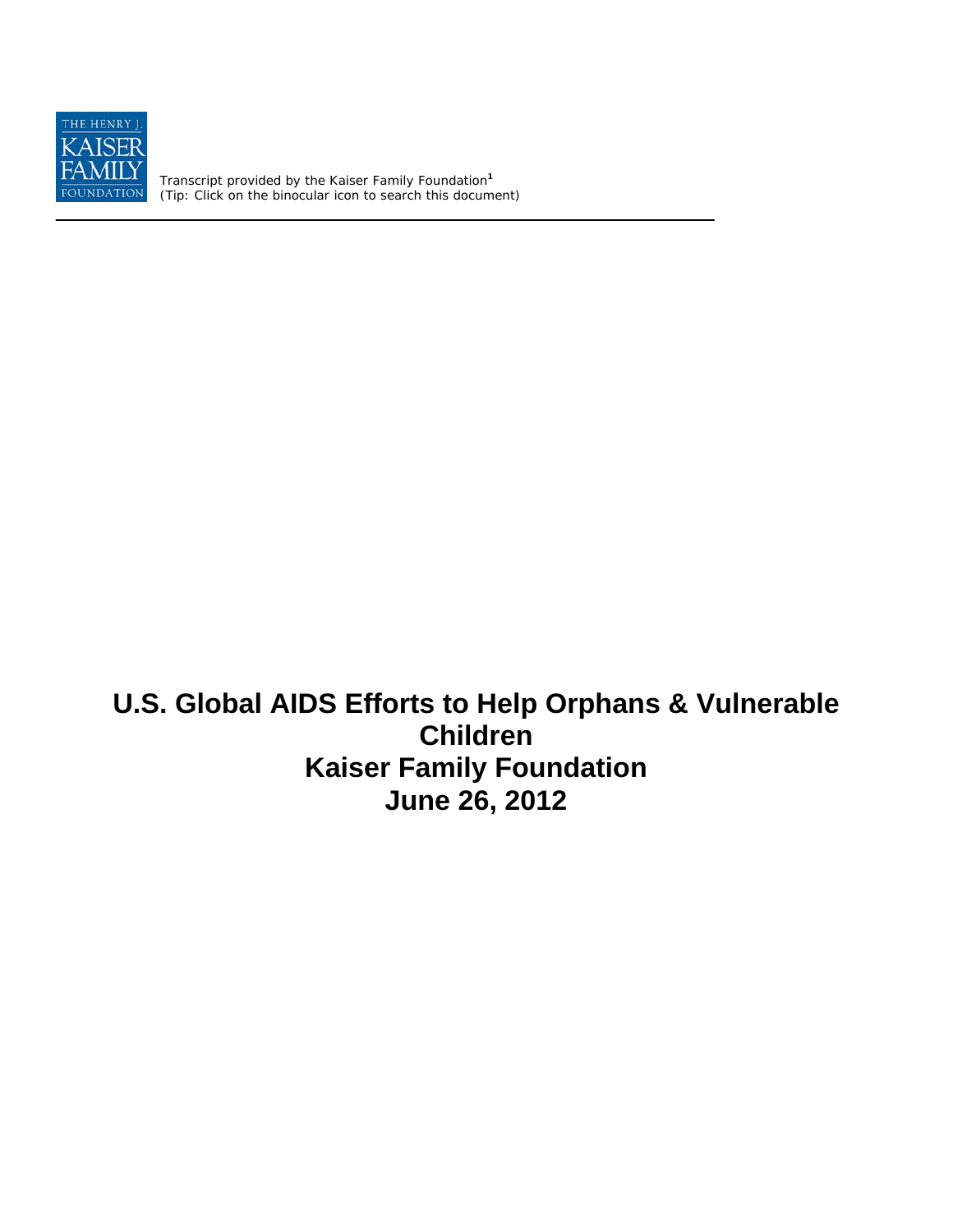**2**

[START RECORDING]

**JEN KATES:** I want to welcome you here to the Kaiser Family Foundation today. I'm Jen Kates from the Kaiser Family Foundation. We thank everyone for coming. It's a great size audience. We're really glad that so many are interested in this topic. And as you know I'm going to be discussing a very important topic, an ongoing challenge that is facing the global community, including the U.S. government, which is the challenge of addressing the needs of children made orphaned and vulnerable due to HIV.

And how do we best do this? What is the right role of the U.S. government? What's the role of NGOs, of the faith community, et cetera. So we're going to hear from an expert panel about this and then dialogue with all of you after that. But first, to get us started with this conversation, we're really fortunate to have one of the premier global health reporters here with us, John Donnelly, who I am very pleased to be able to introduce. John is well-known to many of us as a long time reporter in D.C. and in southern Africa for the Boston Globe and many of us have followed John looking to him for reporting out media coverage on global health when fewer and fewer reporters were doing so.

And more recently he's become -- really upped this and is one of the few U.S. journalists that is really focusing on global health, reporting on the different issues and linking his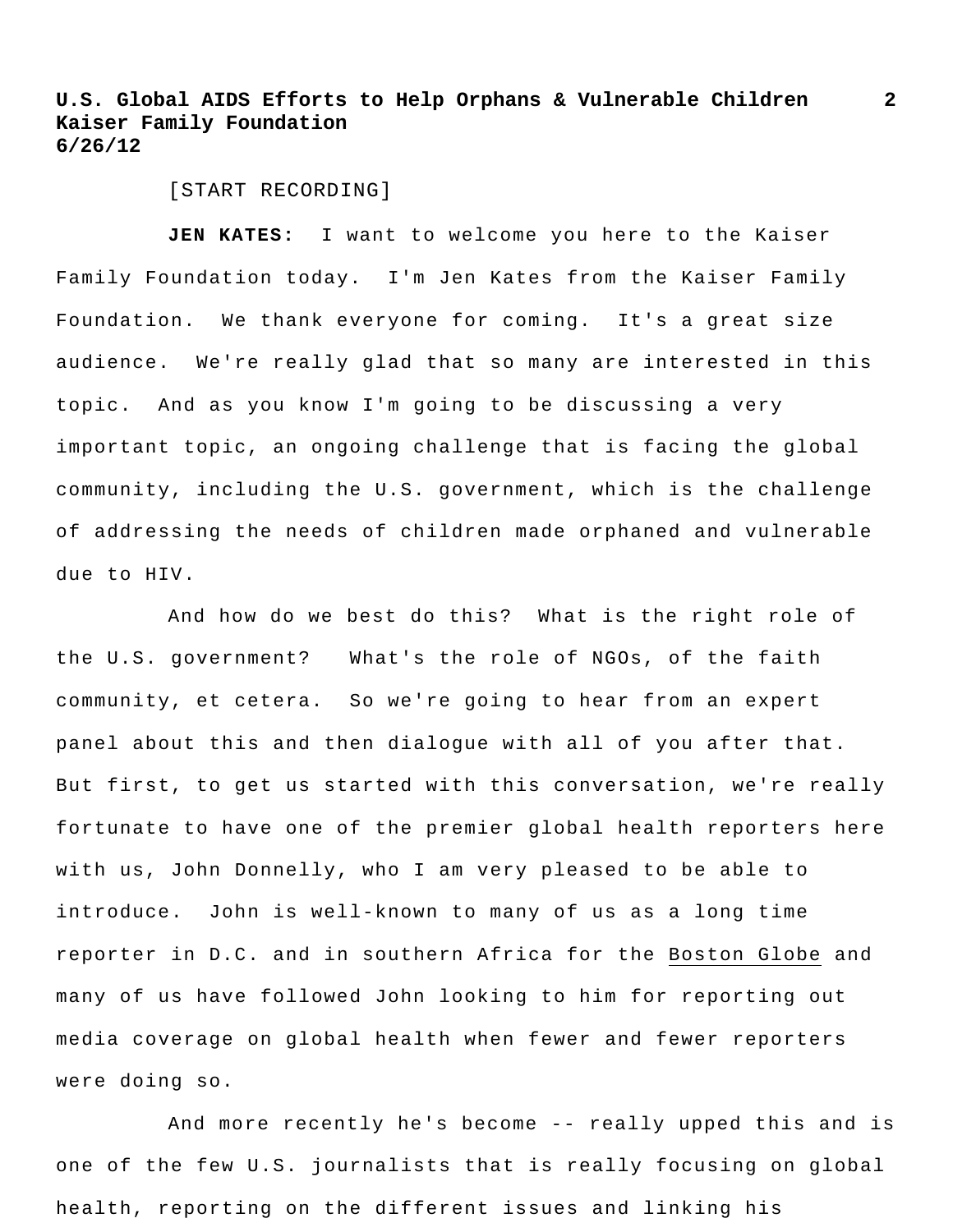John Donnelly to do this work.

In all of his work, for those of you who have read his reporting, you know that he has been traveling around the world, he brings new stories and sheds light on some of the really complex issues. That's very, very hard to do. And so today we are going to focus on the issues that are central to what -- is this your first book? Second book, to a new book that is coming out. It looks like this. It's called *A Twist of Faith*. And it's going to be published next month by Beacon Press. And it looks at the -- from his storytelling that we'll be hearing about, takes on this bigger issue on how do you address children made vulnerable or orphaned by HIV.

And in particular he looks at the role of the faith community in the response. John actually began much of the detailed reporting for this book as a Kaiser Media Fellow, which is a program we run with journalists. His close Boston Globe colleague, Dominic Chavez who is right over there, also a Kaiser Media Fellow is the photographer for this project. And we're seeing the photos going around. And this is the cover of the book as well.

And you can kind of get a sense of that team, the collaboration that they brought to the work. So this afternoon, after we hear from John in a moment, we're going to turn to the panel and I'm also really excited that the protagonist of the book is here on the panel. You don't often get to hear from the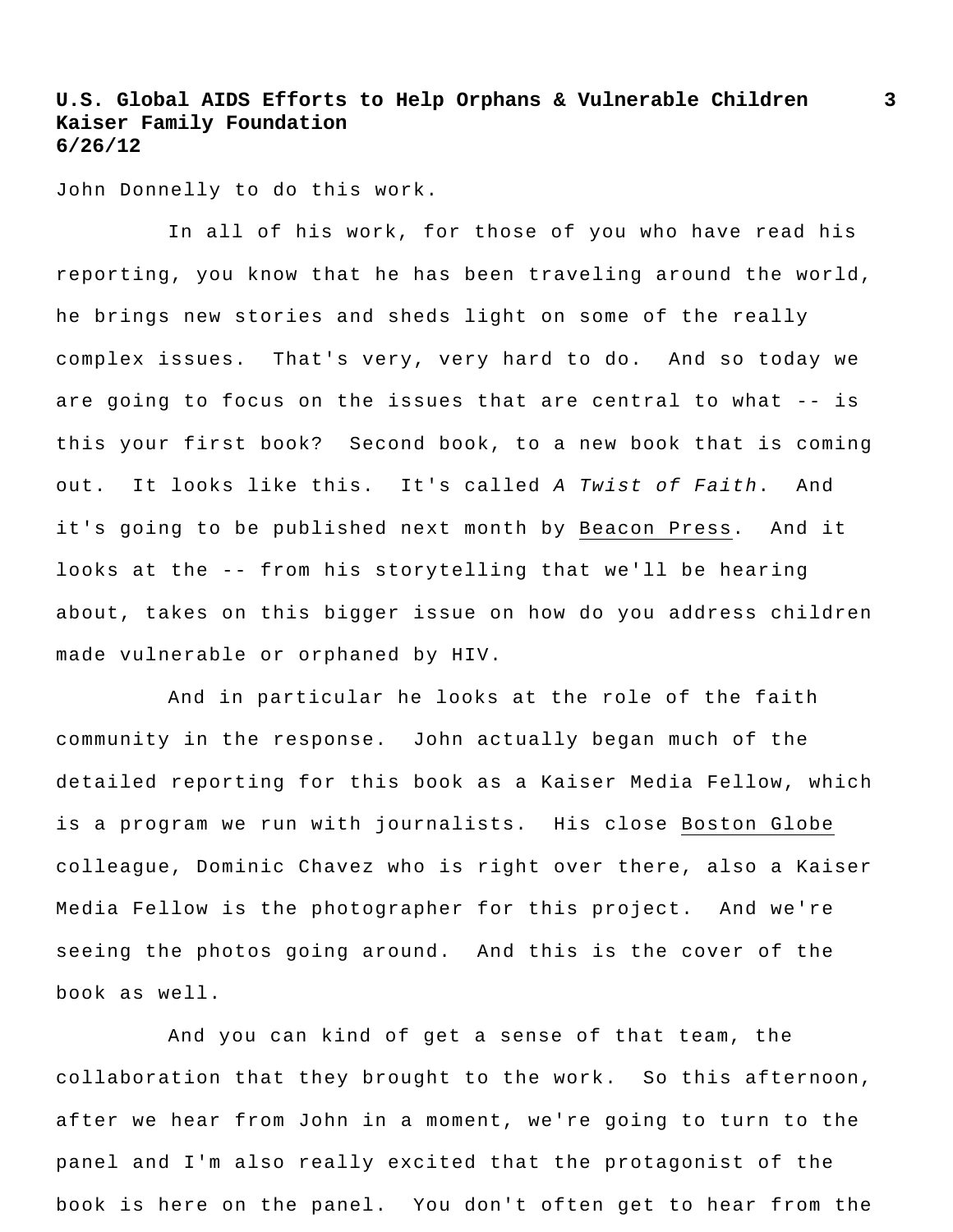couple of weeks, two or three weeks out from the International AIDS Conference. So it's very, very timely. All of the topics that we'll talk about.

Before we go to the panel though, I'm going to turn this over to John who is going to give us a little bit of a sense of the book. What brought him to this book, what he learned. His journey there. Again it's *A Twist of Faith - An American Christian's Quest to Help Orphans in Africa.* So please join me in welcoming John Donnelly. [Applause]

**JOHN DONNELLY:** Thank you Jen for the kind introduction. And thank you all of you for coming. And thanks to the Kaiser Family Foundation, sort of my health policy wonk home in a sense. But today it just feels like plain home because there is so many of you, so many friends out there and I just really appreciate all of you coming. I want to talk about, as we lead up to the panel, some of the difficulties of giving. And especially the incredible difficulties of giving in a foreign place.

Back in 2003, 2004 my wife Laura and I took our three children on a pony trek Malealea Lesotho. We went out and -- I remember for two reasons. One, is that I'm probably the world's worst horseback rider and my kids were like -- it was an overnight trek and my kids are coming behind my little pony and like nicking it in the back and making me go far ahead and I was just incredibly sore. But the second reason I remember it is because I had this great conversation with the owner of the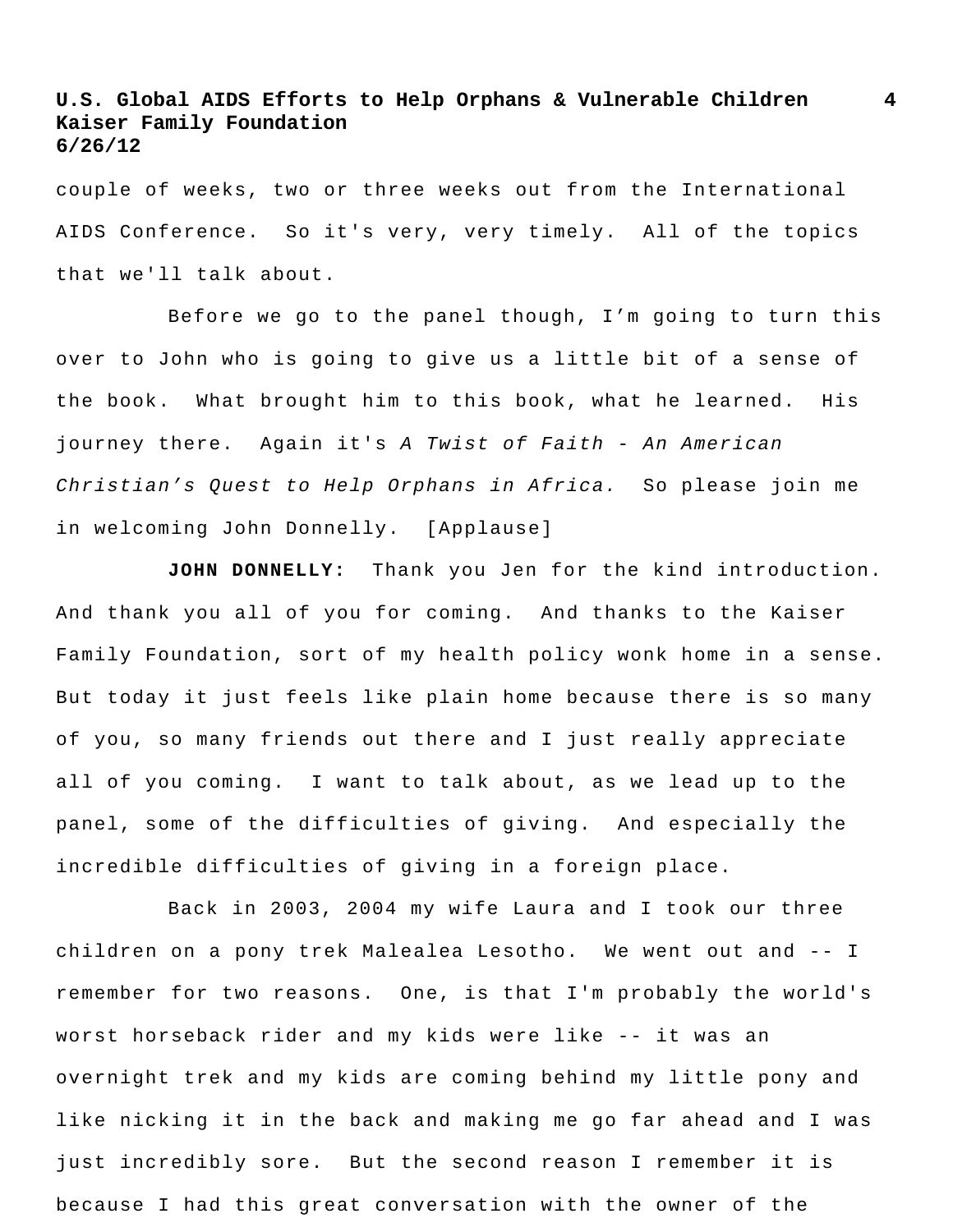I said well tell me the history of that. And she said well actually it's sort of a tortured history. We had a lot of tourists come in and a lot of them went to the school nearby and they went in and they fell -- and there were about five or six people in the first year -- and they fell in love with one child in the school.

And the people decided to go and actually give money to the child for schooling, they took him to South Africa. The child grew up in a few years and got a great education and he could never come back to the village. The people in the village sort of ostracized him, said he was a special case, he no longer belonged here and it made for lots of tensions between that child and his family and the rest of the community.

I said wow, what did you do about that and she said well we're actually still so difficult because we now have a community board that sits down and we ask that donations go to one place and then they decide on what to do with the money. But still there are tensions in the community how money from outside is spent. So that is one story about the difficulties. Fast forward a couple of years later I was working for the Boston Globe in Africa and I came back and just after I came back the Globe shut down all its bureaus. There are only five or so but they shut down its foreign operations.

I asked to go cover a conference at Saddleback Church in southern California and there was a lot of reluctance for editors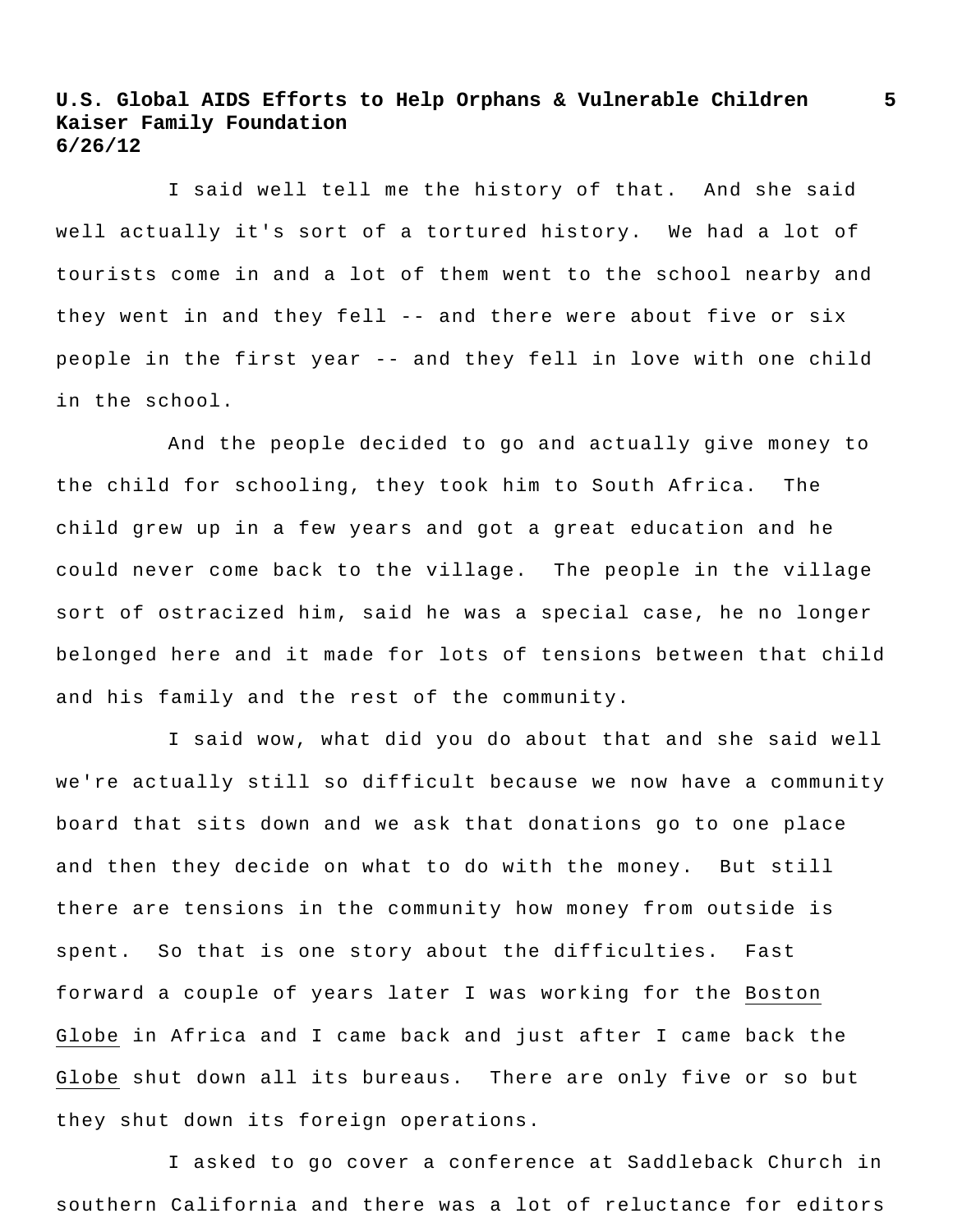really sees this. There is this pitching to do a story and all that, but the real conversation happens in between the reporter and the editor often. And I kept saying please, please let me do it and they said no it's about Africa. We're really looking more internally. I said well actually there is a reason to go. One of the speakers is a Senator from Illinois, Barack Obama. And so Barack Obama, in many ways, is the genesis of this book.

He got me to go to Saddleback Church. And I went and listened to Rick and Kay Warren who are these amazing forces and have since have really become real forces of good, I think, in helping AIDS orphans around the world, especially in Africa. But I went to a side session and in this session there are two speakers from different churches. And they were saying that really the way to help kids in Africa, there are two ways. The first way is to adopt the kids. And the second way is to build orphanages.

And I said I just couldn't believe what I was hearing. It's incredible to adopt children. It's an amazing act for a couple to do it. But there are 10, 12, 15 million AIDS orphans in Africa. It's just not going to -- and we have 22,000 international adoptions every year. And orphanages really haven't worked anywhere they've started. Except for very small at risk populations. Maybe younger babies as a safe place. So it made me actually go back to Africa. I had left it and I realized it was actually something I was really interested in, I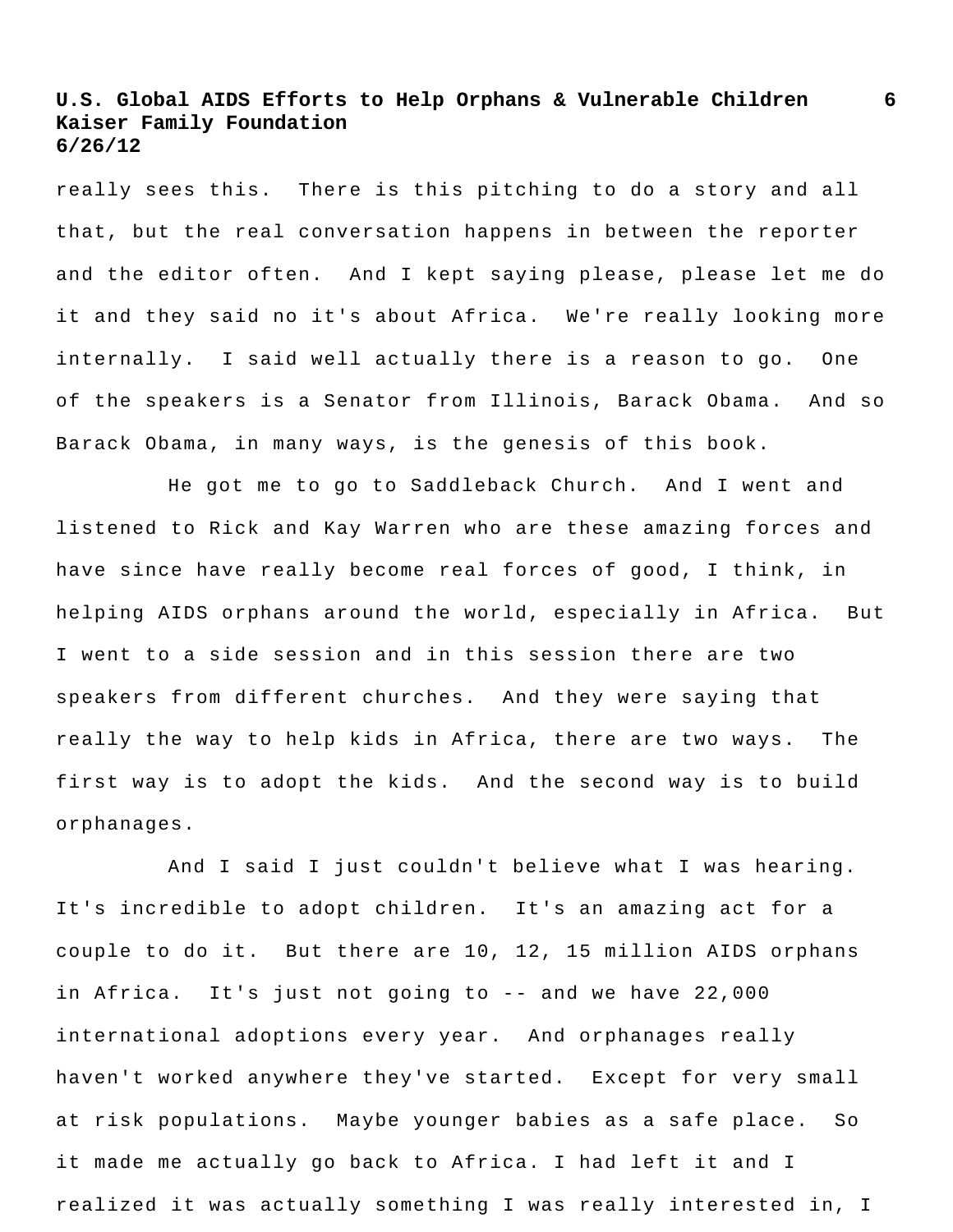And we went to Malawi because we had been there several times and we knew it very well and Madonna was in the news. Madonna was adopting a child. And so I said oh well that's- even if I flail miserably at this subject at least I have Madonna to fall back upon. And so I went into the man who was in charge of Madonna in Malawi. His name is Penston Kilembe. And Penston Kilembe, we interviewed him for a while and it was kind of a tough interview. He didn't really want to talk about it. And I said but you know, Mr. Kilembe, what I'm really interested in learning about is, are these sort of ordinary Americans, from churches, from synagogues, from mosques who come and want to do good for kids, what do you suggest.

"Ah, I have the man for you." And he goes to his file cabinet, shuffles some things and he hands me David Nixon's card. David Nixon right here. So that set in motion a journey where I followed David Nixon, Dominic and I travelled to Kenya to Uganda to, where else have we traveled Dominic? Ethiopia, thank you, over the next year and then beyond. I followed Americans that we met. We met couples who adopted a baby in Oklahoma City. I went to Oklahoma City and went back to people at Saddleback and elsewhere.

So what I'd like to do is sort of queue up the panel for this discussion. I have just three sort of points that I sort of -- that sort of came from my reporting on faith based groups. One is that the power of the faith based groups is incredibly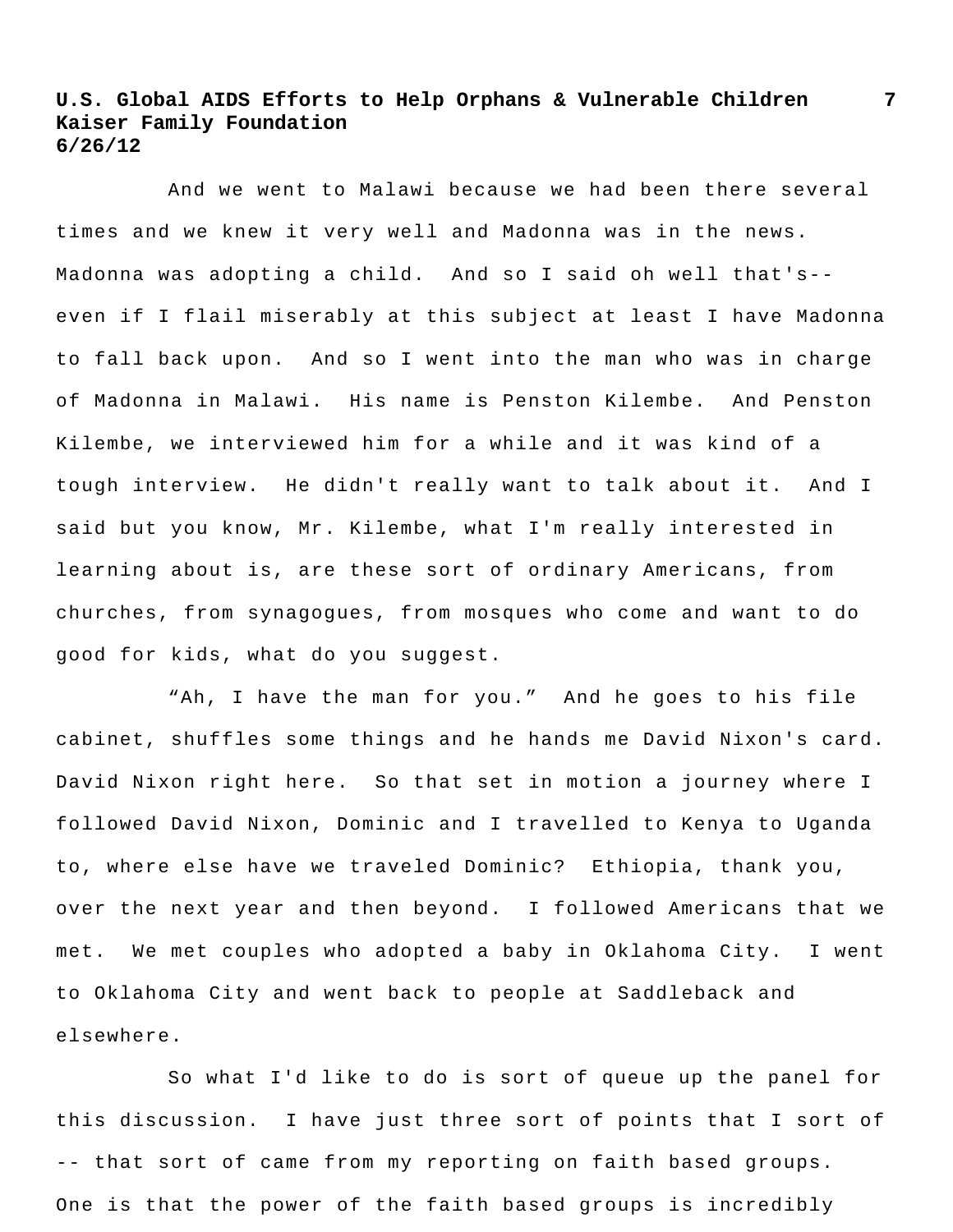giving.

Remittances to Africa are over \$100 billion a year from people in the U.S. Churches give more money, just churches in the U.S. give more money to Africa than USAID gives to Africa. The United Methodist Church, I talked to someone there last week and they train every year 400,000 people to do missions around the world. It's stunning the power that is out there.

Second point is that they're incredibly uncoordinated. You have the top line faith based groups. You have World Vision, Catholic Relief Services, who are obviously incredibly coordinated when they do that. But then you have these community based groups. So you have tens of thousands or hundreds of thousands of them. And they don't coordinate at all. I think it is sort of time to think about how they are coordinated. And especially in this movement, especially here in Washington now where country ownership is all the rage. Where Ambassador Goosby talked about it yesterday at Brookings, where Secretary of State Clinton talked about it earlier this month in Norway, where the Ministerial Leadership Initiative, which I worked on a lot, worked in five ministries of health sort of bolstering country ownership.

There should be a way for faith based groups, no matter how small, fit into a country ownership plan. And the third point, leading up to the U.S. government and when you hear Nicole, I think there should be some way for the United States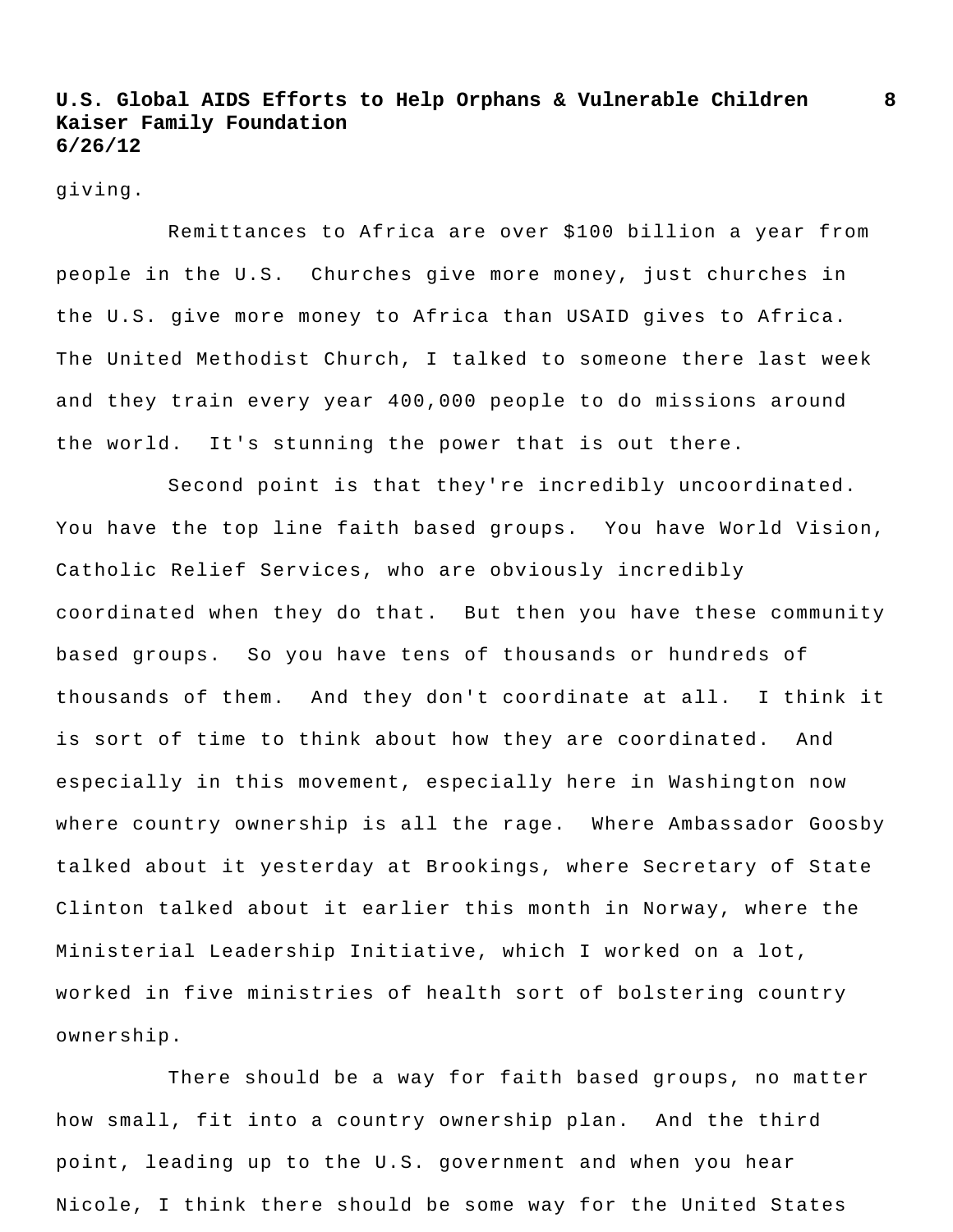orientation session at embassies. It could be faith, you could organize it through faith or organize it through states. You have Wisconsin churches going to work -- farmers from Wisconsin working to help farmers in Kenya in a section in one of the districts of Kenya. Where they're organized and they all through a country plan can somehow pick out missing pieces of the puzzle so that their efforts, which are amazing, build into something. So with that I thank you all for coming and please we look forward to welcoming the panel, thank you. [Applause].

**JEN KATES:** Thanks John, I could have actually listened to you for another hour or so. I'm sure people will have questions for you when we get to that part. I actually had a little bit of an advantage because I did get to read the book, which isn't technically out yet. And I think some of us did, so it was great to be able to do that prior to this. I'm going to very briefly introduce who is here and then just get into a dialogue with them.

As I mentioned and John mentioned, David Nixon is here. He is the president of the NOAH Project, which this book profiles and describes. But more importantly he is the protagonist of the book and having read it I got to see your passion or hear about your passion and the transformation and things you learned along the way. It's really a book about learning in a lot of ways. And so being able to hear from you directly in your voice will be great.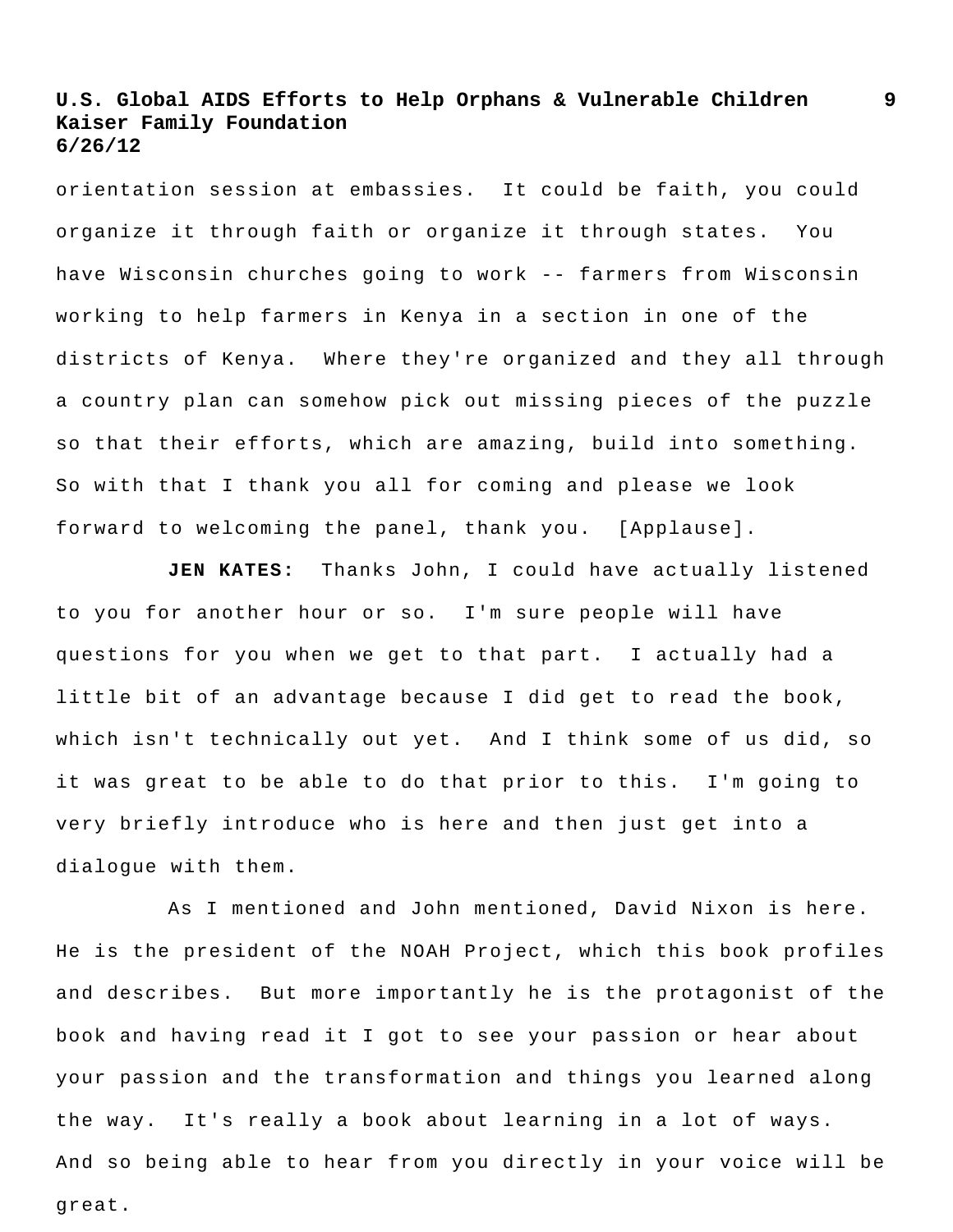here for PEPFAR. We have Chip Lyons who is the President and CEO of the Elizabeth Glaser Pediatric AIDS Foundation. And Pauline Muchina, who is the Senior Partnership Advisor at UNAIDS. And each of them have -- bring very different perspectives, but in our prep for this it was -- you had a lot of similar issues and themes come up. So I think it will be interesting to hear about them from different perspectives.

I'm going to start with you, David. I'd love to have this audience hear from you, as would I, what this journey was like for you and what some of the main lessons were that you learned. The challenges and maybe bring us forward a little bit to today. When you read the book you'll realize you kind of left off not too long ago but you kind of wonder where things are today, so David, welcome.

**DAVID NIXON, JR.:** Thank you. Well, my name is David Nixon, and I'm the Founder and President of the NOAH Project which John profiled in the book, and I've been asked to share a few key things that I've learned through ten years in Africa and the experiences we've had there as well as a couple of stories that really illustrate those lessons that are learned.

A few days ago I was talking with a good friend about this event and they asked me a very good question. They said what are the most important lessons that you learned from Africa, just a few key lessons that you learned in Africa? Can you put that into an elevator pitch? And I said that's a great question.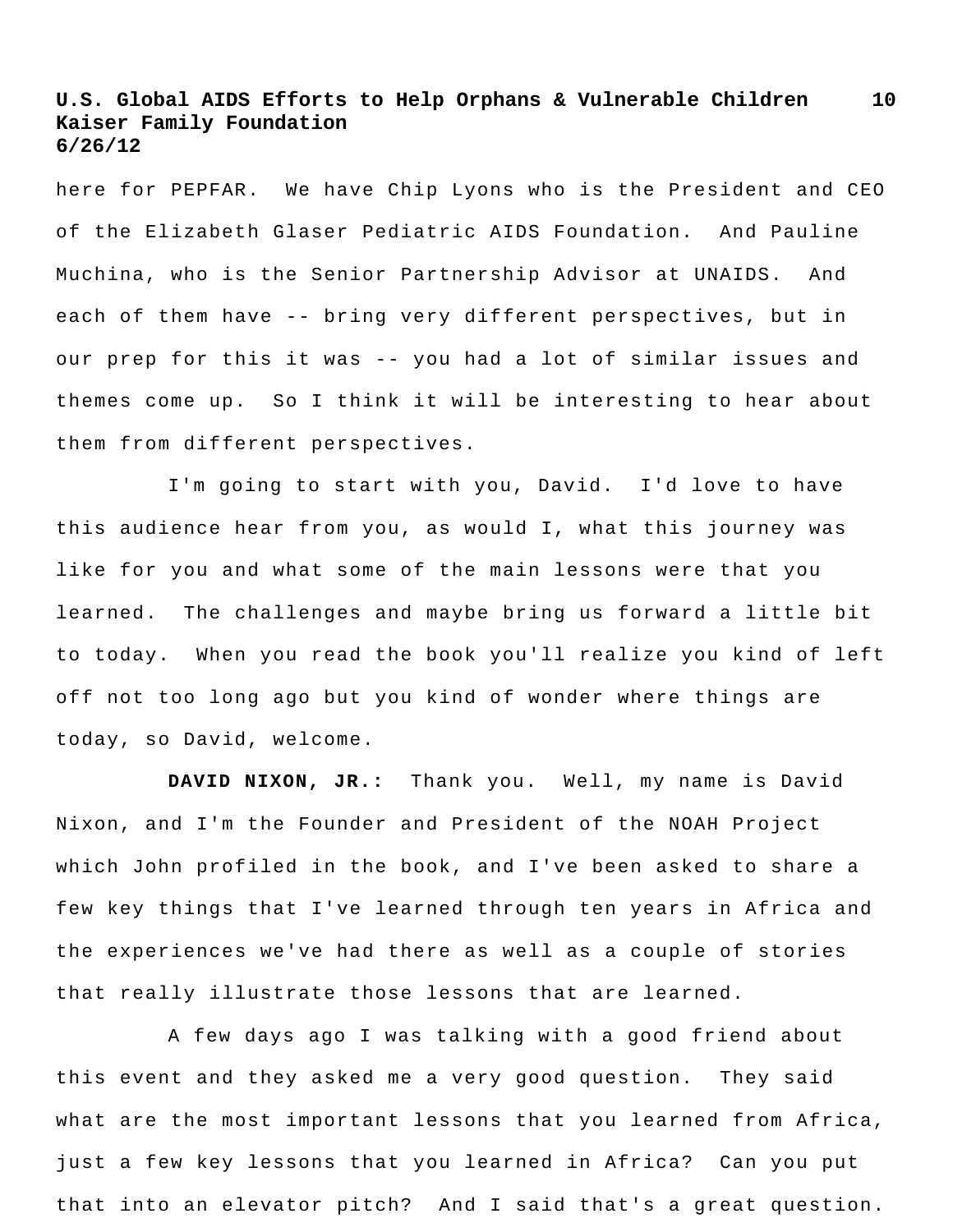down. And one of the things that I learned in Africa just reinforces my favorite quote for many, many years, which is "the hardest lessons to learn are the ones you thought you already knew." And that is so true. If you don't believe it just think about it a little while. The first thing that happened to me when I went to Africa, I thought I was not naïve. I had travelled around the world, I had lived in other cultures, I had learned another language, I had lived in Italy for two years. I had been, if you can't tell already, teased incessantly all over the world about my accent.

And I had learned to speak another language so well they didn't know what my accent was or where I was from, which was a nice change. And I had a very, very difficult childhood. Some extreme issues in my childhood and I had experienced extreme selfishness. I had experienced abuse of power. I had experienced a lot of very dark things about people as individuals and about society as a whole. Throughout my career in the military as well. And so when I went to Africa I went on a short term trip with a small group from my church to look into opportunities to work in this country Malawi because it was safe, it was peaceful, it was poor. It had all the right hallmarks what we were looking for, a place where we could take groups.

So we went there and I immediately connected with this group of pastors and they really touched my heart. They had an incredible work ethic, they were sharp guys. All the situation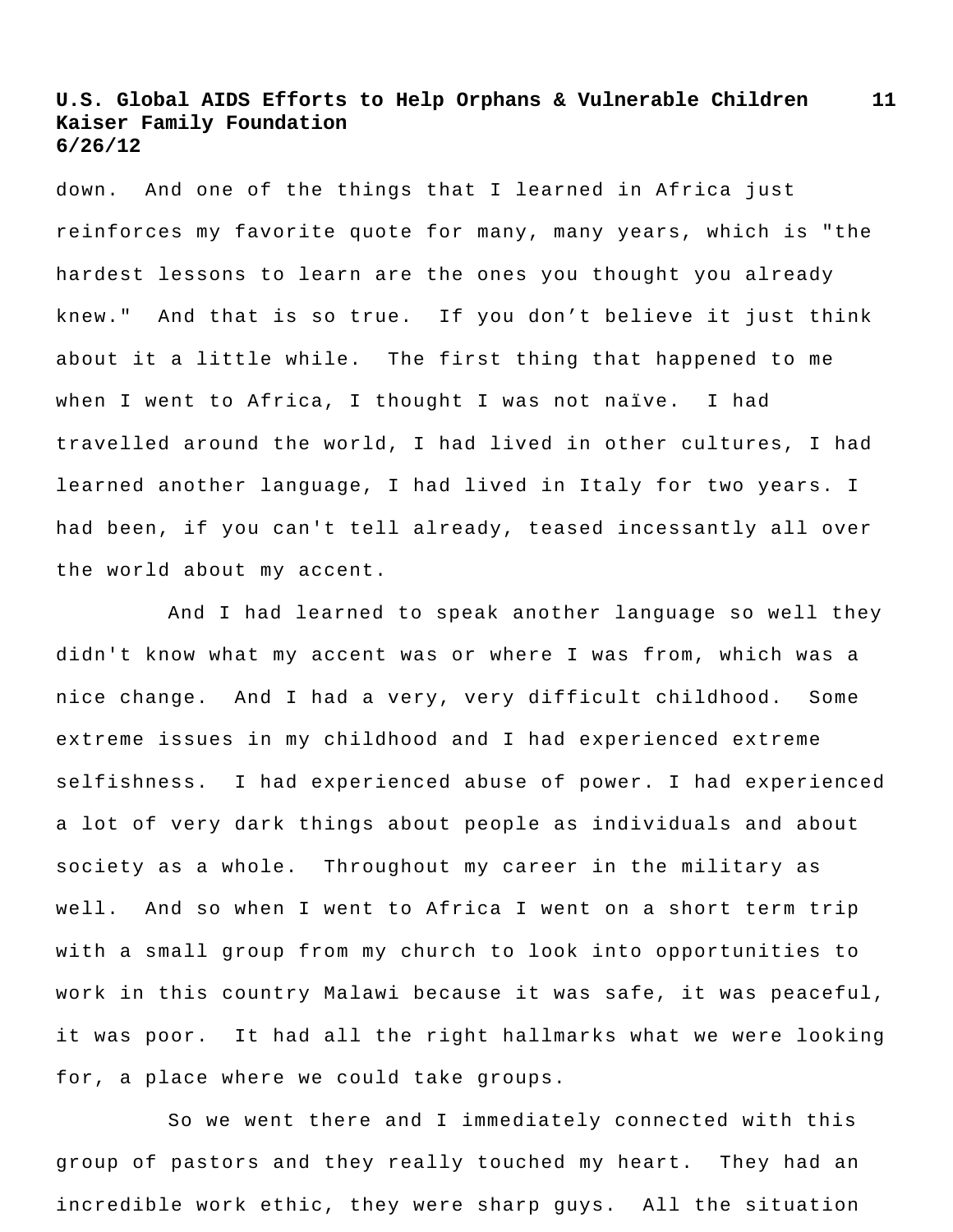schedule. I had some resources. And I knew that I felt a passion and I was certain that I felt a calling from God to get involved and do something. And so before the end of that trip I had decided to start this orphanage, and we had actually put the foundation in the ground for the very first building.

Now I was blessed to meet with a doctor who had been working in Malawi for quite a while and his passion was HIV/AIDS and vulnerable children. And he invited me to a meeting of a group called NOVOC. A Network of Organizations for Vulnerable Orphaned Children. And it is a great concept, it's an organization that gathers all of these various organizations so they can share information. Basically share experiences about what works, what doesn't work, while working in this field.

I went to their meeting and I told them what I wanted to do, what my vision was, to help orphans, to provide a safe haven for these children. And they advised me in many ways and one of them in particular told me if you want the government in Africa to take you seriously you need to go out and get started. You need to make footprints on the ground. You need to get something going because you have no idea how many Americans come here and their hearts are touched and they think they want to do something and then it doesn't really go anywhere. It doesn't pan out.

So I took that advice and we got busy. And in the first year and a half we built several buildings, we acquired a piece of land. I thought we were just going great guns. About a year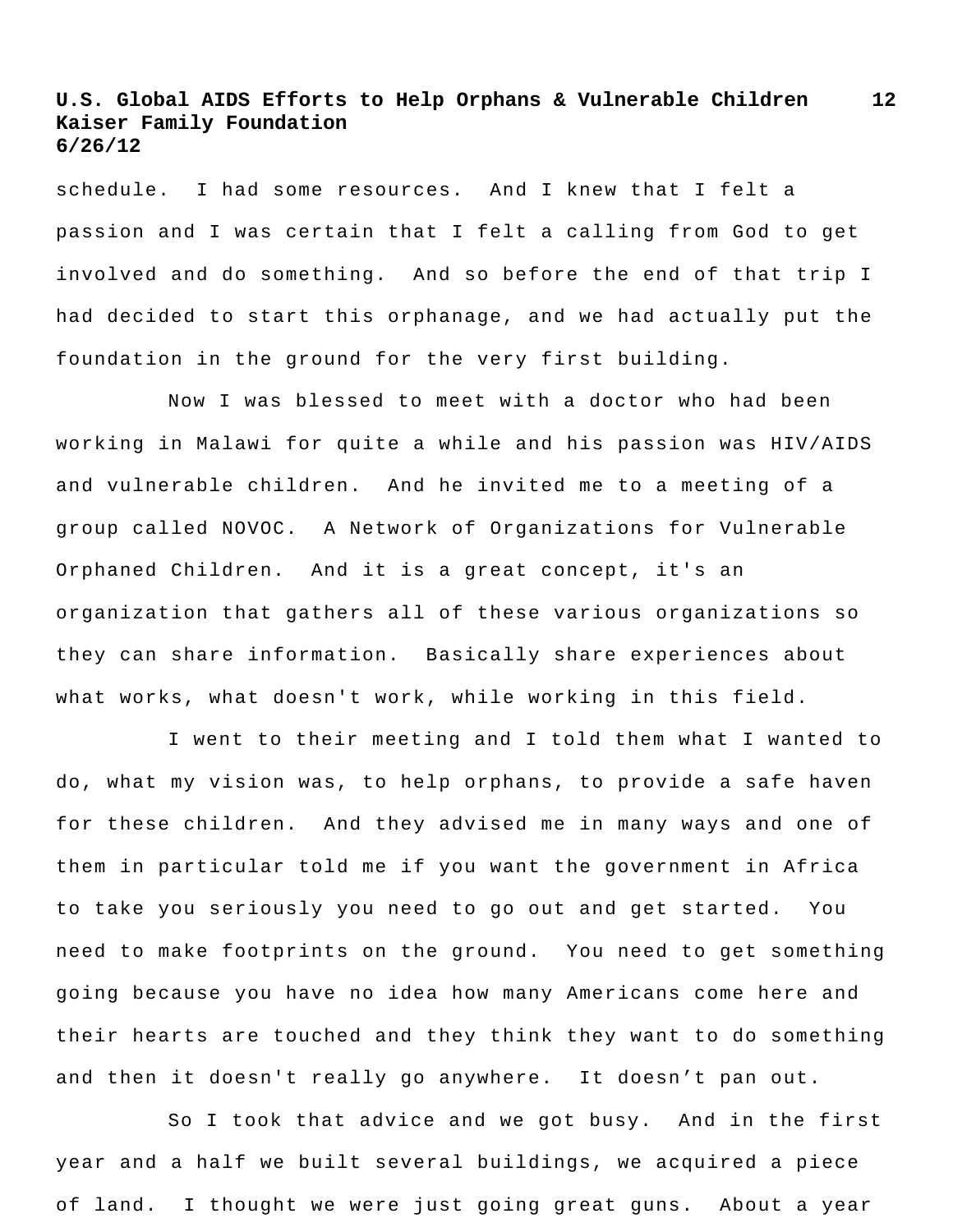Children and Women Services Welfare, Mr. Penston Kilembe, that John mentioned to you, and I said look what we've done and we want your permission to open an orphanage. We want you to help us, connect us with people.

And he immediately said to me you will not have a residential orphanage in Malawi. We do not give permission for residential orphanages any more. There are rare exceptions for the largest and the most well established organizations. The reason being so many people come over and start to do that and then they fail. And then the children are left in a worse circumstance than they were to begin with and it leaves a bad impression and it's bad precedent.

And I was crushed. I was angry. I was very upset. And I was very open with the man about it. And he took it well and he said to me I want you to go home and think about this and go home and come back and talk to me when you've had time to think about it.

And the staff who were with me, the Malawians I'd been working with, were wide-eyed. Tthey knew me by this point. They didn't know what was going to happen. But I did. I went back to where I was staying and I prayed about it and I thought about it. And over the course of one night, a very sleepless night I realized the benefits, the possibilities, the wisdom in that approach. Now my initial thought was this guy wants me to do his job. He sees an American coming with resources and passion and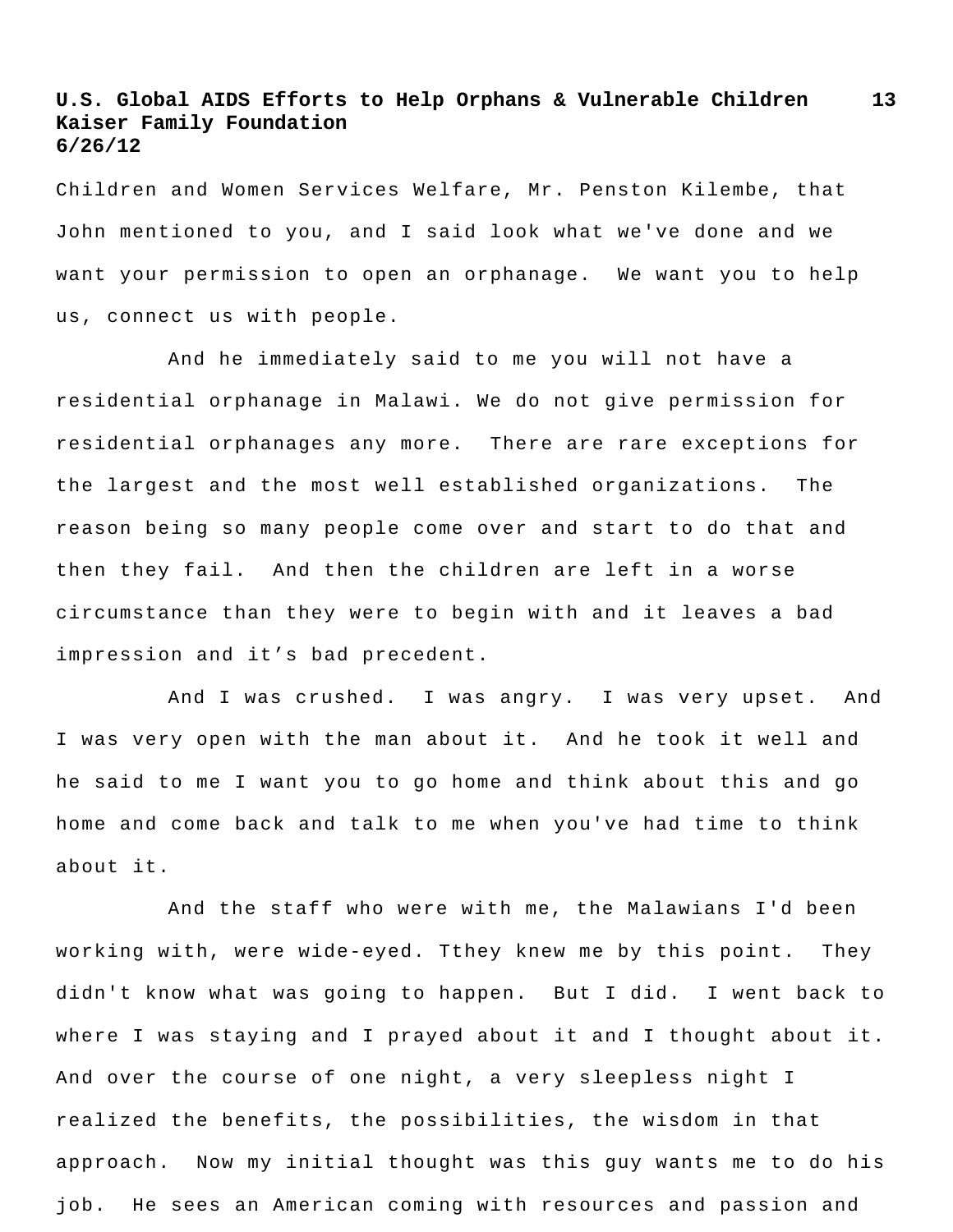view. Or I should say, to be quite honest with you, I think the Lord changed my point of view.

So I went back the next morning and I apologized and I said okay show me what you want me to do. And he told me what he wanted: a community based approach, education, healthcare education, clean water, all of the basic things that are really core issues in Africa. And so several years later when John met him, he had a color picture of our project on his wall, and when other Americans came with the same vision, passion and a pocketful of money, my phone would ring and he would send them to me and I would find myself trying to convince other Americans of the wisdom of that. And not only that, for those of us who are faith based, but your biblical mandate to cooperate with the local government if they're not asking you to violate God's word.

I believe that God's word is logical, it's pragmatic, there are so many principles there that if we followed them, we would be amazed at the results we'd get and the things we'd uncover. So the moral of that story and the lesson I learned from that is always be curious. Question everything. Especially what you think you know about something. There is always something to be gained by more collaboration. There is always something more you can learn. And it often comes from the last place you ever expected or the one place you never thought of. It is dangerous and inconsiderate to make key decisions without consulting those that are going to be impacted by the decision.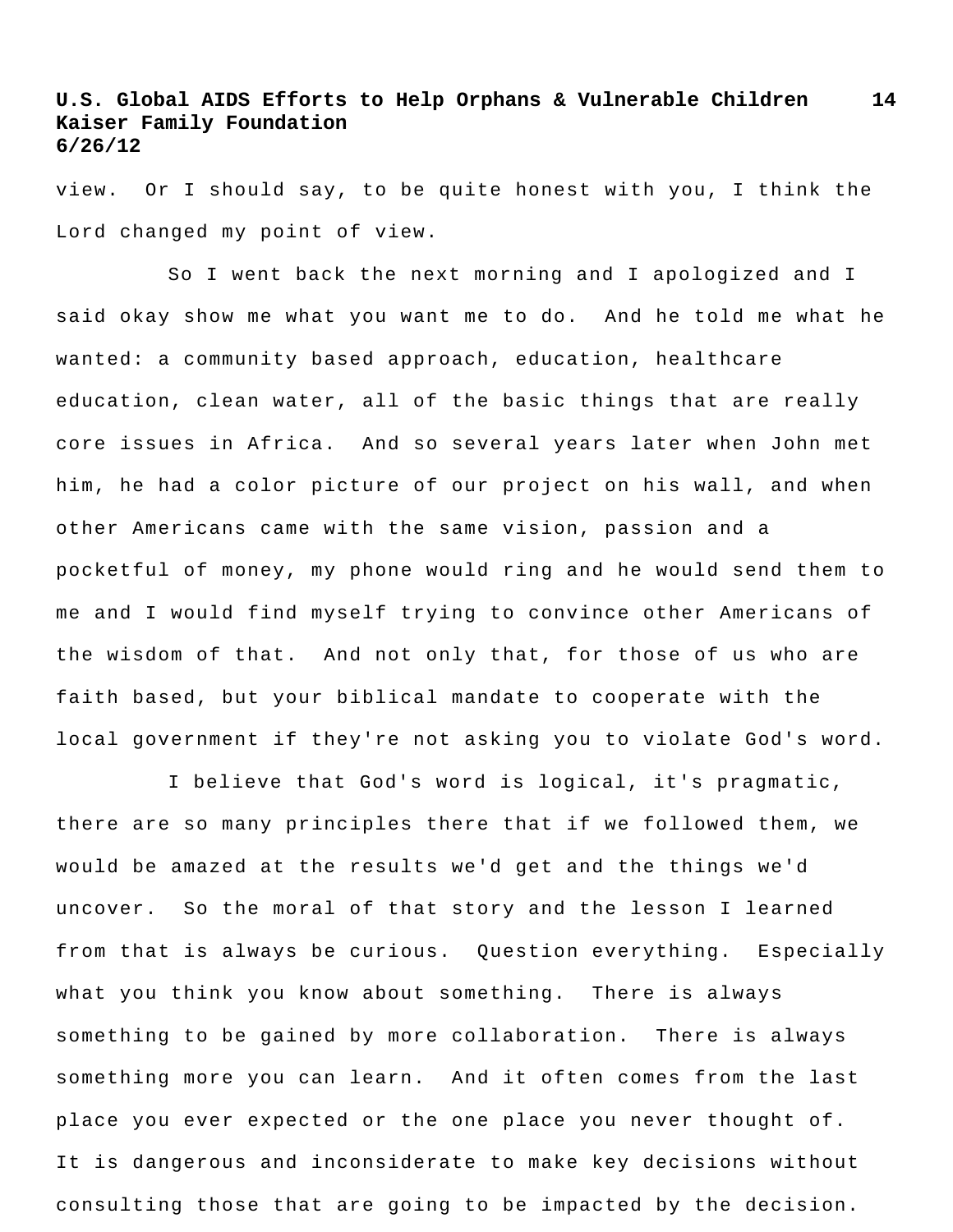**15**

available don't always produce the desired results. Now many years later, actually a couple of weeks before I met John, there was a child named Sautso who was HIV positive and he had been registered with our program at the very beginning and we had been taking care of him, he was on ARVs. We were watching him closely and he became very, very sick. And I was there on the ground in Africa. And I got him to the local hospital and there was a clinic there from the Baylor University and we had all the best care available. We had everything there at hand that you would normally need to save a child, you would think.

And a long story short, there was one tragic misstep after the other. One missed communication after the other, and I watched that child die. And it was very hard. It's still hard for me to take. Particularly because you would think that being right there on the ground, hands on the situation, you could have prevented that. And it was preventable. But all of the circumstances and all of the things that can go wrong behind the scenes went wrong and cost that child his life. And it taught me a powerful, powerful lesson. And that lesson is number two if success is critical, everything must be critiqued. It must be.

People do not do what you expect; they do what you inspect. Clear expectations, reporting and accountability couldn't be more important than when you're trying to save the lives of children who can't speak up for themselves.

My last little story, I thought of this a few days ago.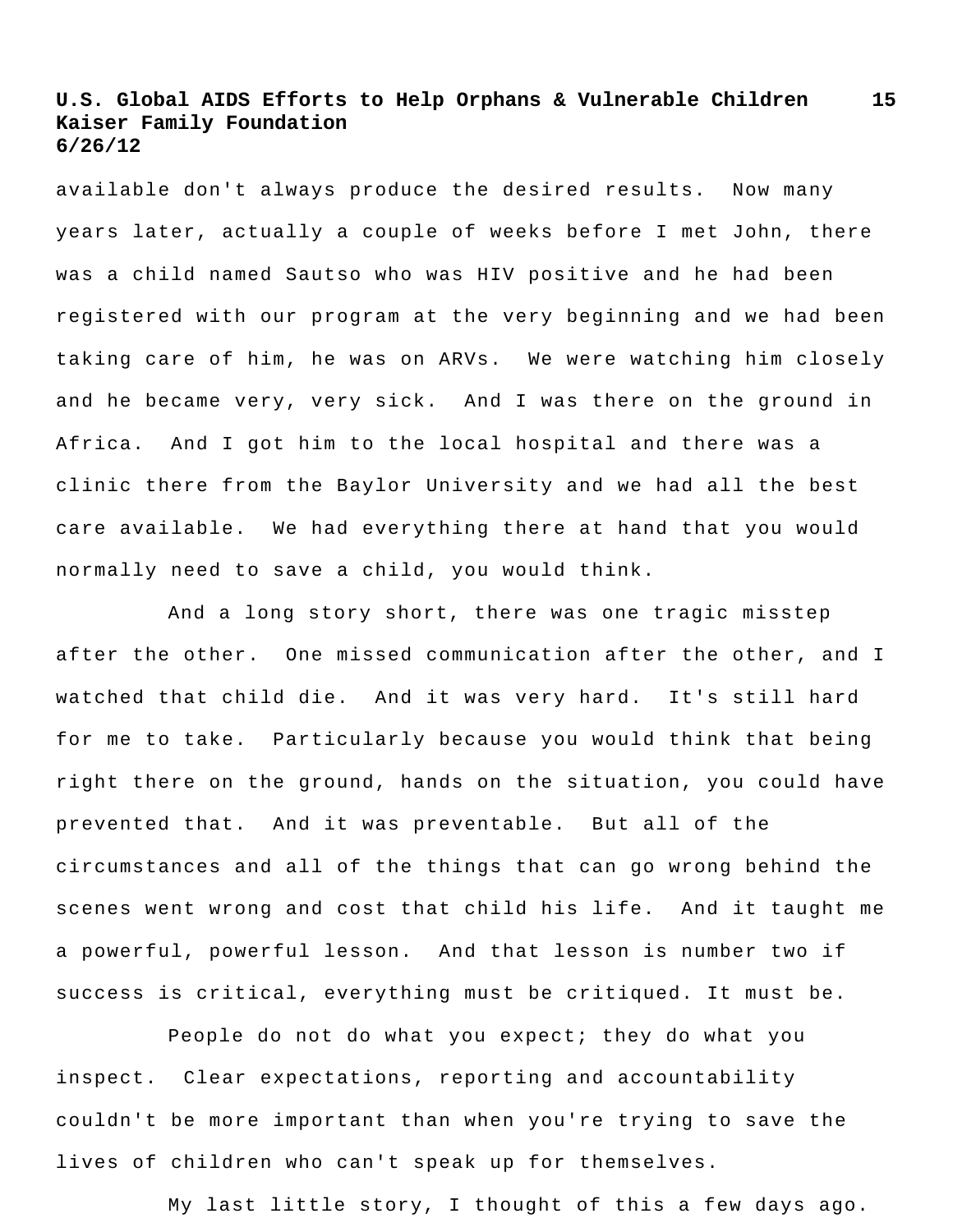potentially have huge resources to bring to bear on the problem. Even the military knows there is no substitute for boots on the ground. And a short story there is USAID -- we had a grant from them, a Food for Peace program. We were distributing food to over 11,000 people a day through many partner organizations. And I went out to do a spot check on the feeding program and I went to the rural schools. And they had twice as many children as they had registered when we budgeted the food. And I asked them what was happening and they said well these children weren't going to school until you brought the food program here, now they're coming out of the woodwork.And we have way too many children. Can we get more food?

No, I said the food is budgeted beforehand. What are you doing? We're dividing the food in half. Well what are you doing about the children? They already had 60 children per teacher at best, in some cases 80 children per teacher. Almost no resources, typical story in Africa. And so I said to them, so you're telling me that before the food program there were 60 children coming here for the right reasons, to get an education, and you were doing the best you could. But now because of the food program, you have 120 children coming per teacher every day, and you're just basically refereeing the crowd.

So our feeding program had really dramatically impacted the quality of education in that rural community. And I was later meeting with one of the largest non profits in the world,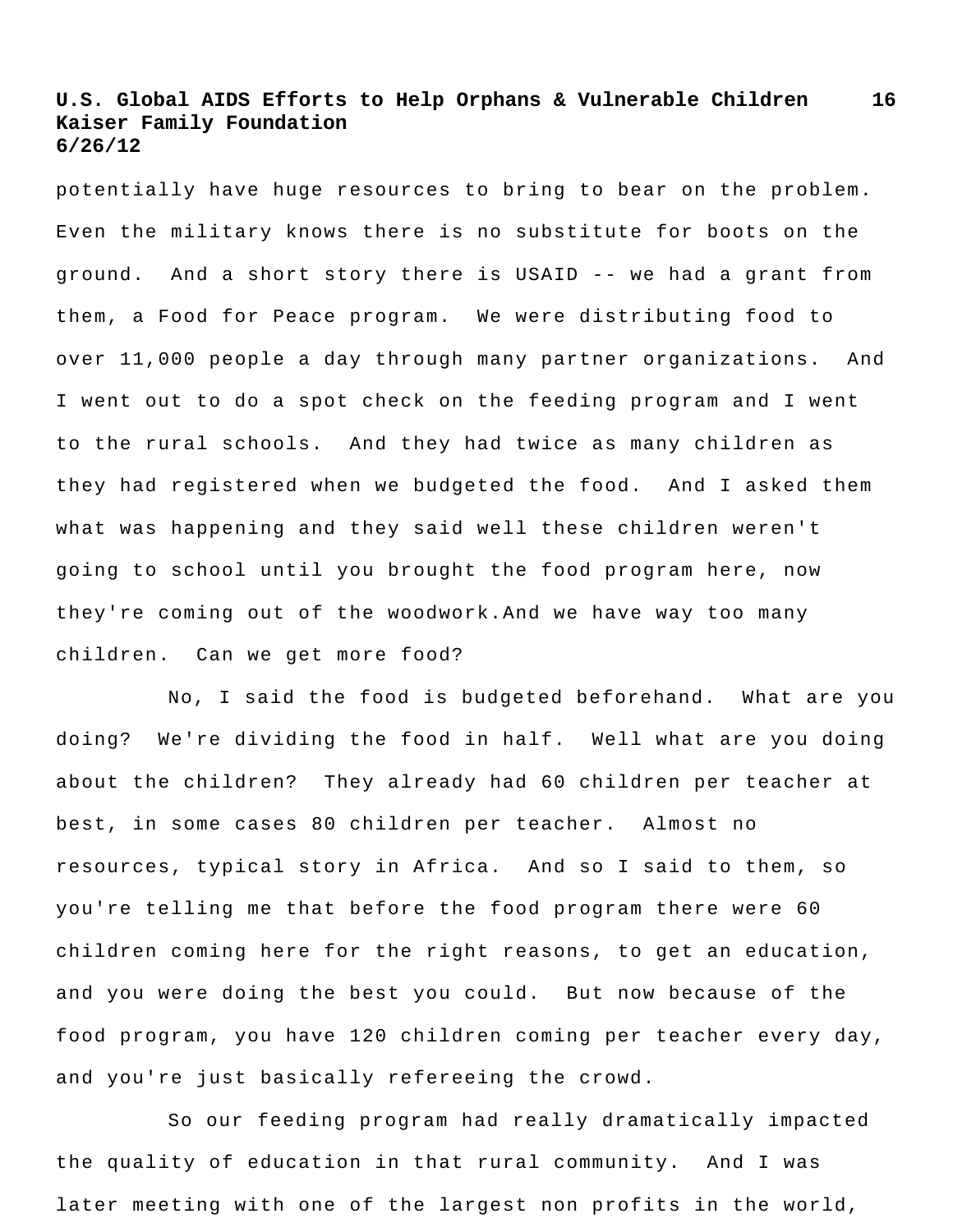They need food. To which I responded but don't you have to be aware of how your objective and your drive to meet that objective is impacting that community? That's something that has got to be dealt with. That is something that has got to be resolved. So lesson number three the devil is in the details and he hopes you won't come looking. [Laughter].

To summarize everything up, the faith based groups in general, I've observed, are better at casting vision, inspiring, on the ground intelligence, what's really happening in the communities, what's really happening within the families. And secular based groups are better at resourcing, accountability, reporting, gathering and analyzing data. But what we need is we need the best of both worlds for success. That's really a key. It's not purely a social and a moral problem and it's not purely a material and a developmental problem. It's a complex problem that involves all of these facets. And we have to understand that and we have to share information. And there is so little of that happening.

Faith based and secular nonprofits and government agencies, we all must address the double standard. If we want to get continued funding, whether its public funding or private funding, it's very competitive out there these days. And there is a double standard. If I give someone money for private investment for market activity, they demand reporting, they demand a prospectus. They demand to know your plan. They want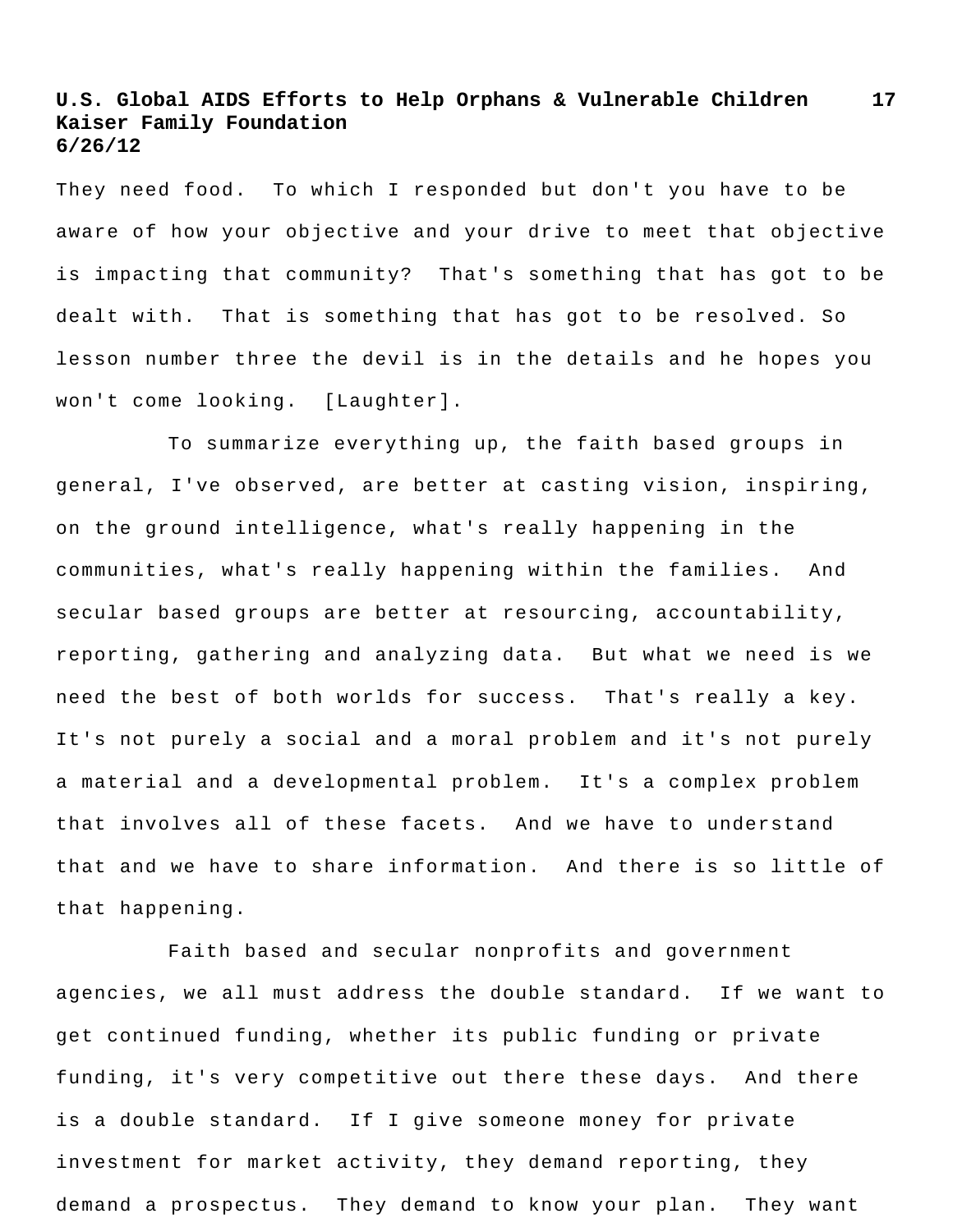money that goes out through faith-based organizations, there is almost no feedback. What was the real impact. What was the real measured impact. What happened to that money.

I was talking with the leader of another international organization recently and they said to me, we just accept when trying to move into the community ownership model that we are going to lose as much as 20 percent of our revenue to mismanagement and corruption. That's part of the deal. To which I respond that's not acceptable. It's our job to confront those things. Those are the things that are fundamentally undercutting our success all over the third world. And we have to confront them, we have to refuse to partner with them, to fund them or enable them.

And to give you an update then and wrap up, Jen, on where NOAH is at right now, we started the project in 2002 with just me and a small group of pastors. In 2008 we had planted three branch churches, there were over 500 in the local church. We had 345 orphans. We had a private Christian school for orphans. They were coming and getting two meals a day, education, healthcare, extracurricular activity. We were distributing the meals through USAID's Food for Peace program. It was a huge operation. Huge.

In the fall of 2008, I got a call from a senior staff member. And he said to me you really should know what's going on over here. And he was actually the associate director of the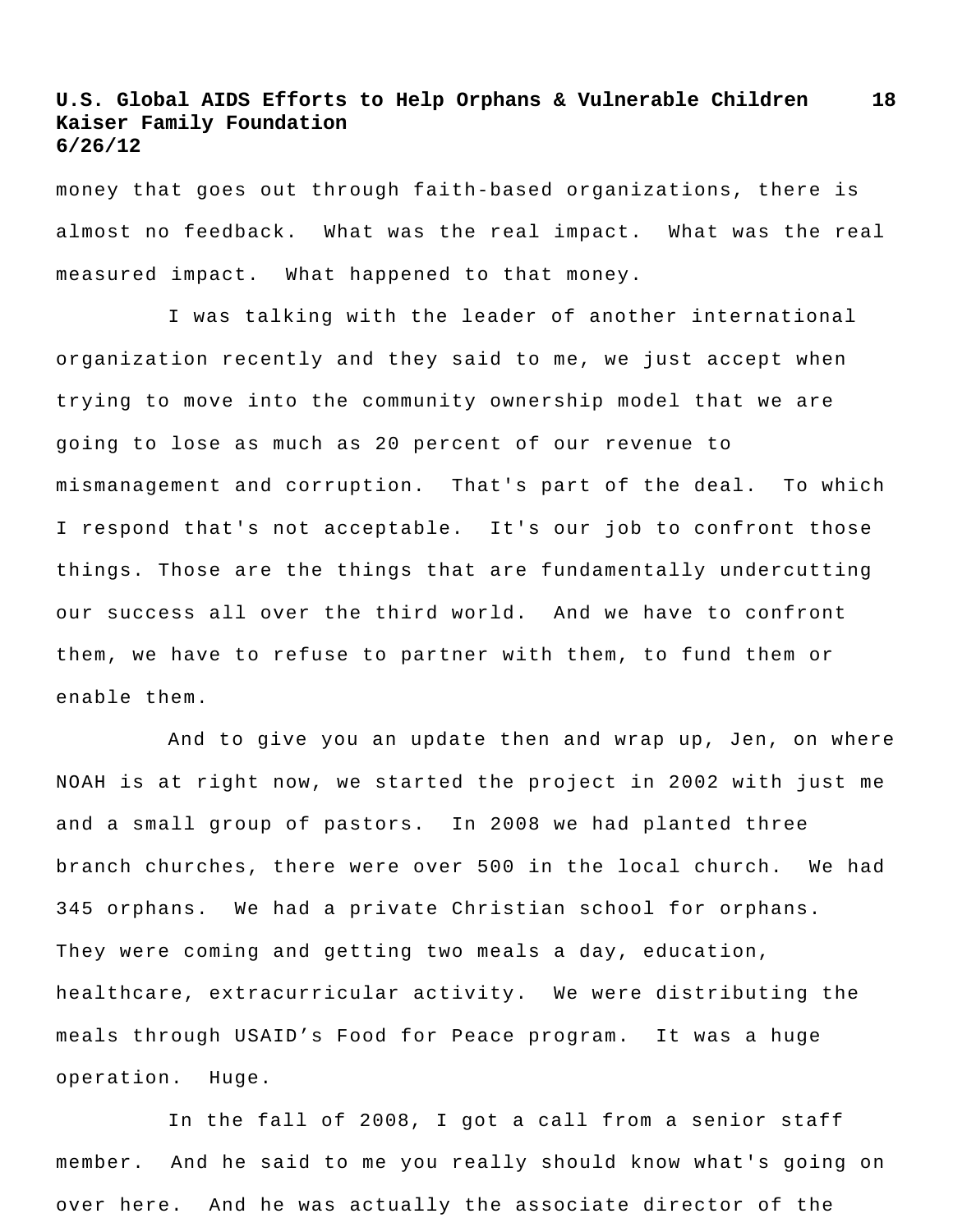knew I would come and check it out and I would deal with it seriously. And I knew he wasn't lying and I knew he wasn't embellishing.

So I immediately got on a plane, and not even that person knew I was coming to Africa until I walked onto the property. And before I walked onto the property I had formed an investigative team that included a court reporter, long-term accepted missionaries and an independent interpreter. And under the guise of doing a spot check on our USAID program I investigated our organization. And the things that they were trying to hide from me, the top management, that they thought were really horrible they had been hiding from me because they knew that I would deal with it very seriously if I uncovered some of these problems. But what I really uncovered that really took everything else off the table was the fact that there was a 12 year old girl, one of our orphans, who had been found to be, maybe, in a relationship with one of our teachers.

And when I investigated that and interviewed the staff one by one over the course of three or four weeks, what I uncovered was the teacher admitted to me he had made advances towards the girl, and he admitted that the girl had rebuffed him. The other management who ultimately tried to defend their actions said that she had told them that she had actually welcomed his advances. To which, all of that, I said that doesn't matter. You're missing the point. She's a child. That's our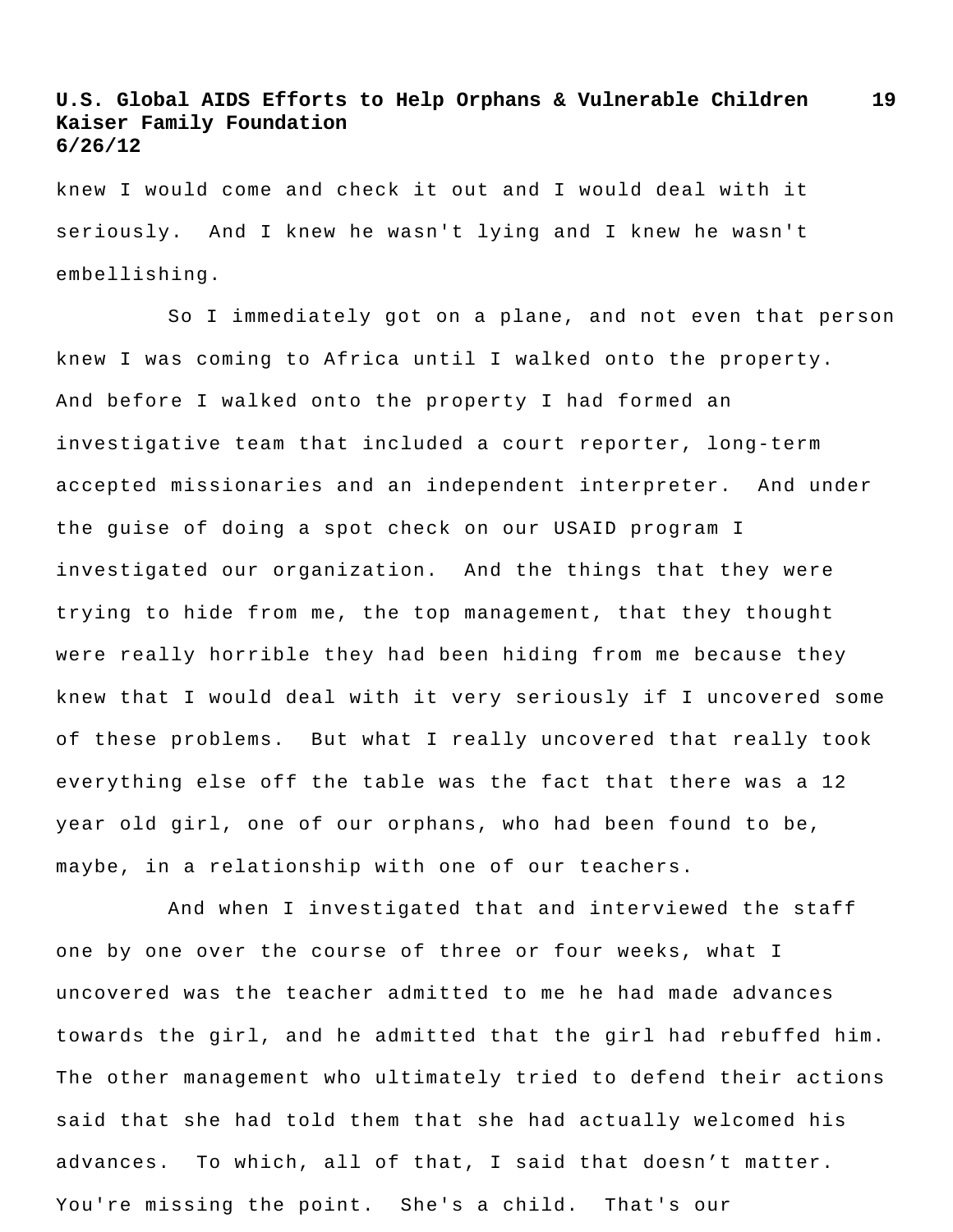what I would do if I found out, they had exiled the girl back to her village, put her out of the program and given the teacher a written reprimand and hushed the whole thing up.

And so the man who was leading that program I had loved like a brother. I had driven his wife to the hospital to have babies and I had to promptly throw them out of the project along with other senior management. And that could have potentially been the end of the project, and in some of the ways it was the end of the way that it existed. But I believe to this day better that than to continue the way that it was going, to reinforce those fundamental issues that you're going to face all over the third world. Not as a blanket rule, not as a stereotype.

So, in 2008 we had the economy crash, and in 2008 I took my four year old grandson to raise alone as a single parent, and he's been living with me for four years now. And those three things were, wow how can I characterize that-- it's extremely difficult. So the NOAH Project is now reduced to, we have six, five now HIV orphans who have been with us the entire ten years. They're all thriving, they're on ARVS, they're improving actually. Their CD counts are coming down. They're in school, they're doing extremely well. And when I look back at the entire situation, I say, if those five children have survived and they're thriving, that's a success story I can live with. It was all worth it if all I did was save those five children.

But that's not all that we did. One of the most important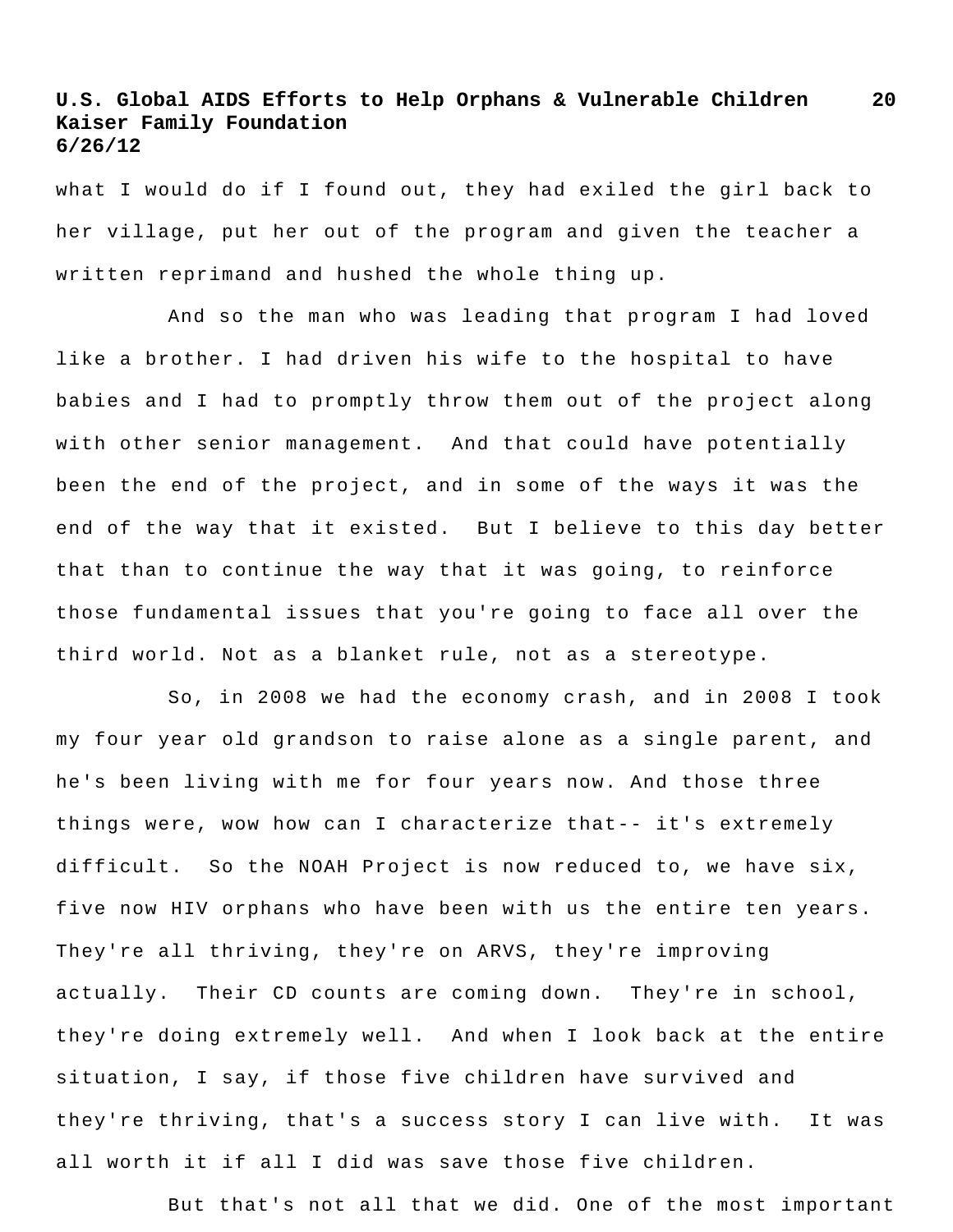was doing, that we will not tolerate corruption. We won't tolerate mismanagement. The quality of the product is so much more important that the quantity. And so I just say to you, passion is more than loving your work, it's doing the hard work because love motivates you. And that's it.

JEN KATES: Thank you, you touched on so many issues, there is a lot we can talk about just alone there. And I'm going to switch. I was going to initially go right to what the U.S. government is, to PEPFAR's policies, to its role right now, but I actually want to, Chip, put you on the spot and start with you, because one of the issues you raised at the end and one that we were-- wanted to make sure was in the discussion was, when we're talking about kids who are orphaned or vulnerable to HIV there is also a huge subset of them that are living with HIV and grappling with the disease themselves, and that is a big part of what your work is about or is the focus of your work. So if you could just broaden that perspective -- bring that into the discussion, and then we'll go to, sort of, PEPFAR's role because that is a major part of its portfolio.

**CHARLES LYONS:** Thanks, Jen. And thank you. I had a chance to read through the book very briefly, but you've captured much more of it than I had time to get to. Just on a couple of - - maybe the medical aspects of how severely kids are being affected by the pandemic. I don't think it's an overstatement to say 30 years on with the pandemic, kids are still very much being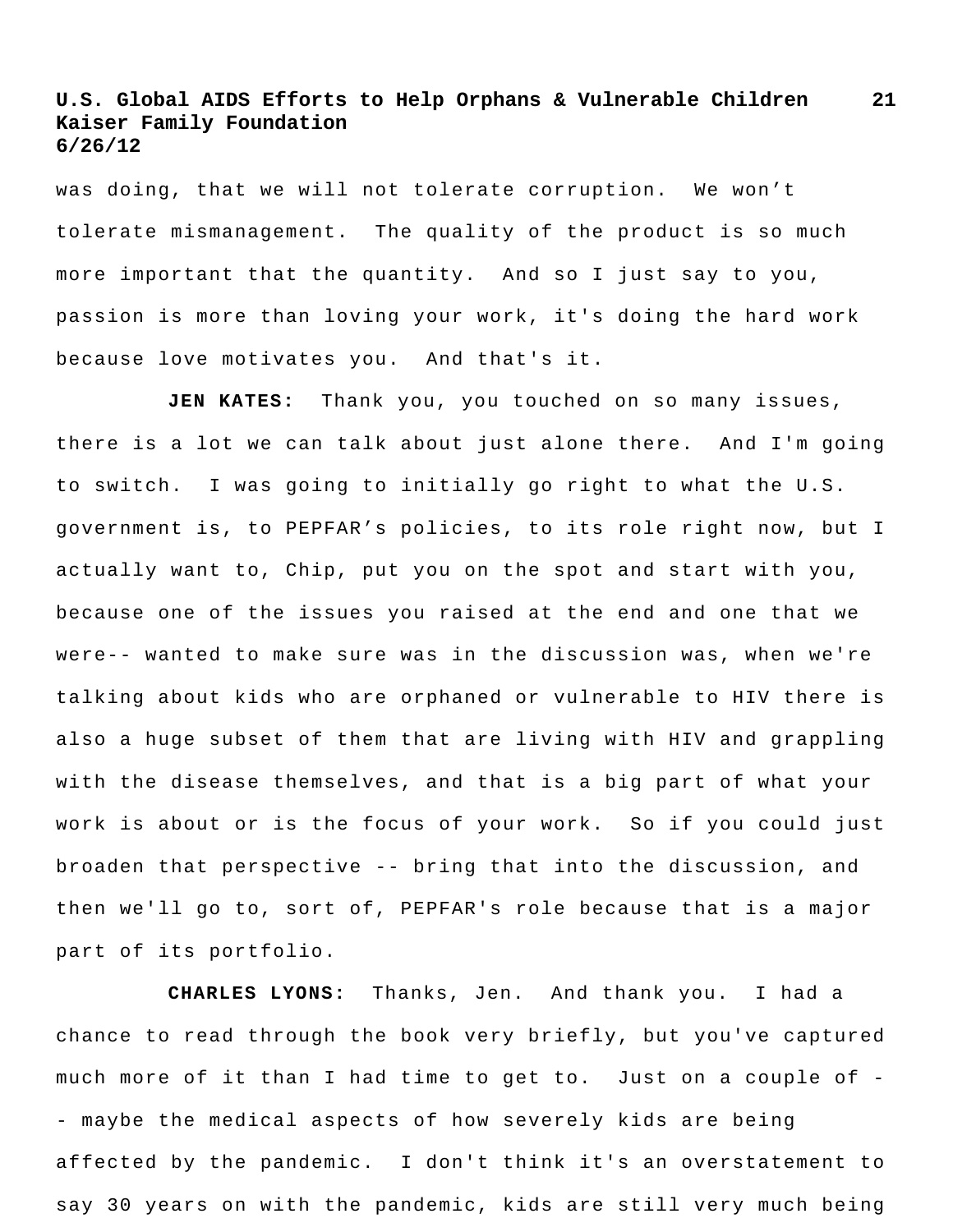**22**

million plus kids in need of treatment, for ARVs, for their own health. Probably 23 - 24 percent of them actually on treatment.

We've made tremendous strides in terms of access to treatment over the last five, six, seven years.Fifty plus percent of adults who need treatment for their own health, women who need treatment for their own health. Twenty three percent for kids, clearly we're not nearly as effective as we need to be. I don't think there is anything like the community of advocacy and support politically ending up programmatically for kids. I think probably a number of you know that a child who is HIV positive's mortality rate is about 50 percent by age one. As high as 80 percent by age two if they're not given antiretroviral treatment.

You know I struggle a little bit with definitions of OVCs and what the appropriate response is and how you single out and say a child is more vulnerable because they're HIV affected. I mean how can any child not be vulnerable as a result of the HIV in the family. Mother, father, child. So separating that out actually I think is hard to do intellectually, emotionally and even programmatically. We ask ourselves why more isn't being done for kids, and in part when you're talking about a vulnerable child, whether he or she is HIV positive or not, you're talking about the totality of support that that child needs from family care to home, shelter, nourishment, education and so on, and so in that respect so much work is often done vertically.

Characterizing a child orphaned by AIDS, you can't make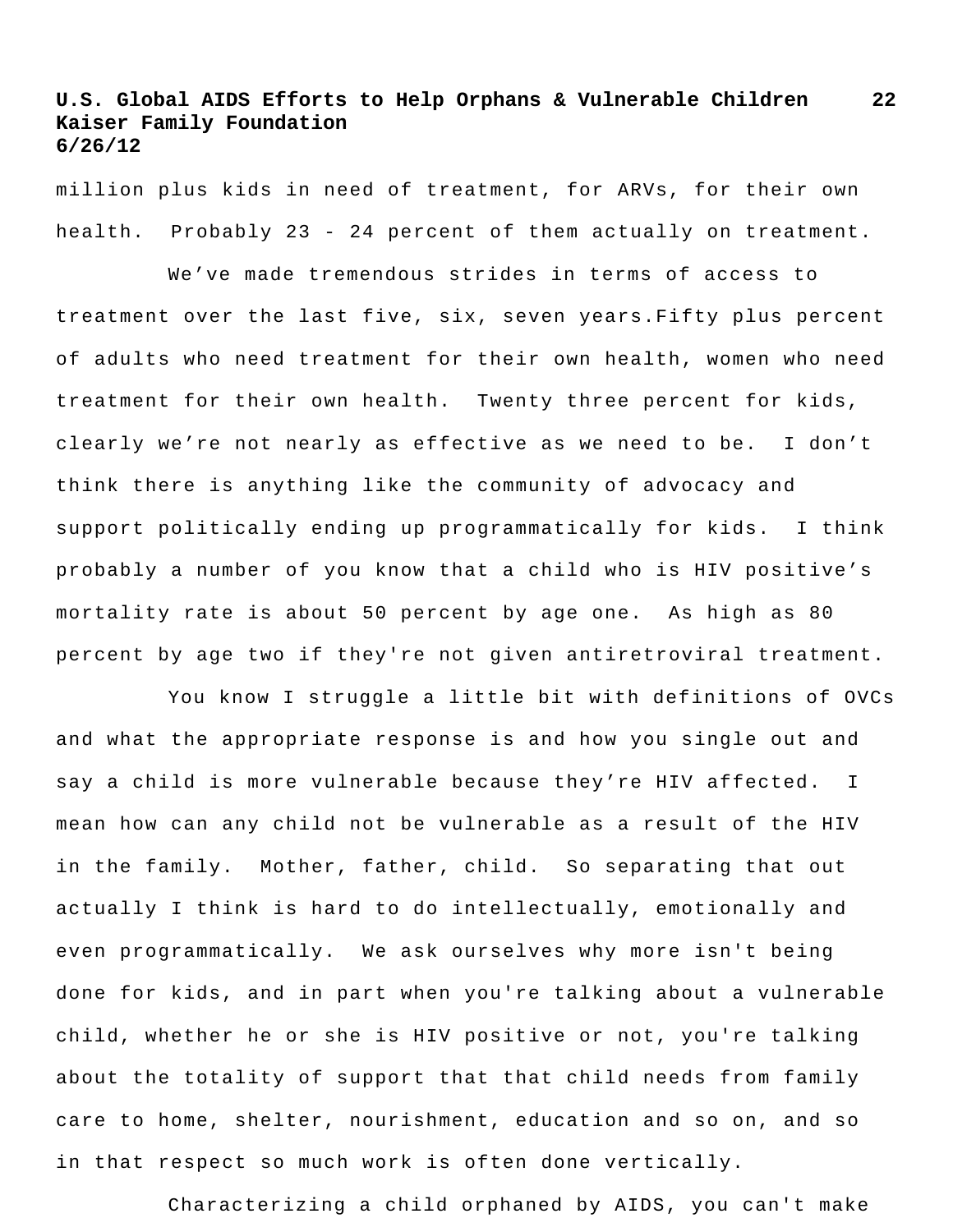**23**

one of the challenges, and something that John said that we have to very much keep in mind and then I'll stop, is a question of scale in terms of how we respond to this. There is I believe a UNAIDS or maybe it's a UNICEF number of north of 18 million children who are orphaned, by the definition of losing one or both parents from any cause. Fourteen million plus in Sub-Saharan Africa. About ten, twelve percent of those as a result of HIV and AIDS.

So even it's just ten percent of 14 million, you're talking about a million and a half kids who aren't just vulnerable, they are acutely vulnerable-- their own health, their family circumstances, extended family -- community circumstances. What kinds of integrated solutions are available at that scale to reach and sustain consistent, quality services for those kids. I don't think we have an evidence base that is very strong for that. I don't think there has been the kind of rigorous assessment of that. I think it's a weakness in the argument in the advocacy for OVCs that we haven't done a better job of large scale, really understanding the data and the evidence about what works.

There are a lot of organizations that do pieces, but how do we get the total to add up more than the component parts? And I don't know that we're doing a very good job in answering that question effectively.

**JEN KATES:** Thanks, I'm actually going to turn it to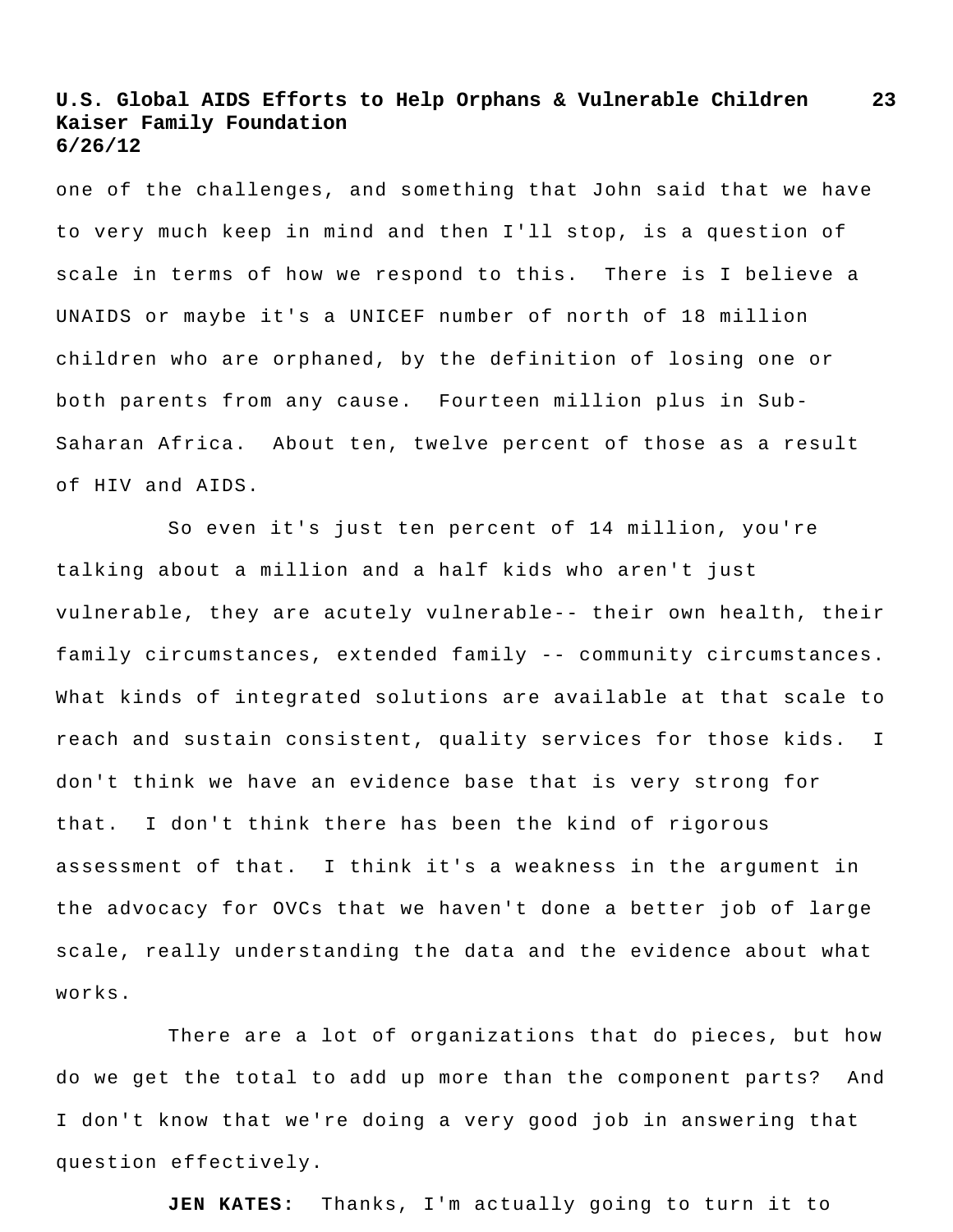authorization all the way through has been key. And I know John talked to a lot of people working here in D.C. at OGAC or in the field in researching the book, it was a key part of the data that you obtained for your information. So, and those of us who work on this issue know that in the reauthorization of PEPFAR it would -- the ten percent set aside, earmarked for orphans and vulnerable children was one of the only ones that was kept in. Some of the goals and targets were updated around supporting care for five million orphans and vulnerable children and connecting back to the other, doubling the number of at risk babies born HIV free. And recently the U.S. government, U.N. system and others joined together to commit to a goal of virtual elimination of mother to child transmission by 2015. That's three years.

So clearly the role that PEPFAR plays is critical and I was hoping you can give us sort of the overview of the portfolio a little bit. And also maybe its evolution over time a little bit too. Because it's changed and where it is now and sort of the general thinking that's already started to come out about what's the best way to provide the support, the care and the services that vulnerable kids really need.

**NICOLE BEHNAM:** Absolutely. I think it's important, and I was glad you both brought this up, to remember that the HIV pandemic is not solely a medical event. It is also a social and emotional event. And so PEPFAR really seeks to respond to all of those elements, all of these consequences of HIV. And I would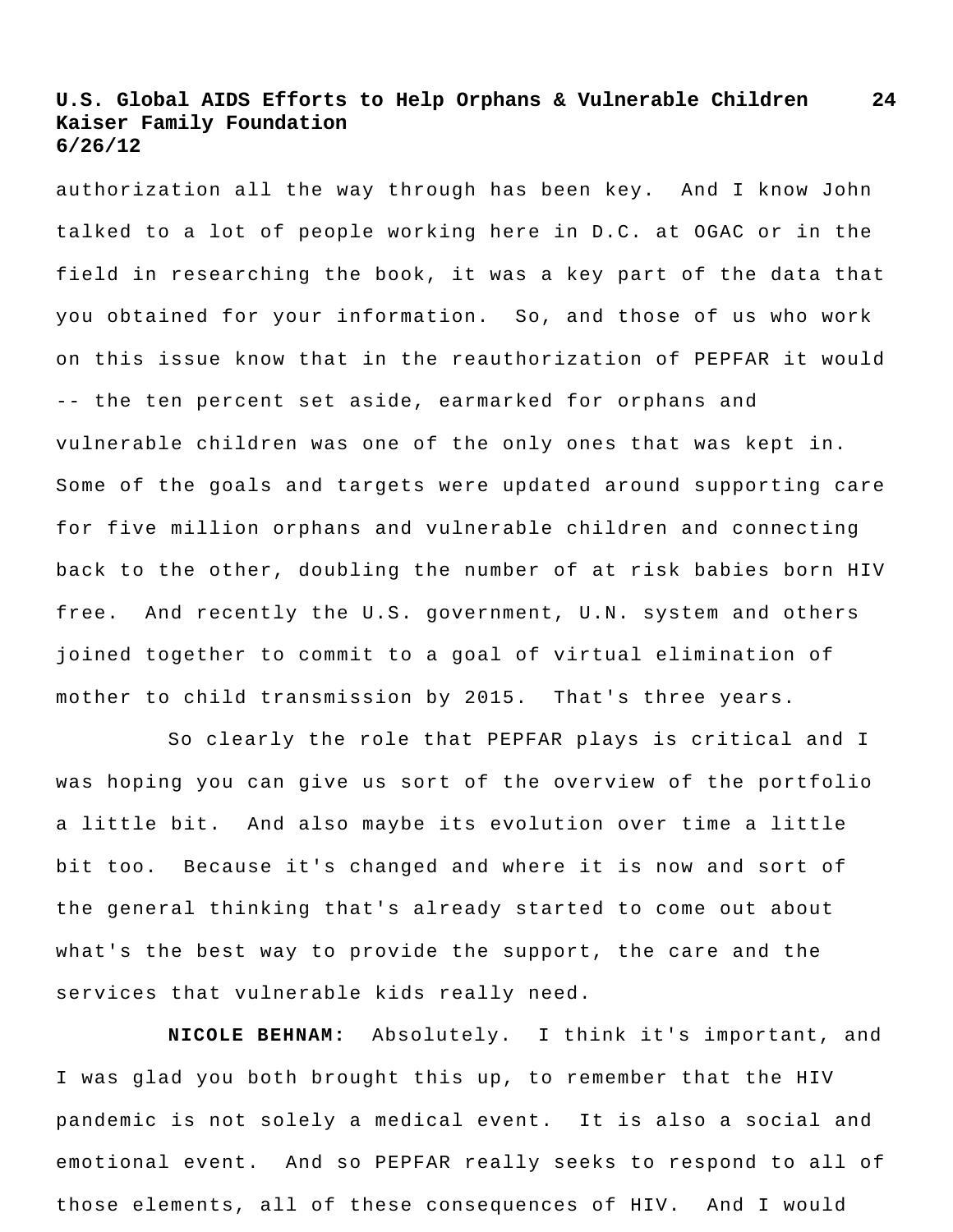It's certainly not alone, but bears that burden. Over the period of time since PEPFAR began and that we're responding to the consequences of this epidemic on children, certainly there have been quite a few lessons learned. There have been successes, there have been some missteps, there has been evolution as you said and this is the case always and you have efforts.

I enjoyed also reading the book and seeing the evolution that you and your organization went through has well. It is part of the process. One of the things since reauthorization and certainly within the portfolio that I think is important to note is that in order to respond to the needs of children, most important group of interventions, the most important thing you can do is strengthen families and communities. This is probably not new for most of you in the room but it certainly is a message that needs to continuously be brought out. It is something that PEPFAR and the Orphans and Vulnerable Children portfolio is really pushing and looking constantly for ways to do that. From the ground level, the family level all the way up through to national systems, how can we create a protective environment that surrounds children at every part of their development and wherever they go.It's quite a big ambitious goal that we have.

And I should mention that I'm with PEPFAR at OGAC at the State Department, but a lot of the work that the Orphans and Vulnerable Children portfolio does is done through USAID, and my wonderful colleagues are here today, they've been working hard on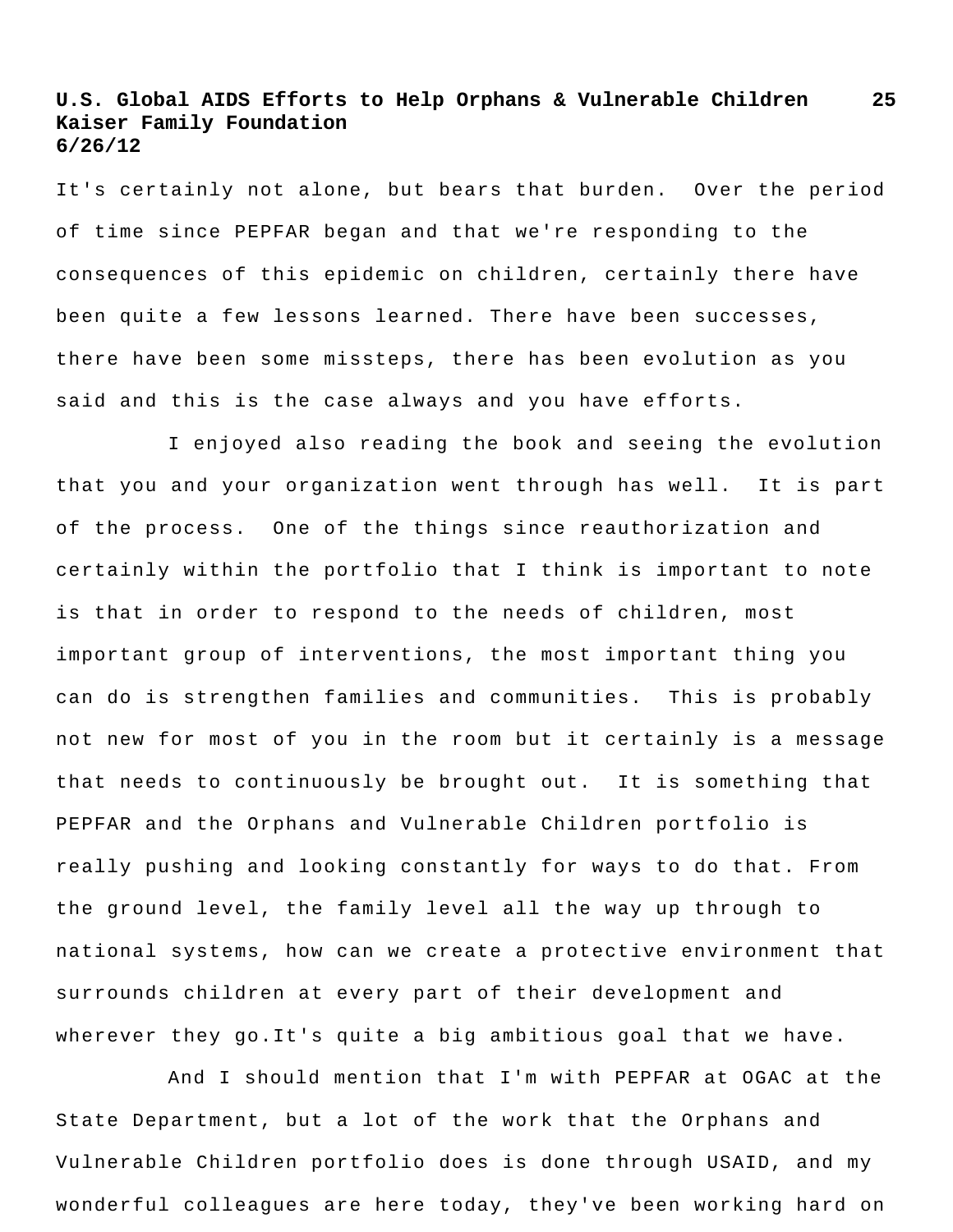intergovernmental agency effort. And each one of those agencies brings something to bear. One of the great things that USAID is good at is this notion of community development. They really have built up the portfolio understanding that communities need to be and are, already were, already are the front line responders to this epidemic.So that's a big emphasis within the portfolio and growing.

Certainly the country ownership piece that Mr. Donnelly brought up is also a huge part of it. And I think what the Orphans and Vulnerable Children portfolio brings to that is absolutely governmental level support, but also the community ownership piece. So much of the work for the Orphans and Vulnerable Children portfolio is at the community level and seeks to build community ownership. And that is something that is there before government programs get there and it's there after - -after any projects or programs leave. So that -- I would say those are two big emphases within the portfolio that we continue to want partners and continue to want to respect the network going forward.

**JEN KATES:** Thanks. Pauline, I'm going to come to you and then have a couple of more questions before we get to everybody. From UNAIDS' perspective, UNAIDS has also, I mean put forward the goal, the global goal around virtual elimination of mother and child transmission. Actually OVC issues have been a part of UNAIDS' focus. One of the things you and I discussed in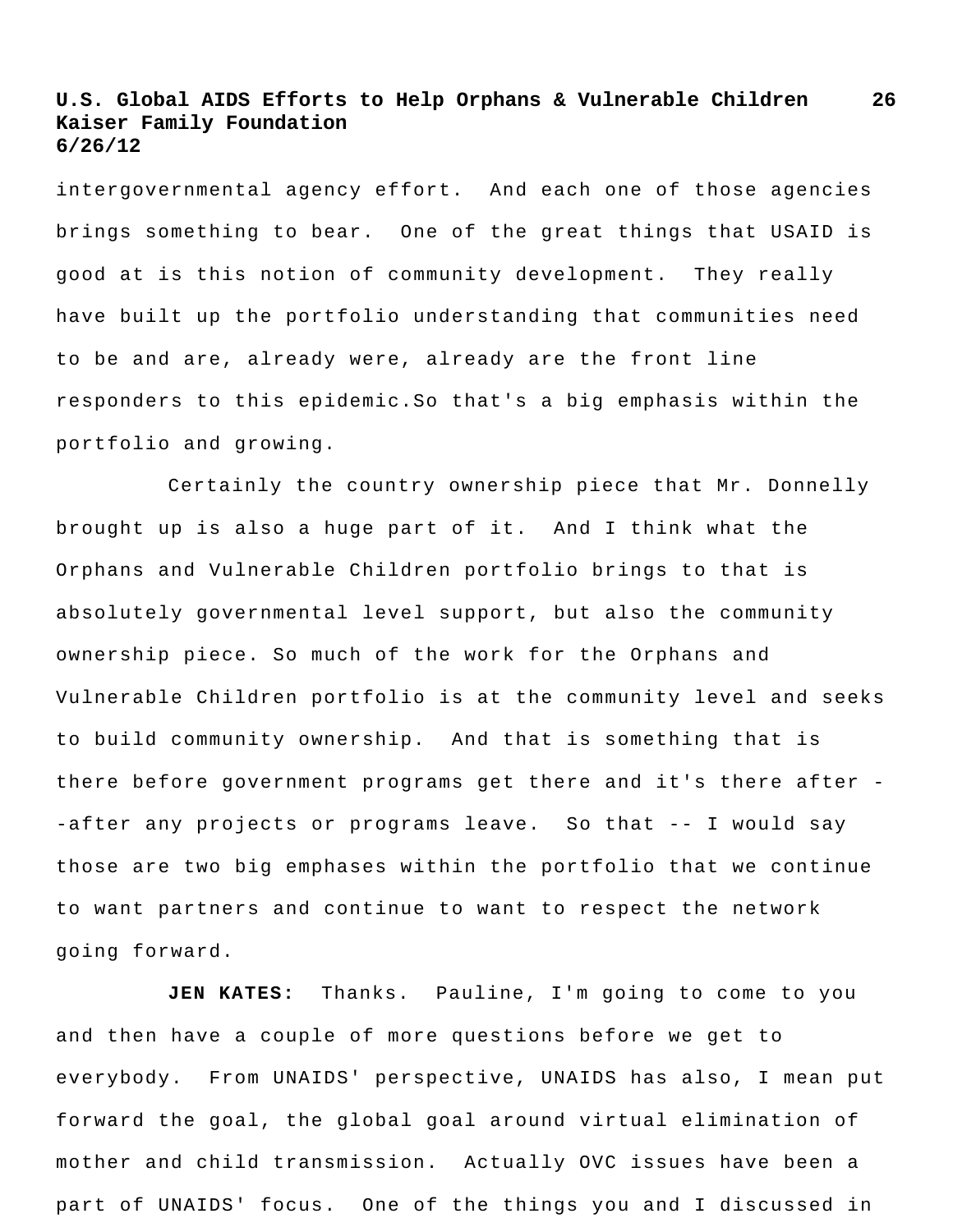**27**

is it -- do we hear -- is it something we, that we heard more about several years ago, has it fallen off the radar, is it back on? What's your perspective on that? And secondly, so there is a lot of other complex issues that vulnerable kids face and one that I would hope you could talk to us about is the gender dimensions too, which hasn't come up yet, but really the different considerations that come up when we're talking about gender and kids being vulnerable.

**PAULINE MUCHINA:** Thank you very much, Jen, for inviting me.

### **JEN KATES:** [Inaudible].

**PAULINE MUCHINA:** For inviting UNAIDS to be a part of this conversation. And I am so pleased to be here, and thank you for describing David so well. When I walked into the room I felt like I knew him. So thank you so much, and David, thanks for allowing yourself to be the story to really bring attention to these children in Africa and other parts of the world including your own grandchild. So thank you very much.

I think when you look at the numbers of orphans today, in 2007, according to UNICEF, there were 145 million children who had either lost one parent or both parents. Today, according to estimates from last year, we have 153 million children who have been orphaned. When you look at the numbers and then you look at the resources that are going towards it, you have to wonder what is wrong with us, you know? Because the numbers -- the resources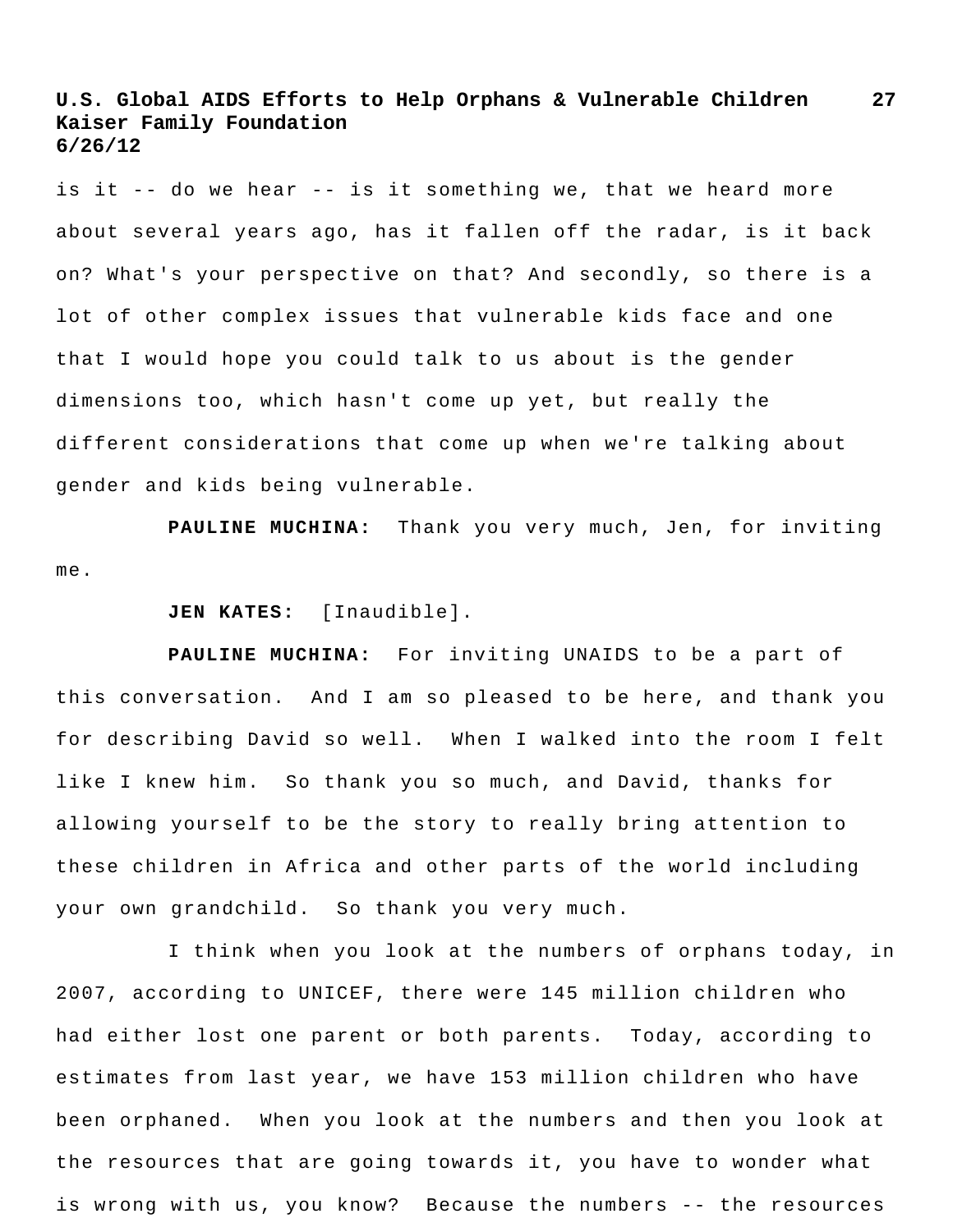individual faith based organizations that are doing incredible work to address the needs of orphans and vulnerable children. When it comes to HIV, however, UNAIDS estimates says that only, at least less than ten percent of the children who have been orphaned by AIDS are getting any official support. And when you hear that 11 to 14 million children in Africa have been orphaned by AIDS, then you wonder only 10 or less than 10 percent are getting aid? That also will make you to pause.

Not only that, when you look at the news, I don't know how many of you frequent news websites and everything, and you don't hear the same passion that was there a couple of years ago. It seems like we've all -- kind of, maybe gotten a little bit tired of hearing or talking about orphans and vulnerable children, or I'm not sure what's going on, but you don't hear as much as we used to hear.

And then when you look at the approaches that are taking place, especially with the faith based organizations, in the last five years we've seen a lot of shifting from institutions to helping building the capacity of the communities to be able to take care of the children. But those are not as many as we would love to see happen. In fact, I would like to raise one that I know very well that is working Meru, Kenya, and that is the Center for the Church and Global AIDS. It's a United Methodist related organization. And what they are doing there, they are helping grandmothers to keep their grandchildren at home by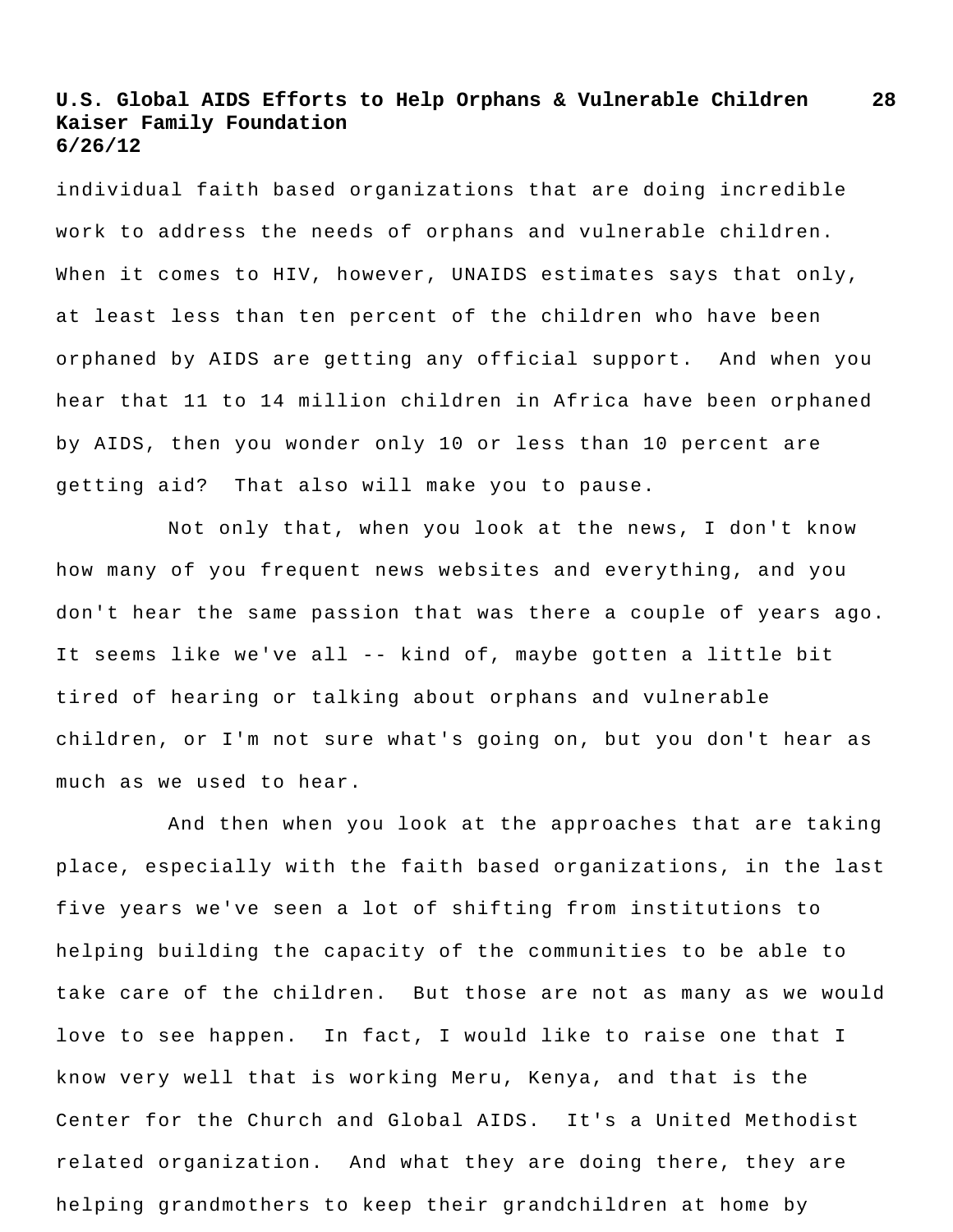have been left behind by mothers and fathers who have died either of AIDs or other causes. To me those are the kind of organization I would love to see even doing more.

One of the other things I've noticed is that there is more conversation about other social factors, not just the physical part of it but also looking at property inheritance rights of the children. In some African countries when their father die or their mother, they are kicked out of the family, and the relatives take over the property. But I'm seeing, more and more, faith community getting involved with that but not to the extent that we'd love to see happen.

And especially when it comes to gender dimensions.

We would all want to think that children are children. Unfortunately we live in a world where gender inequality and gender discrimination exists. And those gender discrimination and equality have created an environment, which is toxic not only to women, grown women, but especially to children who have lost their protectors who are their mothers and their fathers.

These children are so disadvantaged and at risk of abuse of all kinds, and especially when they're girls they can be sexually exploited, they can be taken away from their homes, forced into child marriage. Cross generational sex is happening especially girls who don't have their mothers to talk to. Together for Girls did the research in Swaziland and they found out that most of the girls who are vulnerable, they were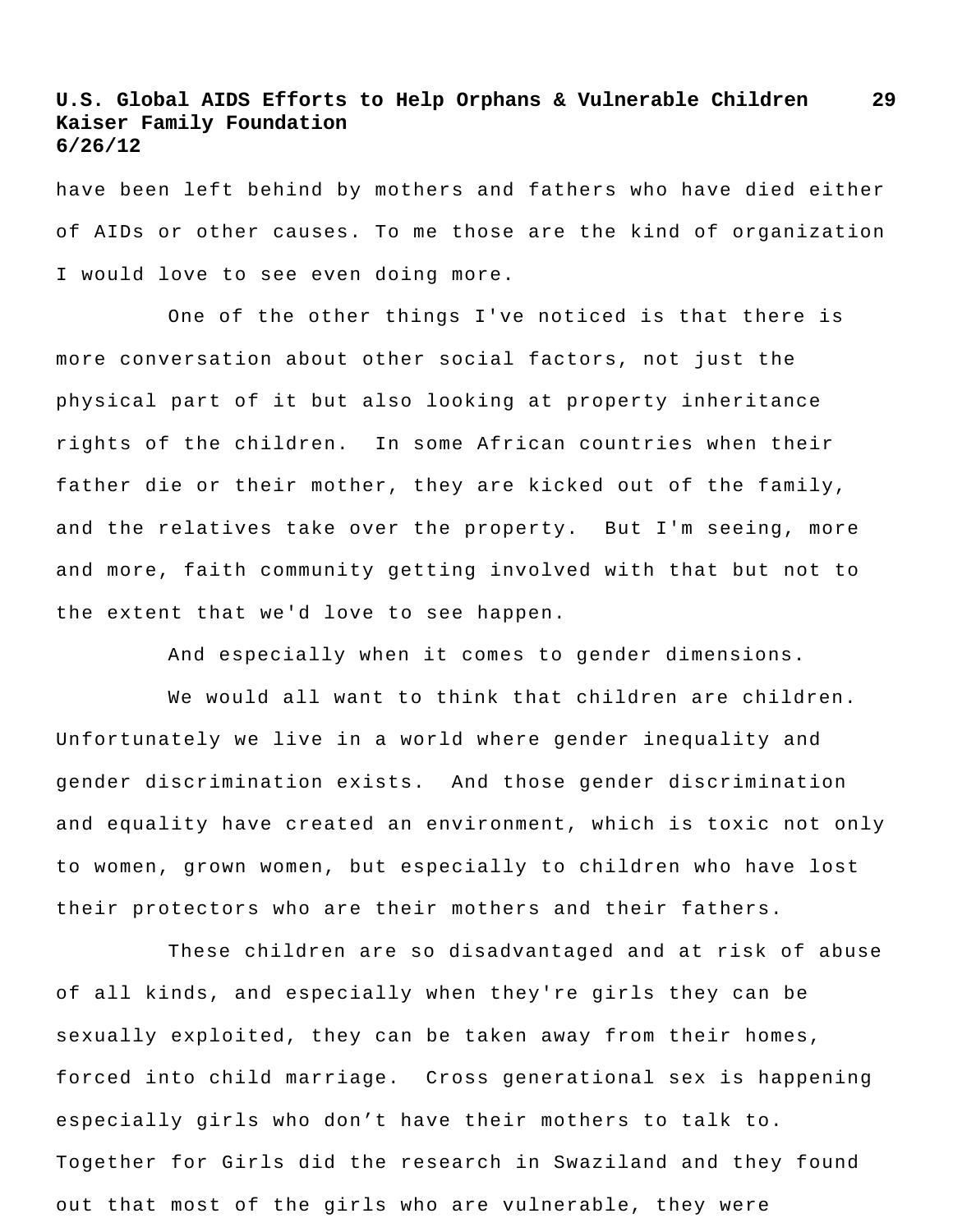So unless we look at the whole issue of gender discrimination and also gender based violence, we will continue to have these children be at more risk. Not only of losing their parents and the trauma that goes with that, but also of being exploited in so many ways, and instead of breaking the cycle of poverty and violence, that will continue.

So my appeal to faith based organizations is that-- look at the gender issues. Look at the sexual reproductive health of these children because most of us want to shy away from that, and yet in my opinion, that is the entry point to break the cycle of HIV and AIDS.

Some of these children are already living with HIV, you know. But they are not getting any sexual reproductive health education, so how are they going to manage in this world and relate to other people, being safe themselves and also helping others to be safe. You know, we have to break that fear and talk about sexual and reproductive health for these children.

We have to make sure that they stay in school. It's been proven that where there is education – especially for the girl child – they will delay sexual debut, and also they will have knowledge not to get infected by HIV infection. And also they will know about, you know, family planning so that they don't get unwanted pregnancy. And also they will know their rights so that when there is gender based violence or discrimination they can fight against it and they can stand up - like the girl in your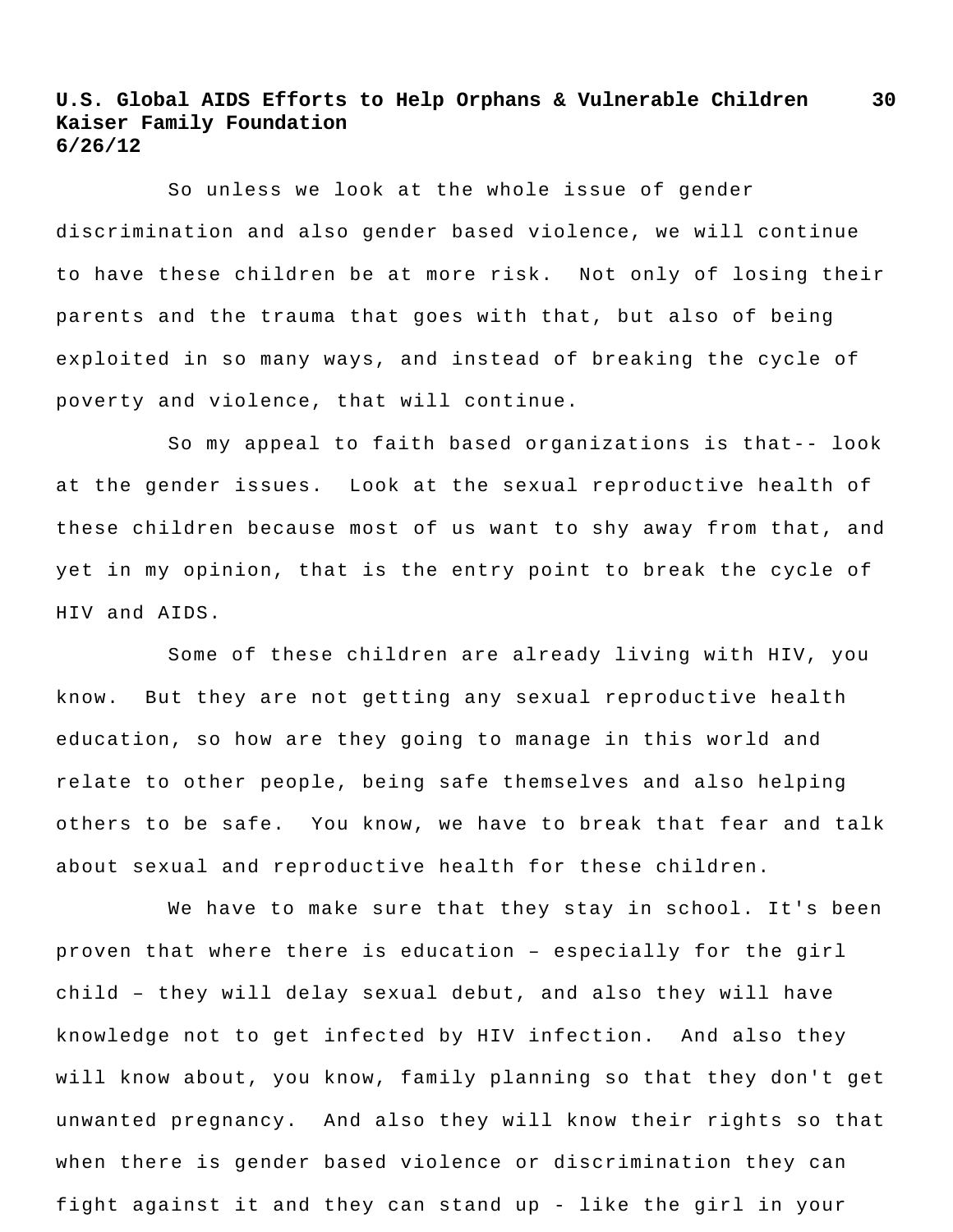happen without the effective education that really empower these girls.

And I believe that, you know, this is our opportunity to break that cycle, of having these empowered women. You know, have the society being disempowered because of lack of education. This is our window to have very empowered women in the future and to empower them right now. You know, we don't have to wait until they are women; this is the time to start. Thank you.

**JEN KATES:** I feel like I'm already at the conference. [Laughter]. Does anyone on the panel want to respond to something they heard or— yeah, David. I saw David writing furiously so I figured—

**DAVID NIXON, JR.:** I would love to respond to two things that were mentioned, touched on. One is that statistic that only 10 percent are possibly actually getting the aid, and I'd like for everyone to really be aware that, in my experience, which is somewhat limited but it's also extensive and pretty deep, that's really not a supply side issue as many of you would expect. It really is a community issue, a community education issue.

Things are changing, from what John told me, in many areas, but we experience a lot of resistance to getting tested. I've known people personally who chose to die with their dignity intact rather than to go and get tested and to be visibly seen to go get treatment. We see families who don't want to treat children for some of the reasons that Pauline mentioned. And so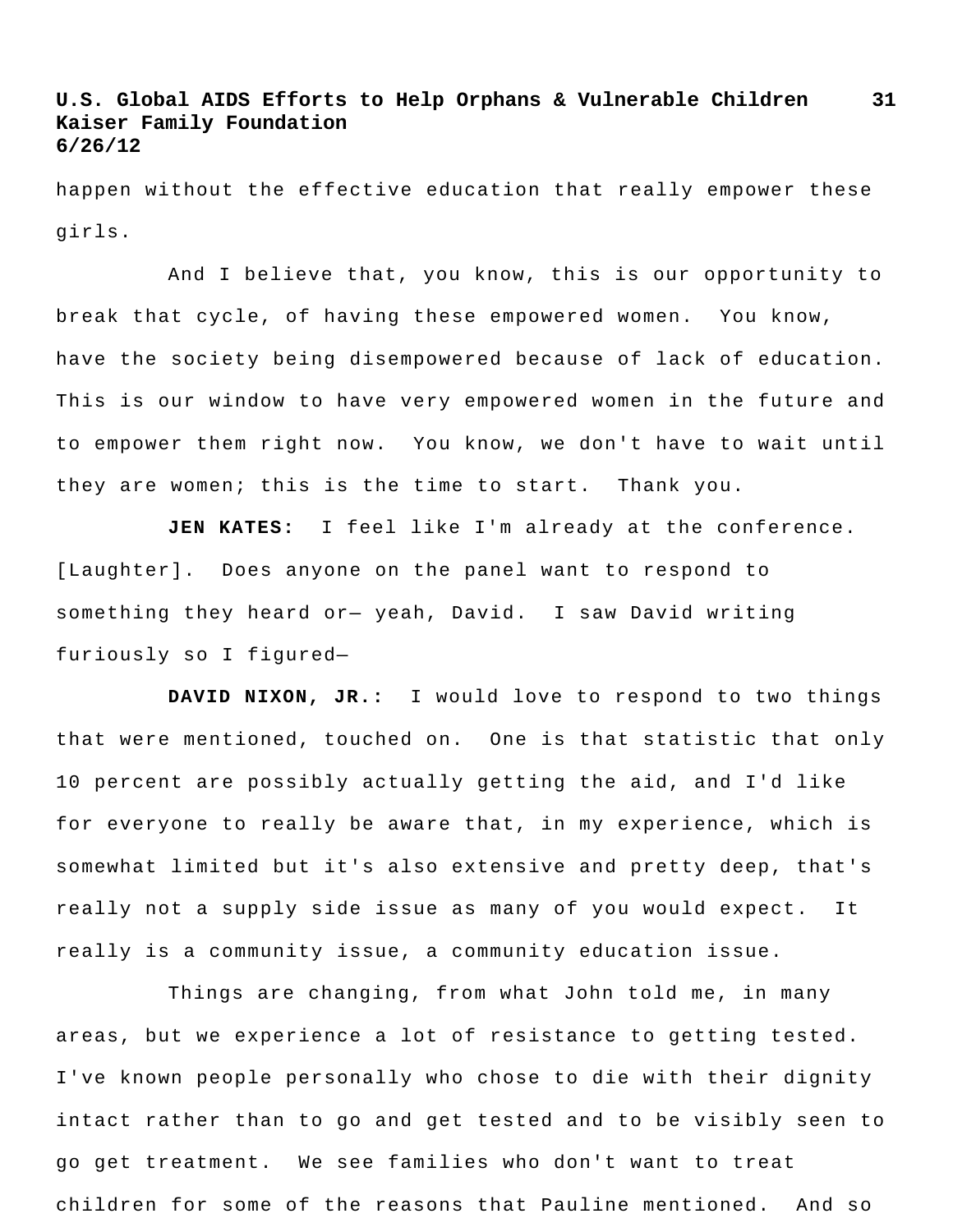and having it be effective.

And the thing that you mentioned about gender inequality, it's so powerful, and on the community level, gender inequality really hinders progress in so many ways. It is so powerful because those who are enjoying the status quo don't want things to change and they will actually proactively work to block change because they don't want it. Particularly, forgive me guys, but the men in power who are enjoying the perks even in their society, they don't necessarily want things to change always. And it's very often the women who take the lead and turn the tide.

**JEN KATES:** Thank you.

**NICOLE BEHNAM:** If I could just mention one brief also statistic to support that. One of the things in PEPFAR we talk about moving towards an AIDS free generation, and that involved addressing the medical as well as the social and emotional consequences of this epidemic. And so children very easily move from affected to infected. This is part of- it feels sometimes almost inevitable. There was one study that was done in South Africa that showed that girls who were dually affected by orphanhood and having a sick caregiver were six times more likely to engage in transactional sex-- I don't like that term, it's survival sex-- but than their counterparts from healthy families. So this gender dimension is huge, not only because sexual abuse in and of itself should be addressed, but because really if we're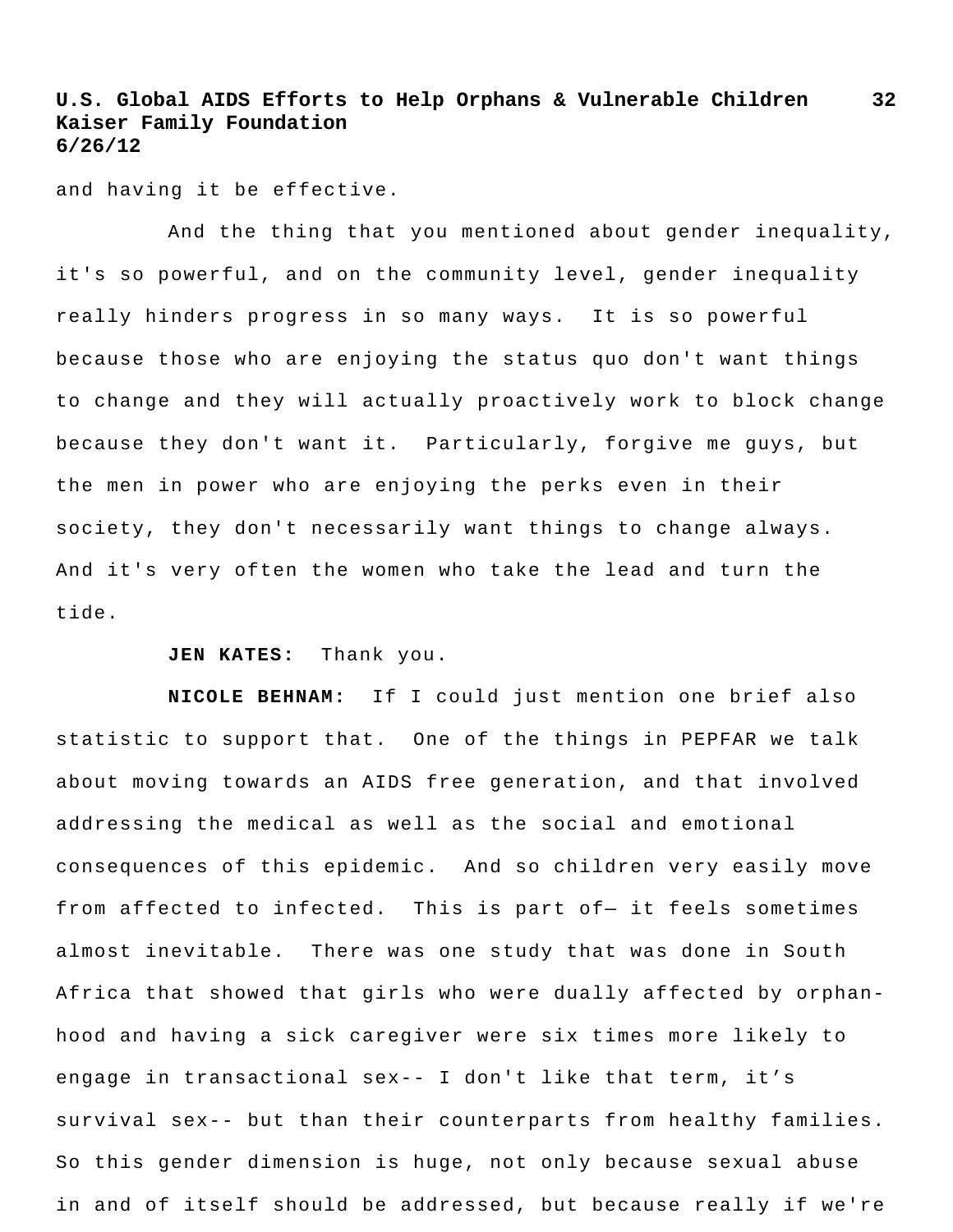vulnerabilities must be addressed.

**PAULINE MUCHINA:** Right. And I think Jen, we talked about the global plan to eliminate the mother to child transmission. If we are talking about having an HIV free generation, there's no way we are going to achieve it if we still have children being born with HIV. And yet, we have the skills and the tools to make it not happen. So that's a very important one, but the other part of it, let's keep their parents alive. If they are alive we won't have more orphans. And the treatment, access to treatment and making sure that women who go in to pick PMTCT also have access to treatment so that they can live long and healthy lives, and they can take care of their children so that they don't become orphans. And I believe that the faithbased groups have the best role in this prevention of mother to child transmission, because all these women are in their congregations. I would love to see faith-based groups just take it on and say we have to keep these mothers alive, and we have to prevent the children who are still in the stomach from being born with HIV. We will see progress if the faith community gets involved in this.

**JEN KATES:** Wow. I'm ready to sign up [laughter]. One of the issues that's come up from all of you in different ways is how you engage the community and how the programs you design and the— even the outcomes you select are really about what's going to impact the community and how do you make sure that it's a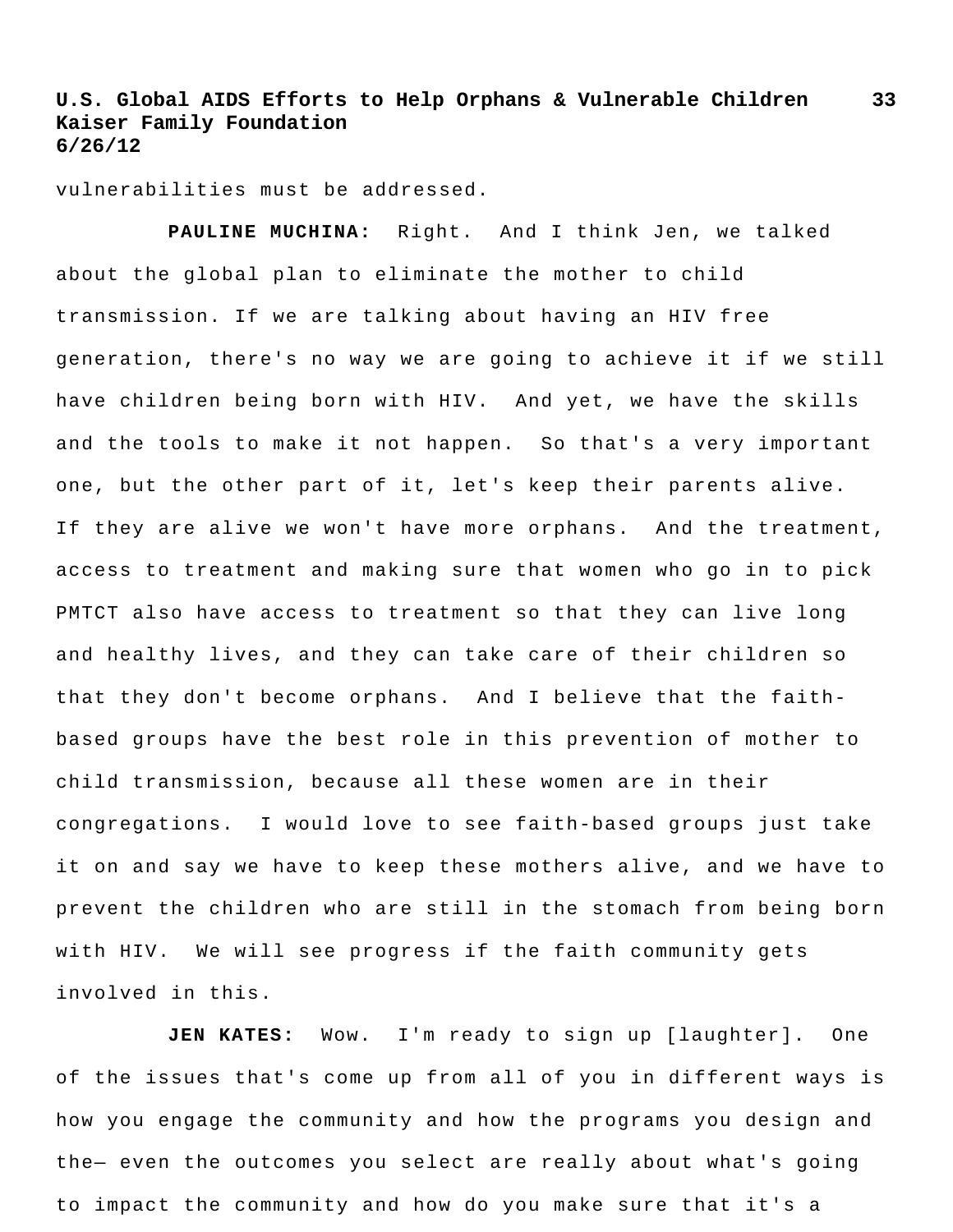work in this area to make that transition, and I was hoping, Chip, you could talk a little bit about it because it's not easy work to go from being sort of a main provider to shift and how do you engage the community in those ways.

**CHARLES LYONS:** It is a lot of work, but it's the right thing to do. The question isn't so much should you try and create or support that transition from an international organization to national partners. It's more— it's not a handoff. It needs to be funded, it needs to be phased, it needs to be well planned, and in the particular case of EGPAF, that was also, though, a condition of a very large grant from the CDC- the PEPFAR track one from CDC, and I think it's important to emphasize the degree to which there's some policy and strategy changes by PEPFAR with USAID and, in one case, with USAID Forward. It's procurement reform. It's emphasis on direct funding to national partners, but CDC had a component as well.

And so in five countries-- Cote d'Ivoire, Zambia – a former director from Zambia is here- Carl, Tanzania, South Africa and Mozambique, we have helped to launch national organizations in each one of those countries that are affiliated with us but they're independent, they have their own staff, their own Board of Directors and are entirely responsible for a body of work that we've identified with them, a particular province or set of districts or what have you. Still with the same mission focus of ultimately eliminating pediatric AIDS, but doing so in ways that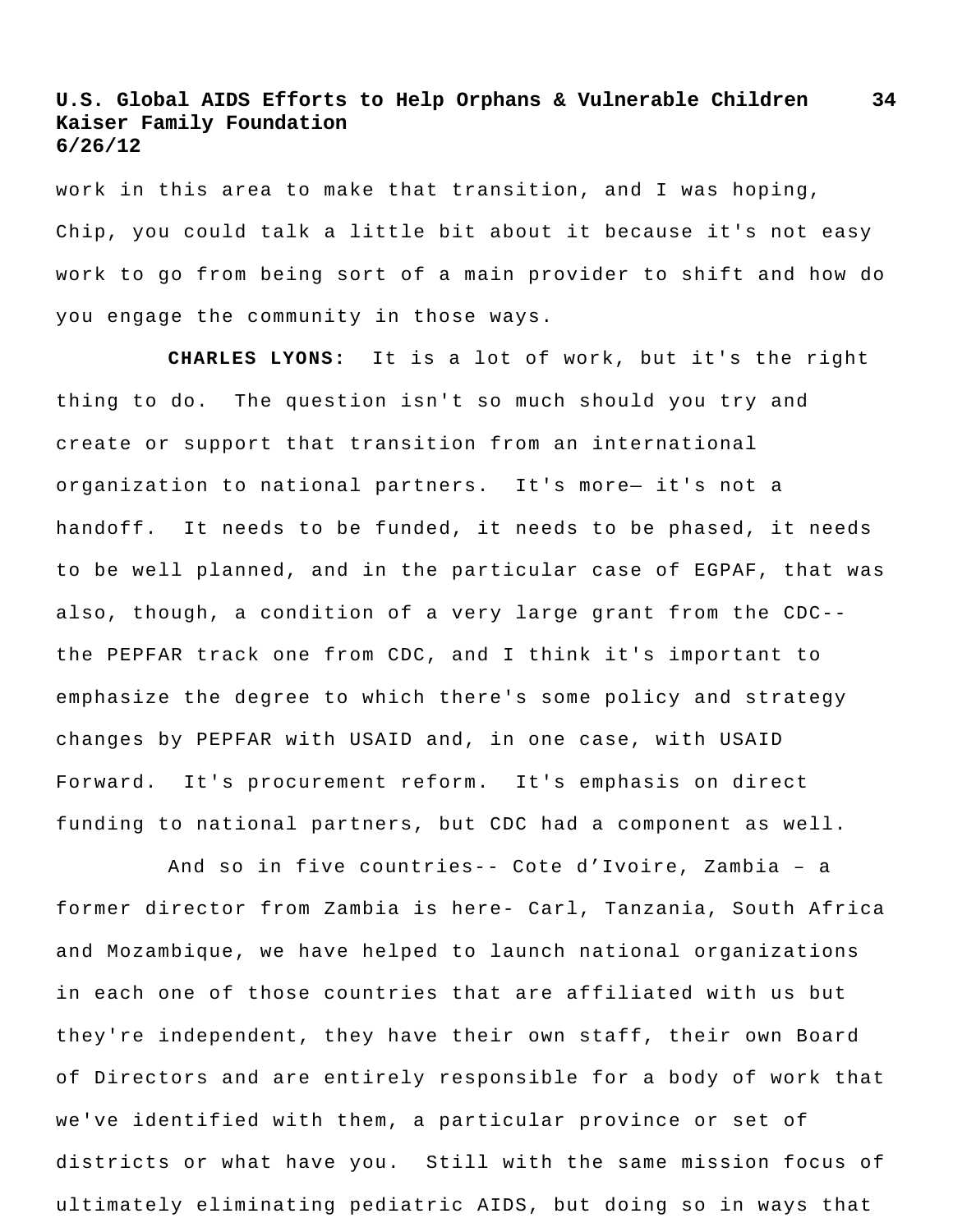**35**

I couldn't agree more with the emphasis on— that people sort of seized on the idea of being able to eliminate pediatric AIDS, but the health of the mom and the health of parents, and making sure those services comport with W.H.O. guidelines so it's not a two or three day labor, single dose Nevirapine issue, but it's proper testing, counseling, treatment from early in the pregnancy through the breast feeding period.

Making that transition to national organizations is, actually, it's a fascinating amount of work. We're fortunate enough— EGPAF is around 900 staff in 15 countries, and so one of the key components is that we seconded EGPAF staff who across a range of expertise areas -- whether it's program staff, grants management staff, risk management systems -- being able to transfer those national staff to a new organization so that when you're standing up a new organization it isn't just from scratch with entirely new people that have been recruited, but folks that have worked together as a team who are incredibly competent, so knowledgeable in terms of the programmatic requirements, and then also having what's critical is follow-on funding. I mean we can't just wish that this would happen, because it's the right thing to do consistent with country ownership and country leadership, but it is actually funded. In the case of each of those five countries CDC did provide follow-on funding that we assisted in the steps necessary to get that funding.

It's very clear from USAID and CDC that they're going to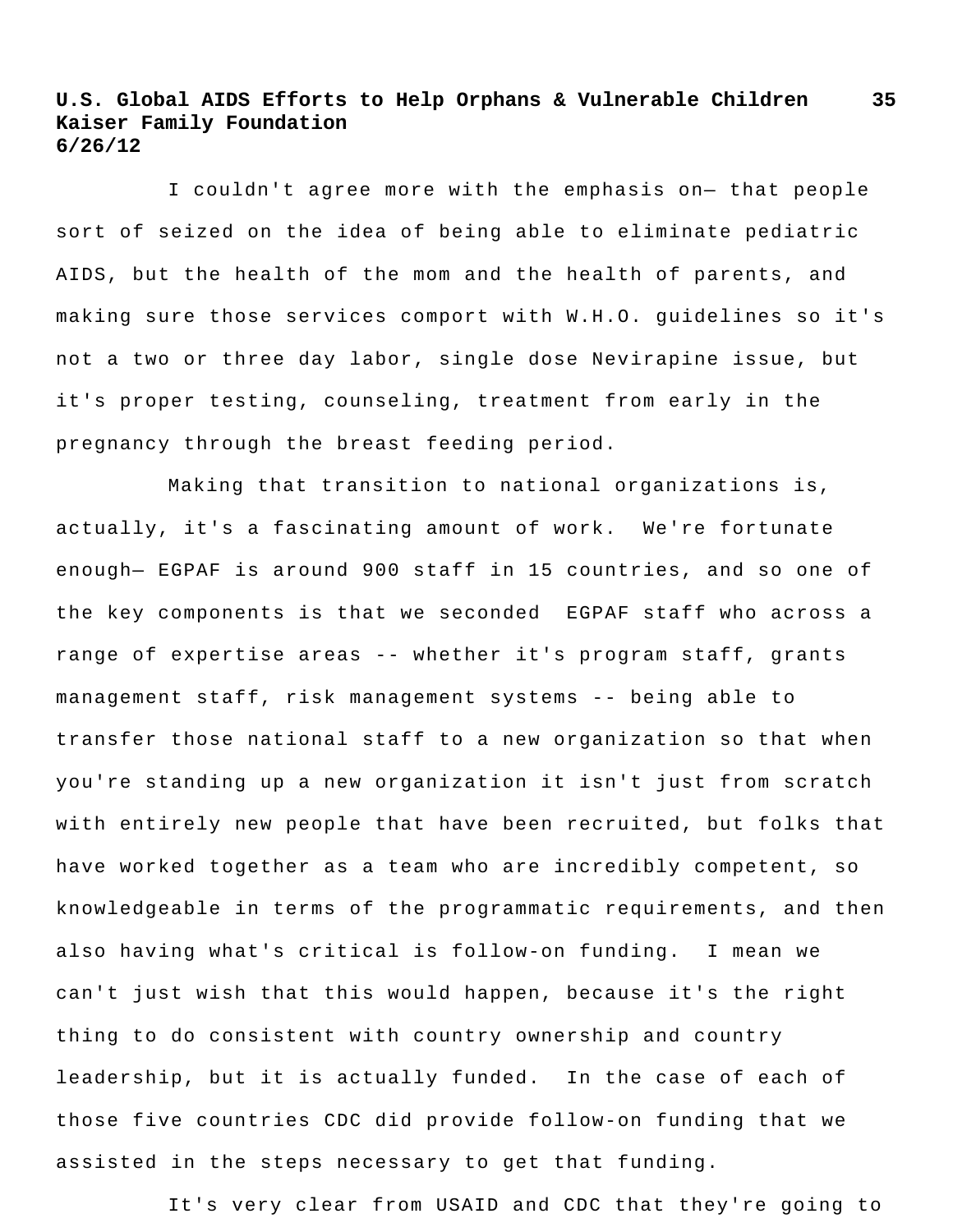organizations. Sometimes there are donor fads, and sometimes you get a glimpse at a real donor future. And I think this is much more about a donor future than a donor fad and figuring out how to do it in the right way and using it— I mean we talk about ownership and leadership, but we should think also about what the other side of the coin is that what we are going to be needing to respond to effectively is demand. You talked about supply and demand at the community level, but demand from the country level, from the government as well. It's priority setting, right? It's identifying which programs need particular support. And I think there's real opportunity around kids and OVCs and building that capacity at the national level through other organizations and of making sure that OVCs and those related issues are a part of what donors want to support. But listening carefully to what the community or national organizations want to prioritize. They're going to have a sharper sense of what the challenges are around OVCs than anyone sitting in D.C. or Atlanta or some other place. And so, I think as we see those real changes in strategy and policy occurring and we see at the same time tremendous need for more focus and effective response - for kids broadly and OVCs particularly - I think there's opportunity in there along with that -- I'll stop because this, we could go on and on -- around the global plan. And the platform— that's come up dramatically just in the last 12 months and I think represents another real opportunity around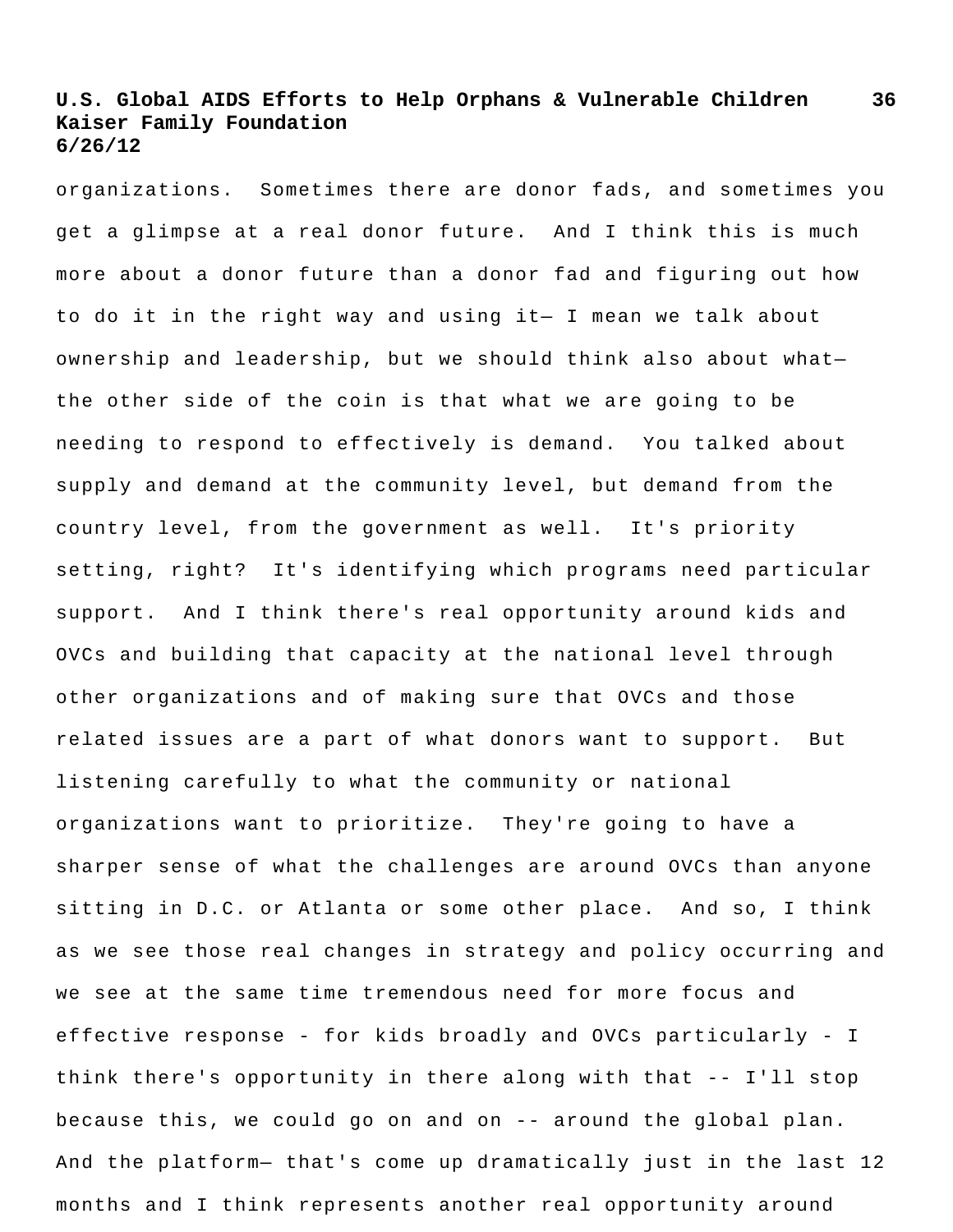time.

**JEN KATES:** Thanks. I think it's time to move to your questions, and actually to remind everyone that John is also able to answer a question. I'm going to ask him the first question because you alluded to it a little bit, what you said and told us upstairs. Since you've been looking at the role of the faith community in this response for a long time, what changes have you seen overall? And we were talking about that a little bit. I think it would be important to— yes, unfortunately, you can take that or go stand up there and then we'll—

**JOHN DONNELLY:** What do I have? Oh, I have a mike.

**JEN KATES:** We'd like it if you could stand up there. That's great. Then people remember they can ask you questions too.

**JOHN DONNELLY:** I think actually Saddleback Church is a great example of the changes that have gone on. Saddleback, and especially with Kay Warren, is now talking very much about really asking all churches to not do orphanages except in extreme instances. And so that message has an amazing amount of power. Saddleback is by itself a church that attracts tens of thousands, but they're a real convener of many, many faith based groups. So I see that happening.

I also— I do see a sort of dip that we were talking about earlier about the attention to these issues. So I think, in many ways— and there is almost no coverage of what is really happening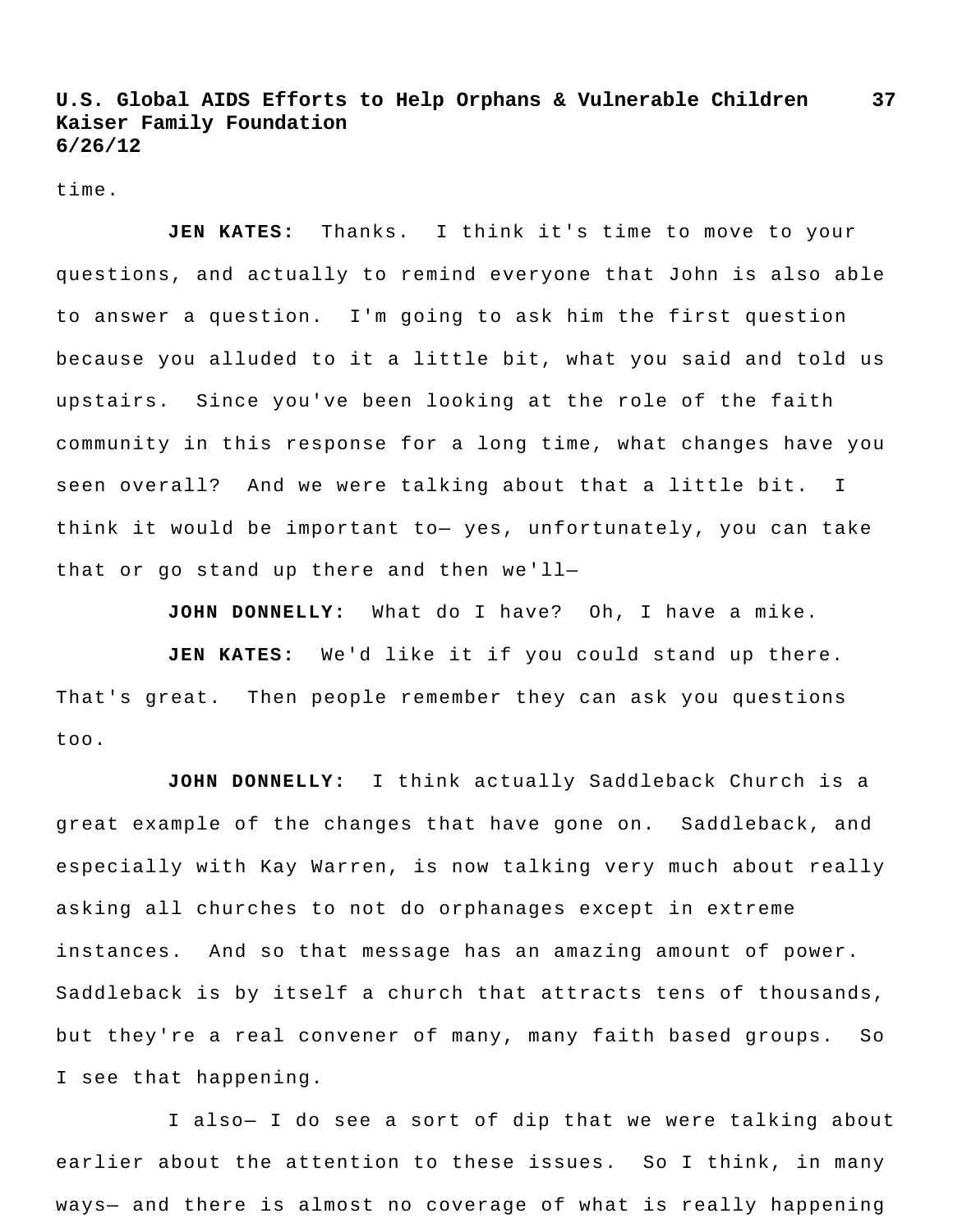here, Andy and Ellen - in many ways I think it's a communications issue and a way of capturing stories that are out there that are powerful stories that connect to American communities directly. That is a way of being creative and making that bridge evident to Americans as a whole. So that's another thing that I'd like to see happen more. But the changes, I think things have changed quite a bit in the last eight, nine years. I think PEPFAR itself has helped accelerate that change by itself showing by example of what the kinds of programs – community based programs – that they want to fund, the U.S. government does, in general. But I still think that if you're a church or a synagogue in the Midwest or on the west coast and you have this great idea, you won't necessarily know what to do, and so I think there's this real gap in trying to connect them together and give them a way ahead.

**JEN KATES:** Yeah, Chip.

**CHARLES LYONS:** John, can I just ask when— they've changed the message and discouraged people from going in the direction of orphanages, what have they encouraged them to do instead of that? Because folks are still going to feel that— a need to respond to kids and so on. So what do they do instead?

**JOHN DONNELLY:** There's two main efforts as far as I can tell. One is still— the adoption platform from Saddleback and others is still very, very strong. It's still very, very much encouraged. I think there's real value around that among the leaders of the church, but the second thing, the more broader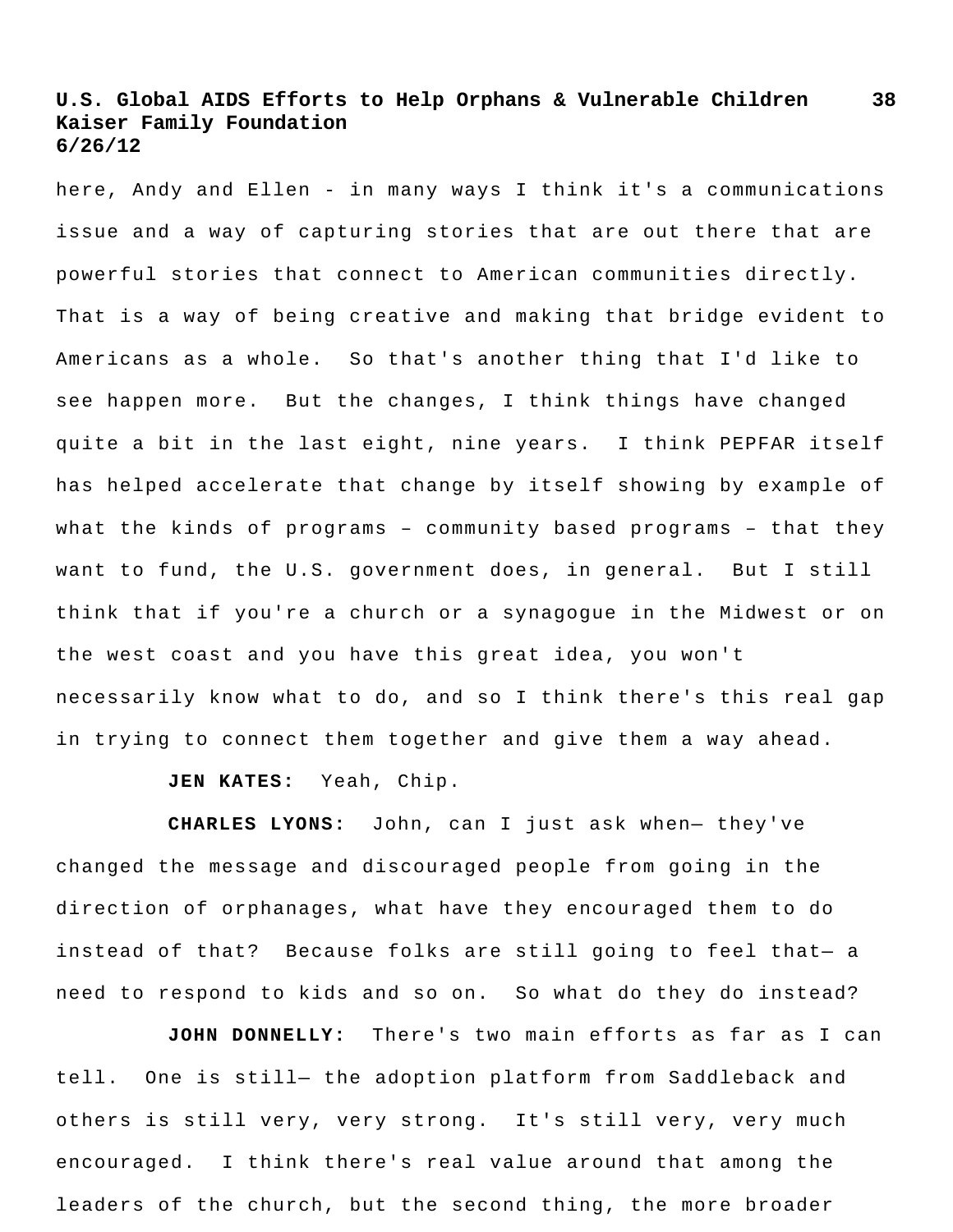even— because Kay Warren seems to be in and out of this town every month or so now and I think you'll see her voice coming more to the forefront on those issues of incorporating communities, really listening to communities more.

### **JEN KATES:** Yes?

**DAVID NIXON, JR.:** If I could make a brief comment on that. I'd like for everyone to really be aware— coming from a faith based organization, I feel that I can say this emphatically: Faith based organizations who aren't privy, who aren't really plugged in, who aren't getting on board with a community based model, the very isolated so to speak, you may have all the best intentions in the world and you may have great resources and you may have very good people on your team, but you can very easily do a lot more harm than good. This is something that we talked about upstairs. Two specific examples, very quickly, I had invited a team from another organization - after lengthy discussions, which they didn't like to begin with about what they planned to do - I invited them to come, and part of their activity was bringing a team of doctors, and I specifically told them you are not to discuss, you are not to touch in any way, shape or form the HIV/AIDS subject, because there are very strict policies about counseling before testing, a lot of things that are there for very good reasons. They agreed to that. At the end of their day, the physicians came and handed me a cardboard box and there was a— it was getting dark and there was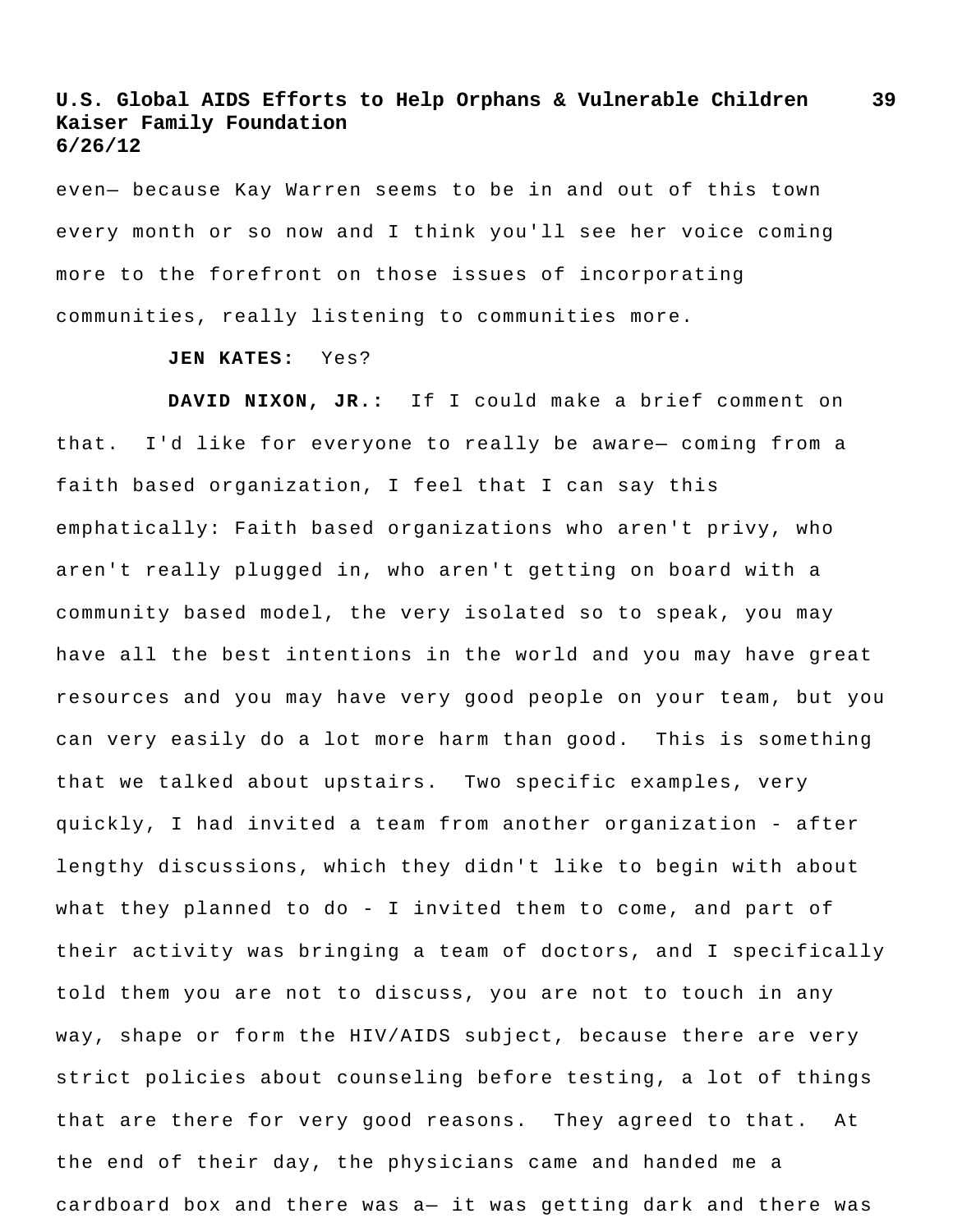said, "What is this you're giving me?" Well, it was waste that they wanted me to dispose of and then through our discussion I learned that they had been testing for HIV anyway, because they thought that was what needed to happen. They thought they were there with the resources that needed to get done and that very easily could have gotten us into serious, serious trouble with the local government. It could have eliminated our ability to minister in that area in the long term if they found out that we had violated those policies.

Another instance: they came with a huge amount of money, and they thought everyone's hungry, let's give out lots of food. They went to every local market and bought all the food they could find. They took large trucks and went out into what they thought were poor communities and gave the food out hand over fist. The police had to come and stop violence from breaking out, and the long term effect, the local people who had worked hard, who had done all the right things, who were working for their families, then went to the markets and found them empty. And to this day, I have not been able to convince those people of the harmful effect of what they thought was doing good. So there are many cautionary tales that need to be shared and heeded.

**JEN KATES:** Thank you. Okay. I don't even know where to begin. So, I actually— people's hands are up, which is great. I want to point out someone in the front here, Gillian Huebner, who's from USAID, the Office of Vulnerable— Orphans and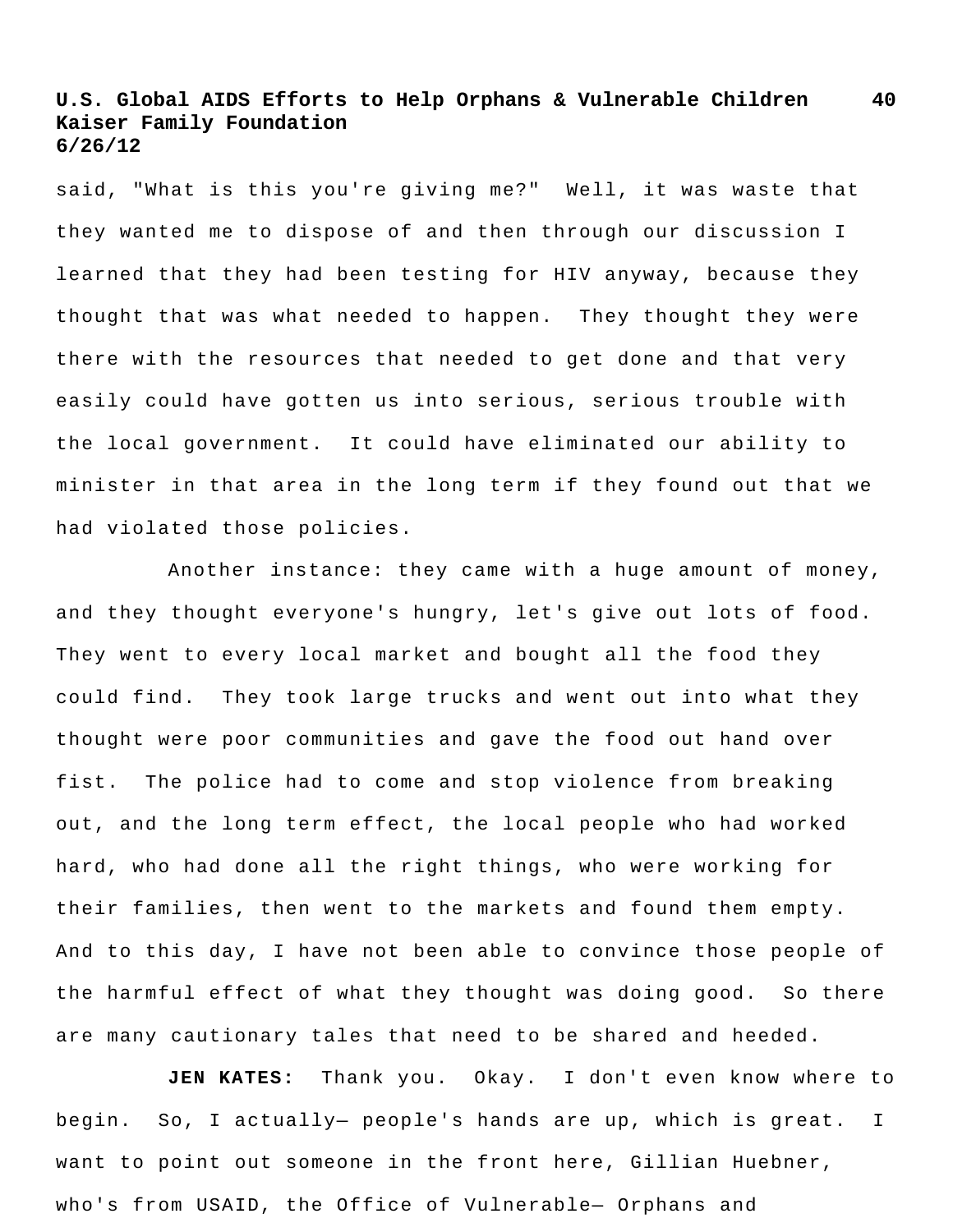effort that the U.S. Government and other partners are engaged in, and since you're here, maybe you could just update everyone on where— there's a plan coming out, so please.

**GILLIAN HUEBNER:** Yeah. Thanks.

**JEN KATES:** You can stand up. Yes.

**GILLIAN HUEBNER:** Alright, I'll stand up. Five foot two and taller. Thank you all. This is really encouraging, and I think speaking to the fatigued part and the difficulty of keeping momentum, keeping an eye on these children, the vast number of them and also the tricks of coordination within faith based communities, but also within the government. I mean the government assistance portfolio to vulnerable children – not just including orphans and vulnerable children affected and infected by HIV/AIDS – is really big. We have about 2.8 billion dollars per year, and that doesn't include the child survival money. So this assistance is stove-piped by categories of vulnerability. So you have your children affected by HIV/AIDS, children who are trafficked, children in forced labor, children who are separated or unaccompanied as a result of disaster and conflict; these are all separate funding lines, all different pieces of legislation, all different agencies implementing programs.

So we, in December, with a goal to get a bigger bang for the proverbial buck, hosted an evidence summit on children outside of family care. And we felt that that "child outside of family care" was a real galvanizing idea. Any American with a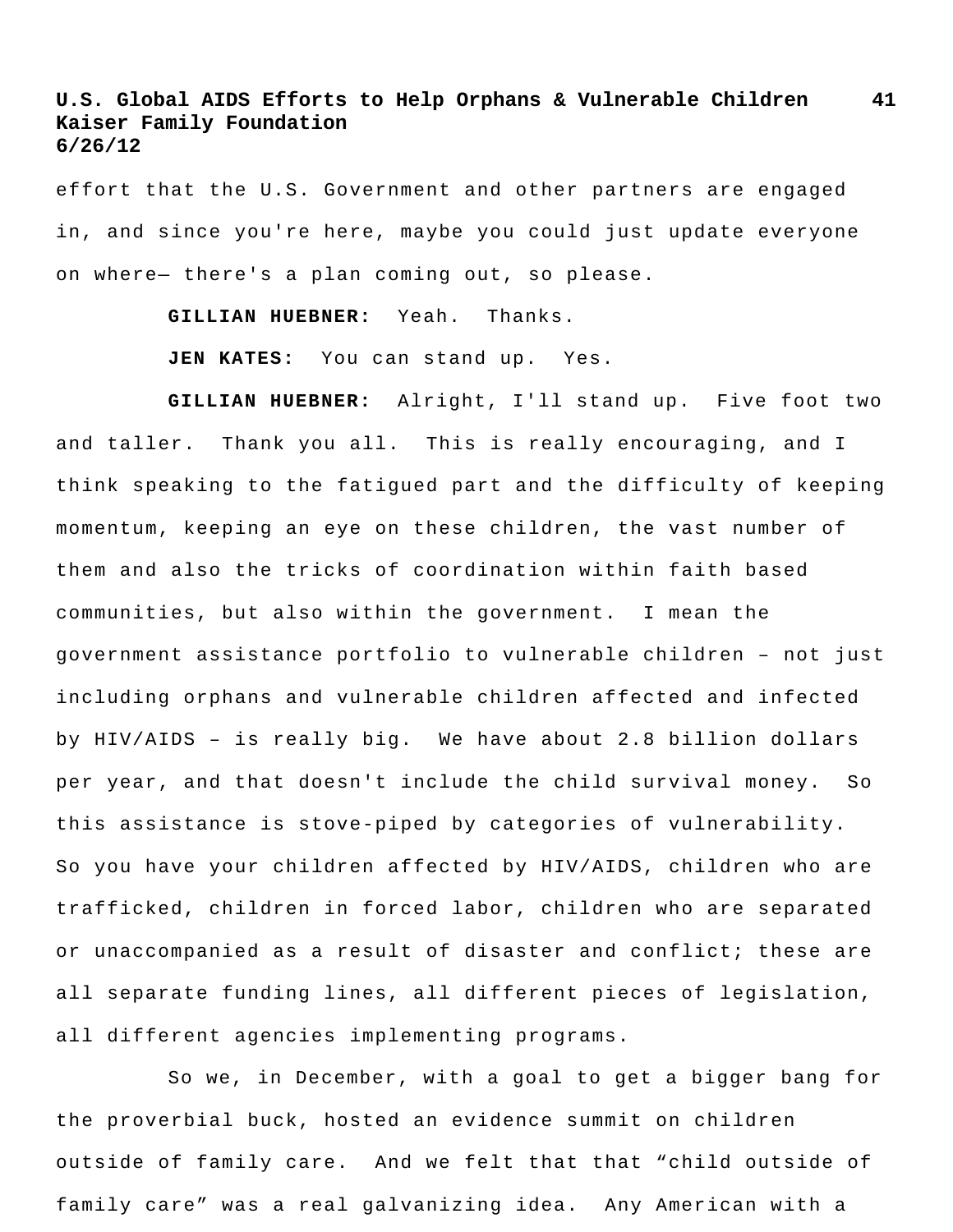in labor or orphaned as a result of HIV/AIDS - the most vulnerable tend to be outside of family care. And also, when you look at kids outside of family care, you realize that the protection burden is depending heavily on the community where a family doesn't exist. And it also sort of brings the focus into the lens on a child protection system which is an element— we think in terms of health care systems, we don't think as easily in terms of child protection systems, but in countries that provide good support to kids, they exist. So we're trying to hone in on how we can build these sustainable systems over time.

So an outcome of the evidence summit on children outside of family care was that ten senior U.S. Government leaders from across the agencies decided to develop a national action plan for these kids by July.

**JEN KATES:** Next week.

**GILLIAN HUEBNER:** Next week. [Laughter]. So we're actually on track; we've gotten there. We have a draft and it's going through the interagency clearance process. But in order to bring everybody together around measurable ideas and actions, we're focusing on two core priorities. The first one is reducing the number of children outside of family care, and the second is reducing the number of children who experience violence, exploitation, abuse and neglect. So that reaches across all of these categories. And we are working closely with faith based groups.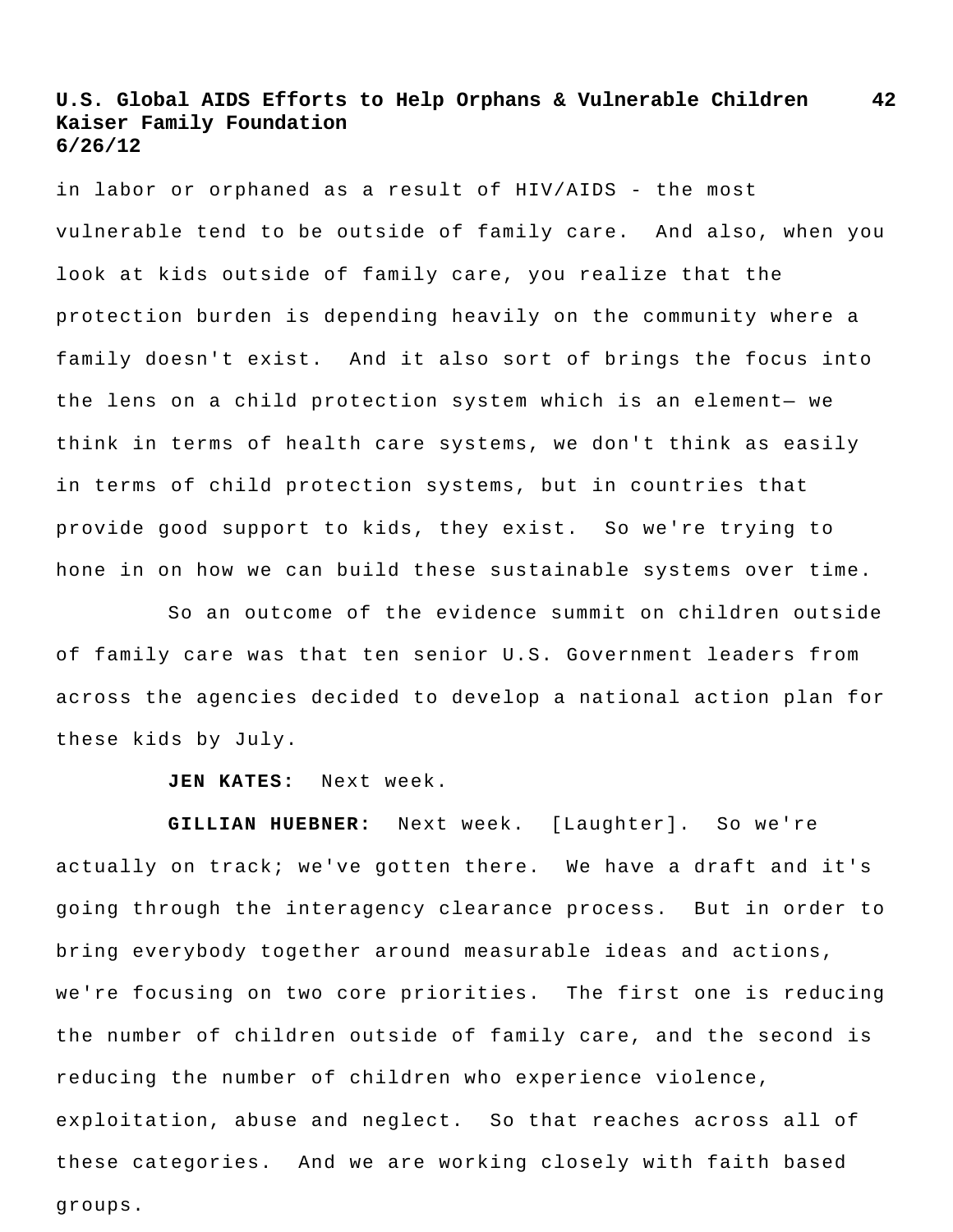supportive of our strategy. And we've been working with the Christian Alliance for Orphans as well to work on core messaging. So it does feel like, from different corners, people are coming together, and I think that's really exciting having worked in— I was a child soldiers person for a while, and so now, getting used to the HIV/AIDS language and what not, I mean these are the same kids really. I mean if you don't have HIV/AIDS now but you're trafficked, well, you're probably going to be one of those— you know, in your portfolio in the coming weeks. So I think thinking broadly like this is hopefully going to help us all raise all the— what do they say? All those rise together.

**JEN KATES:** Thank you.

**GILLIAN HUEBNER:** So, thanks.

**JEN KATES:** Thanks. And thanks for coming since your plan is due out next week. Alright, questions, others. Yeah, right here.

**BUCK BUCKINGHAM:** Hi, I'm Buck Buckingham from the Office of Global Health and HIV at Peace Corps, and I had the privilege of meeting with John at the beginning of this project, and then the really moving privilege of reviewing the book. And I had to put the book down when I read the story about the boy who died. And it was telling to me that the only person on the panel who talked about caregivers was Pauline. And that's part of the change in narrative that we need, because if you're going to keep an HIV positive child healthy in Africa you need to keep the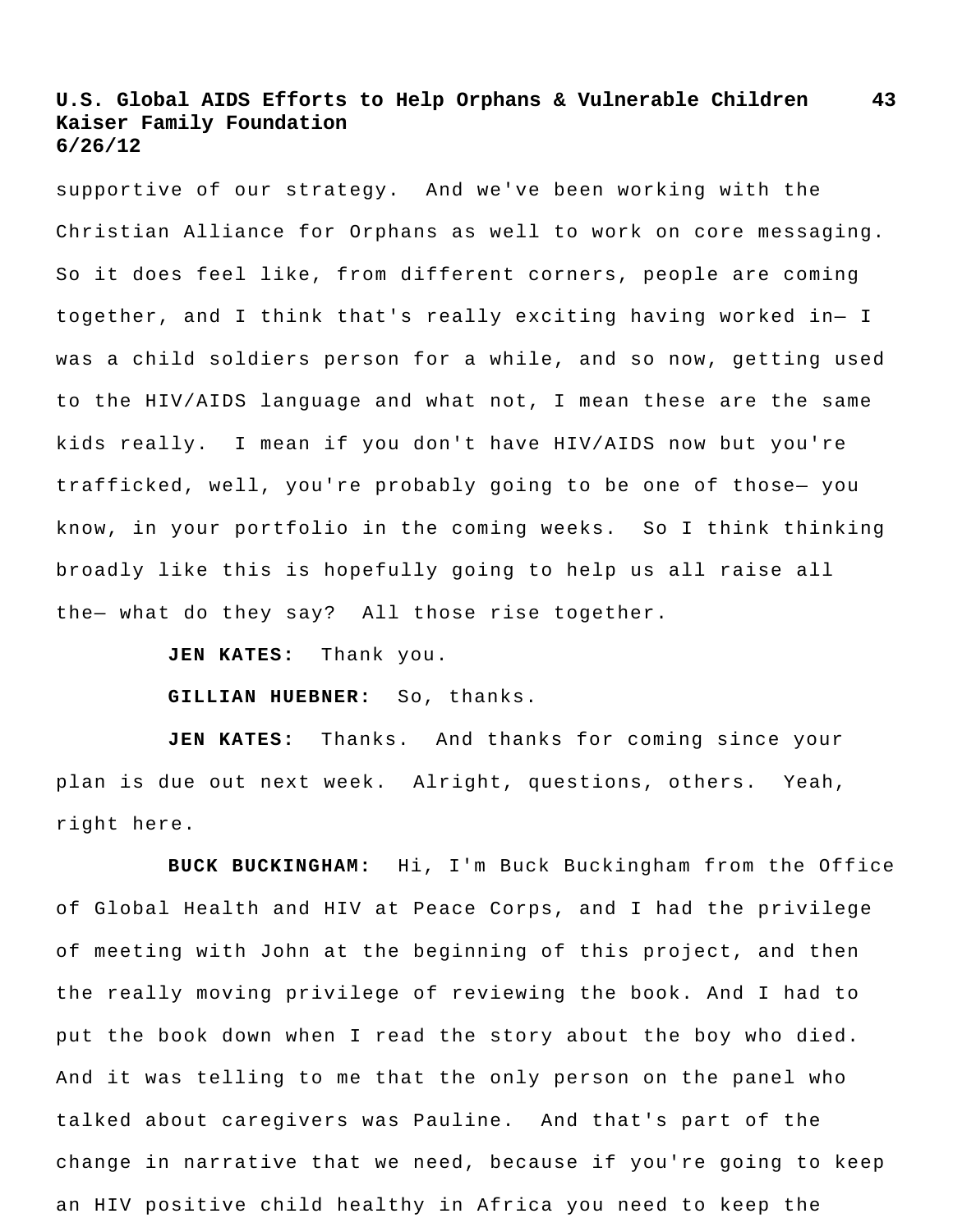mainline churches like the Episcopal Church that I go to in Silver Spring, Maryland, most of the congregation is the age of grandparents. And I think we need to be talking to people in churches about caring for grandparents, because they're the other orphans of this epidemic. They were relying on their children to be there social security, and they now, instead, are caring for their kids.

**KATIE SCHENK:** Hi, I'm Katie Schenk with Population Council. Thank you so much for this really important conversation. It's really fascinating to hear these different insights. In particular, I'd like to ask— to respond to something that David had said. To really, to thank you for your honesty and for your frankness. In the lessons that you've learned and the weaknesses that you point out as well as the strengths. And I think these serve to highlight that although we have made tremendous progress, we still have so much to learn. We still have an enormous amount to learn about what to do and how to do it. And how we can do it better, and how we can do it more cost effectively. And so much of what we are doing is so unknown, and I would like to ask— I think I would like to ask Nicole really, what is the role here of the U.S. Government in building that evidence base? And really a lot of what we've talked about today, really many of the speakers have alluded to the need of us needing to come together, but come together behind what? How are we going to build the evidence for all these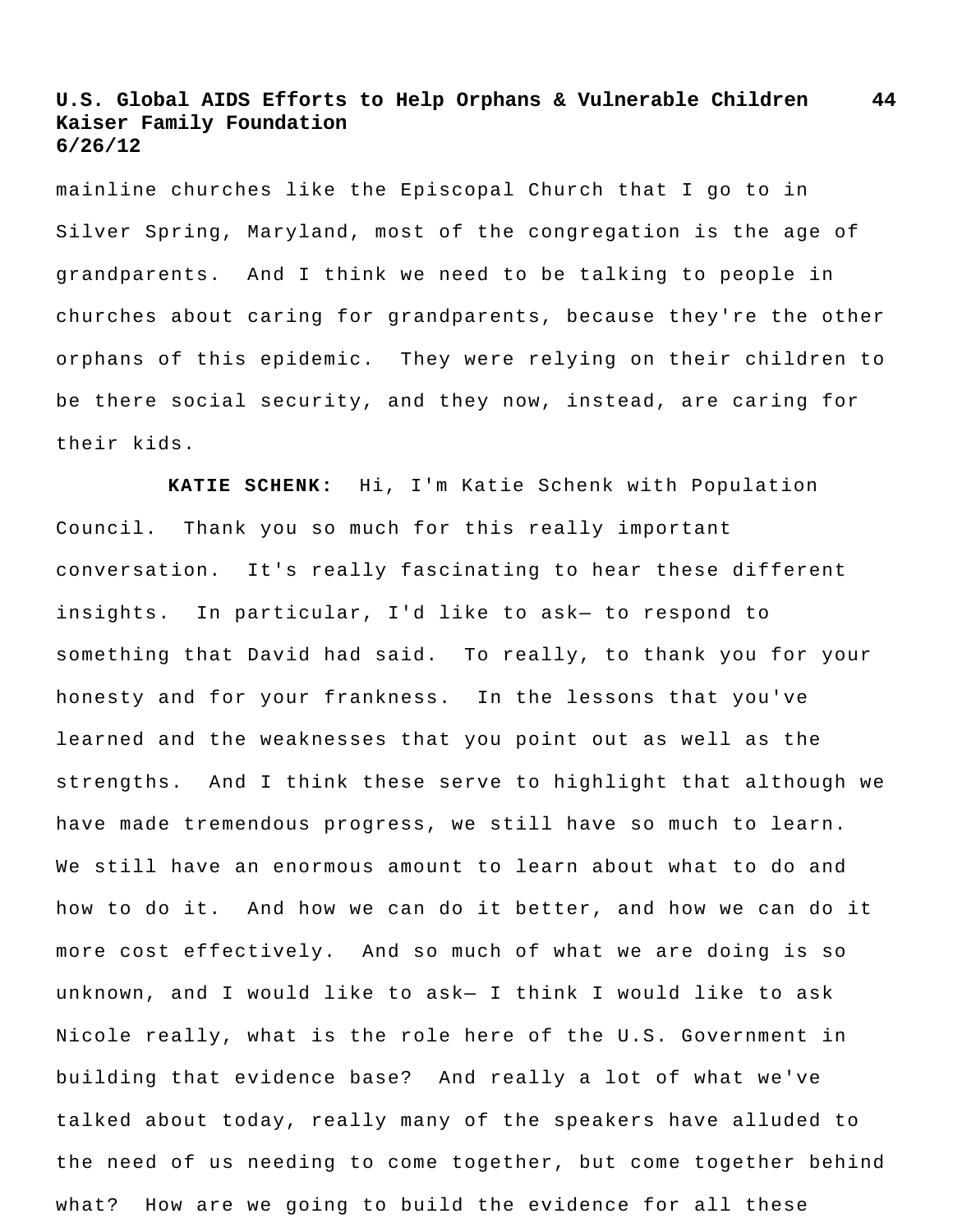building that research base, driving the evaluation portfolio, piloting these new ideas, driving it forward then? How can we make that happen?

**NICOLE BEHNAM:** That's a great question. I— and I want to also compliment Gillian and P.L. 109-95 for continuing that discussion with the evidence summit that they held in December. But it's a huge – I don't want to say weakness – it's a challenge. It's a challenge to the portfolio in general because we do have some evidence of what works, and a lot of it is about family strengthening, caregiver strengthening, and thank you for bringing that up. But we need larger studies, we need more rigorous studies, and we need to come together on this.

I think one of the things that's— that I'd like to highlight from this whole discussion is just how much every single type of organization, every single community matters in this. When we talk about vulnerability, we're talking about something incredibly complex, but that doesn't mean there aren't answers. It doesn't mean there aren't solutions. It's just that those solutions involve so many different players, so many different people, organizations to support it. There is no pill for vulnerability. There is just no single solution, but there are multiple solutions that can come together and just surround children.

I mean I think strengthening families has to be first and foremost what we do and one of the things— I used to work with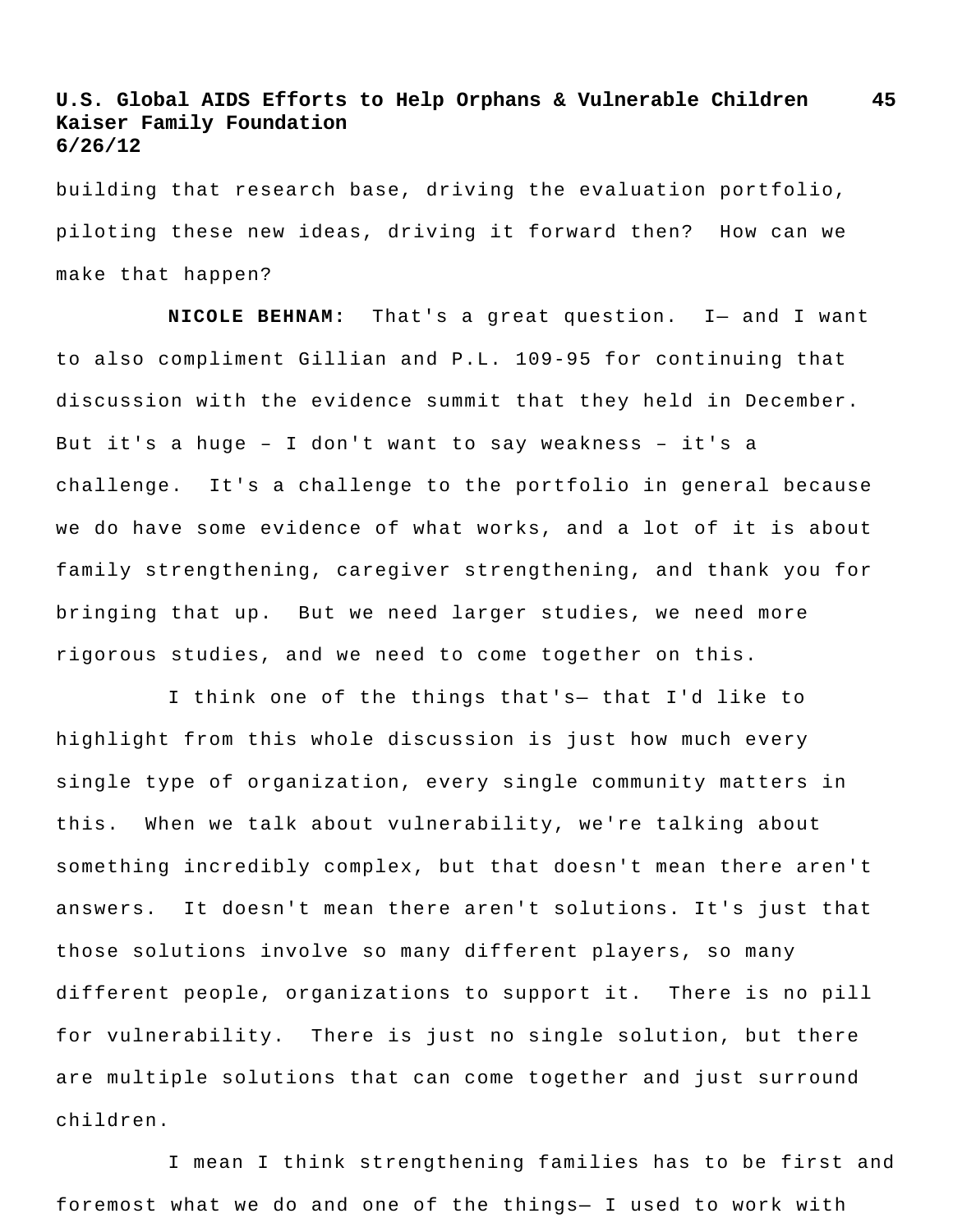then here I am at 35,000 feet now. But one of the things that used to really work for me— I mean I went through the same humbling process that Mr. Nixon went through in the book. It's an incredible— it'll beat you up, but you need to be beaten up by understanding what you can and can't do, what you have control over, what you don't, how much you don't know, how much you need your local colleagues-- you're incredibly dependent on them. But one of the things that would really help when I was having conversations with people of faith - you really just wanted to do something, they just wanted to do something – I would say, what is it, if you— if something happened to you and your children were left behind, what do you want to have happen to those children? Do you want them to end up in an orphanage? Do you want them to end up— where do you want them to go? And to a person, it was always I want them to stay in our extended family. I want them to be in a family.

I mean we all know that family matters. How to build up those families, how to make sure that children stay in families, how to make sure that children are not vulnerable even within those families, these are things that we need evidence for what works. And we rely on academics, we rely on small organizations, we rely on large organizations, we rely on the government, and we all have to come together for that. One thing going forward within the PEPFAR portfolio is that we are having a renewed emphasis-- it was always there-- but a new emphasis on having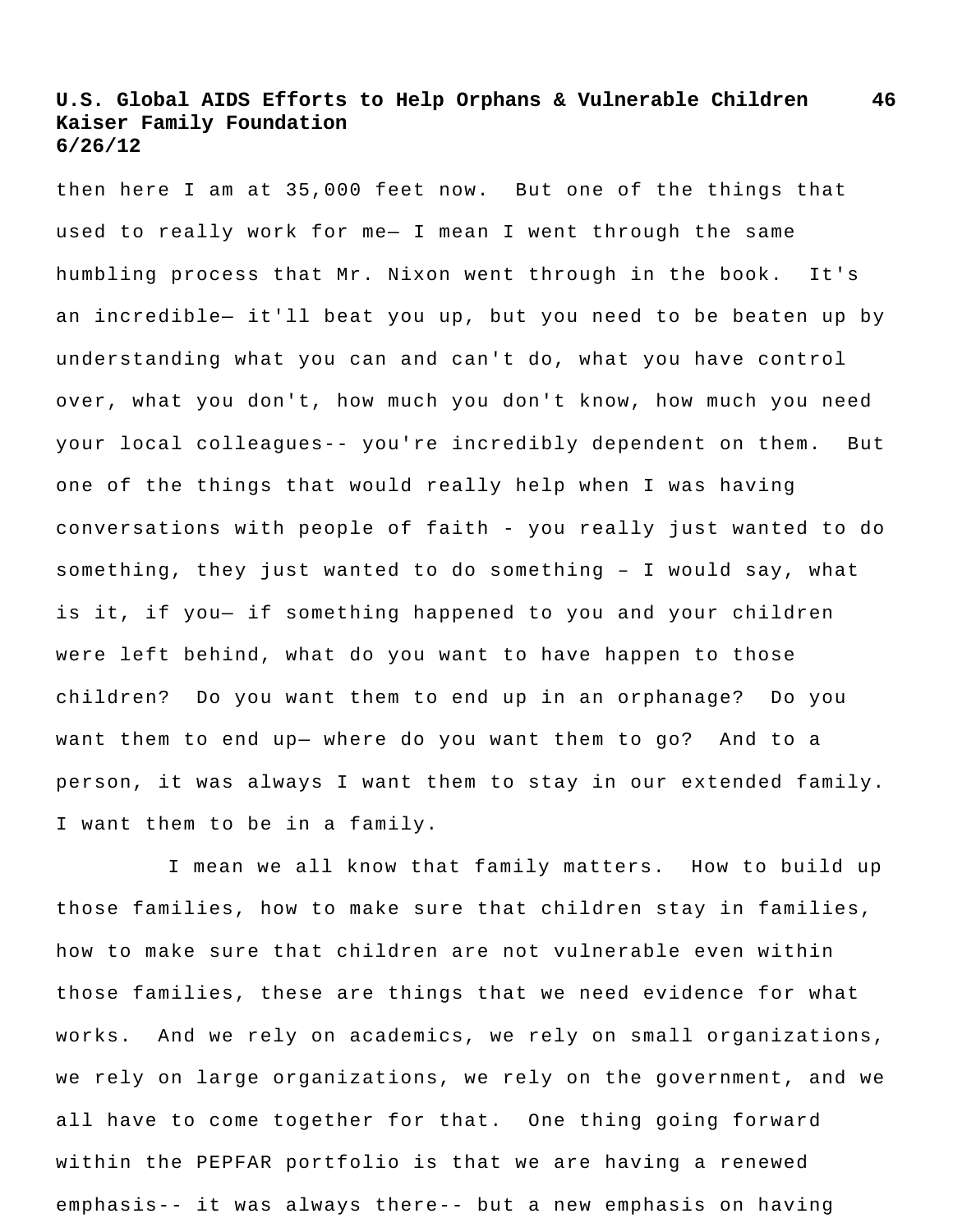but thank you.

**PAULINE MUCHINA:** When you talk about evidence, there is already evidence on the ground that family, community is the best place for these children. But it is so hard for us to accept that, and it's so hard especially – and I will speak as a Kenyan now – that it's so hard for people who feel they have more to give, and they come into a country, they don't listen to the local communities. They just want to do what they think is best for the community, and yet, the evidence says you have to listen to the community. It has to be country led. It has to be country ownership, and yet, day after day, like the days of the missionaries, we continue to do the same thing again and again. Walking all over the cultures and the experiences of the local community. So that's something that we have to pay attention when we come to that.

I also want to make an appeal to the faith based groups. UNICEF says that their funding to orphans has declined dramatically. Maybe because of the economic situation, maybe because donors have different interests now, but we don't see the same commitment from the faith based groups to advocate. During PEPFAR I, they led the way in terms of advocacy, but now you have to really push them to— I mean I'm a faith pastor, and I belong to my church, I belong to CCIH Board of Directors, and I can see how difficult it is for the faith based community to get back to advocacy. So this is my appeal: that we need to advocate. Not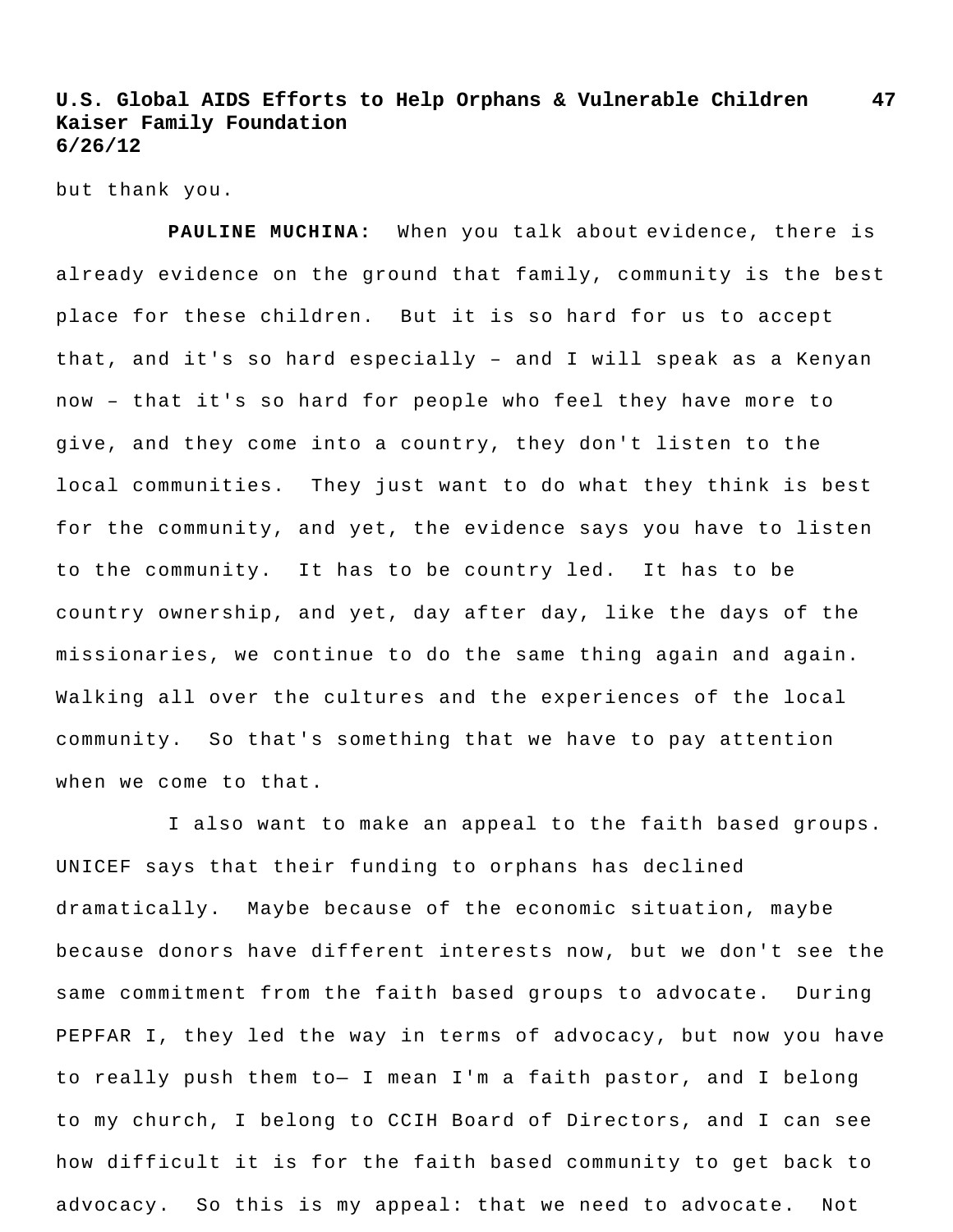community in the countries, tell them not only to— I mean, say yes, but they don't only need to focus on the needs, their physical needs, but also the advocacy issue because when you advocate you also deal with the laws that should be protecting these children. If you don't advocate for those laws to be implemented, who will advocate for them? So that's one role also the faith community could really help push.

**JEN KATES:** Wow! We had a ton of hands just went up. [Laughter]. Yes.

**BETSY BASSAN:** Hi, Betsy Bassan, Panagora Group. I want to just— I think we're all like daunted by the scale of the issue and the magnitude of the required response. And in thinking about that, come back maybe especially to PEPFAR. Program integration, Chip Lyons, you used that term, and I think that we're all looking for that and maybe a little less because I think the evidence is there, but that we build evidence by these kinds of multi-sectoral programs --whether its education and HIV/AIDS or agriculture and HIV/AIDS or what have you-- and there's been a promise of that to come for a very long time. But as someone who studies things like the procurement forecast, they're not there to the extent at all that they should be to really help tackle this problem. I mean education is one of the biggest ones that we know if we cross from that sector to OVCs and into the communities through PTA and other mechanisms that are available on that platform, we could achieve so much.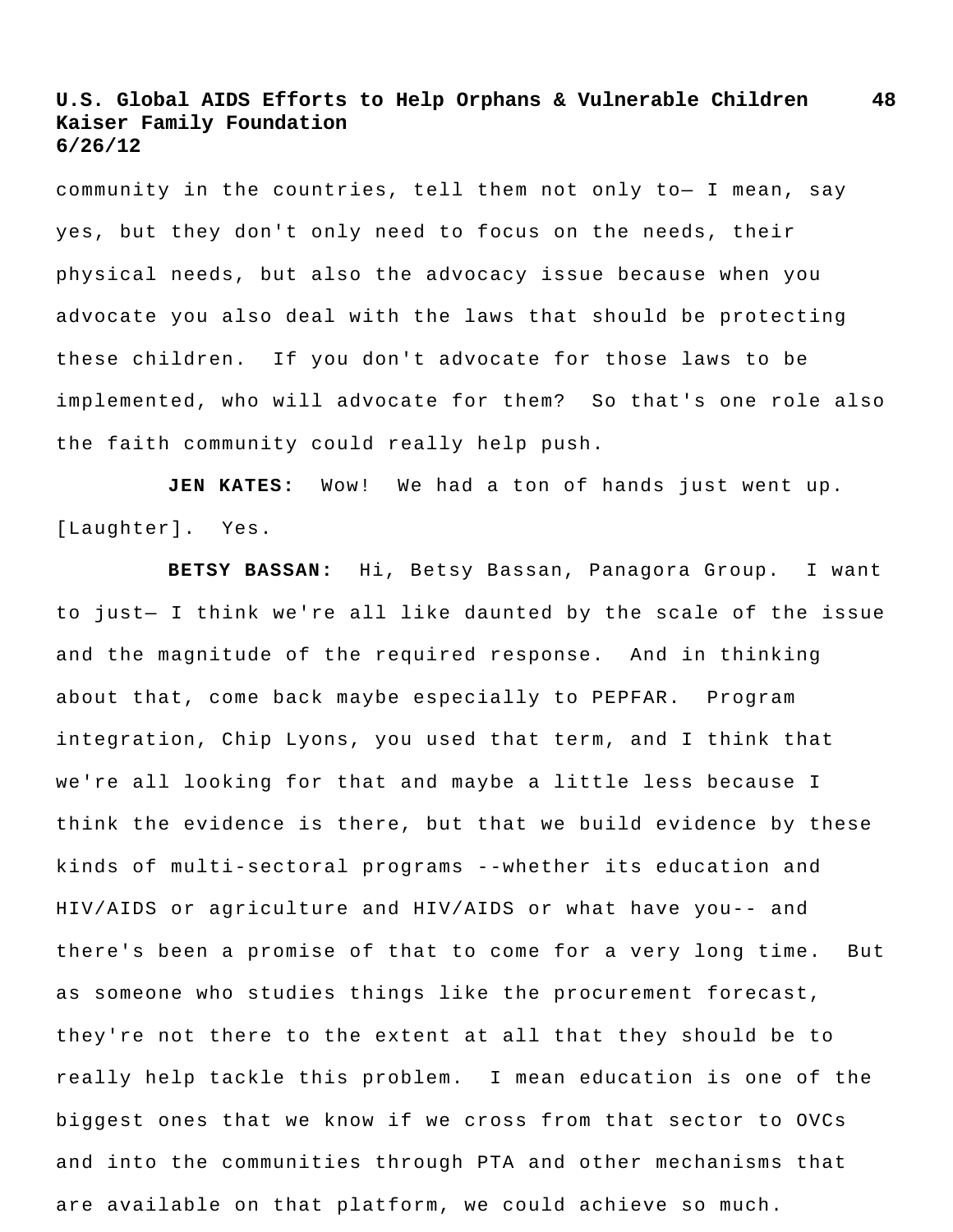we're waiting for evidence, because I'm thinking in my lifetime, can I expect to see those multi-sectoral programs that we're waiting for. And then I also think with the faith based activities, why can't the country operational plans create entry points for those resources to be more easily and constructively programmed and really help to give those that want to come with so many resources and good intentions a quicker route to success for the use of their funds. So those are really my two questions. Thank you.

**JEN KATES:** Any takers on— David?

**DAVID NIXON, JR.:** Just the last point that you mentioned. I've given that a great deal of thought, and it's the two sided coin of the great American spirit. We think— I have the freedom and the liberty, I have the ability, I have the resources, why can't I forge ahead, cut through the bureaucracy and get something done? And so people are naturally really resistant to the idea of there being some sort of an organizational thing in place that says, okay, this is your skill set, this is where the need is, this is where we'd like to see you plug in, we'd like to help you out. There's a lot of resistance to that. I've tried to be an advocate among other faith based groups, and I've hit brick wall after brick wall with people who have really good hearts and a strong drive to do something, but they don't want to hear anything about information sharing, regulation, best practices.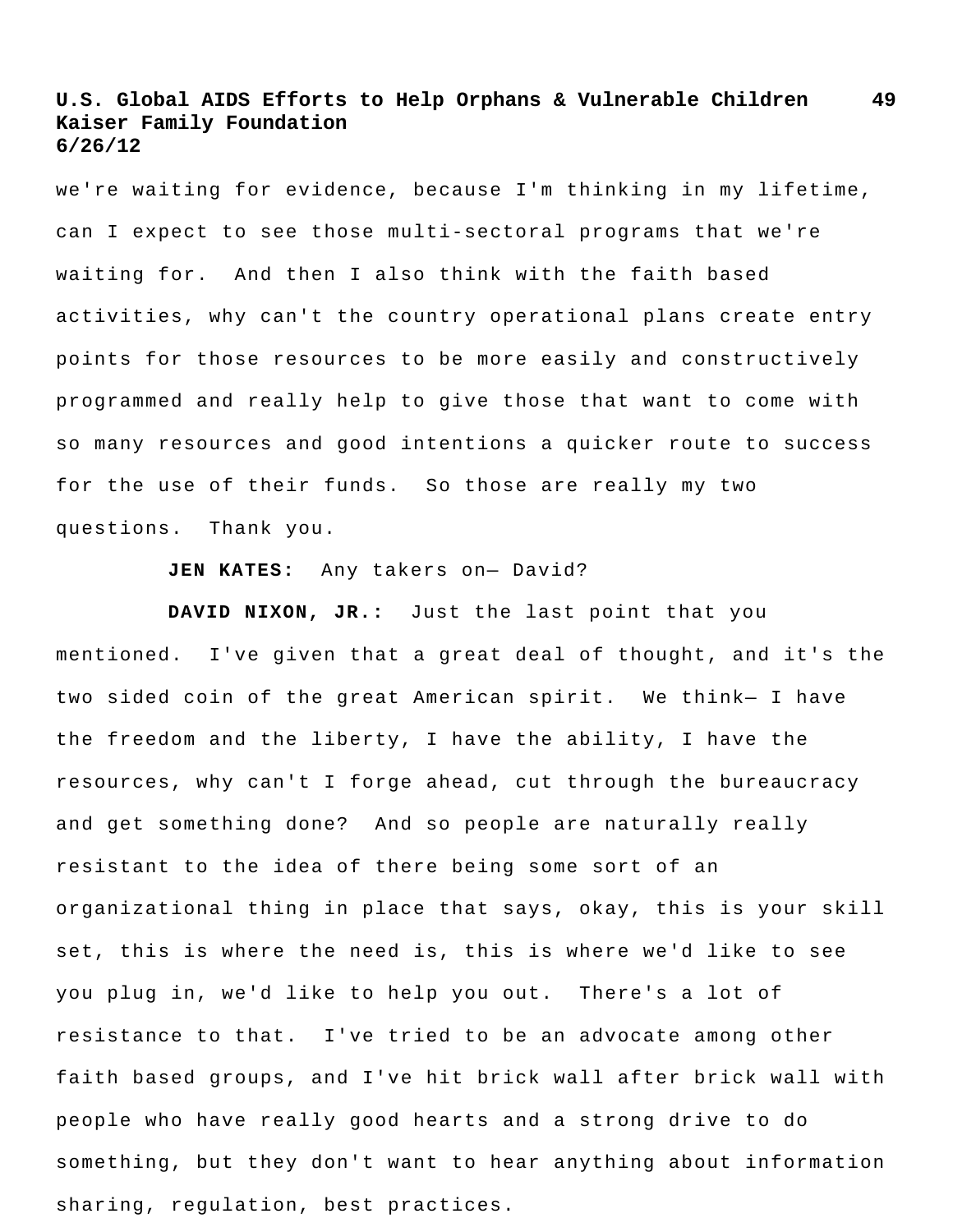deliver very efficiently. And you can understand it kind of on a certain level, because it's a part of a very strong personal conviction. I want to do this thing; I don't want to just write a check. I want to be engaged, I want a relationship, I want a— I want to travel, I— and so, there's a conflict there, and I do worry at times, does everyone have to be beaten up by that process before we— and the short answer might be yes to a certain degree. Or at least those that see themselves playing that very particular, almost personal leadership role. I think they kind of do. I mean that's one of the things that's important about the book, and we were talking earlier. I just— I hope it gets a really wide distribution and a really wide readership so that they can get a sense of the push back on some of their emotions and instincts by virtue of reading a book as opposed to taking three years and multiple trips and missteps and so on. And that's where the honesty – your honesty – and the accuracy within the book are really very encouraging in that respect.

> **DAVID NIXON, JR.:** And I have to say— I'm sorry. **JEN KATES:** Yeah.

**DAVID NIXON, JR.:** I feel very passionate about the issue, because ultimately it's not the efficacy of what we're trying to do that's suffering; it's the children who are suffering. They are paying the price for our ignorance and our kind of clumsy attempts to go in and crusade on their behalf.

**NICOLE BEHNAM:** Can I just briefly respond to the point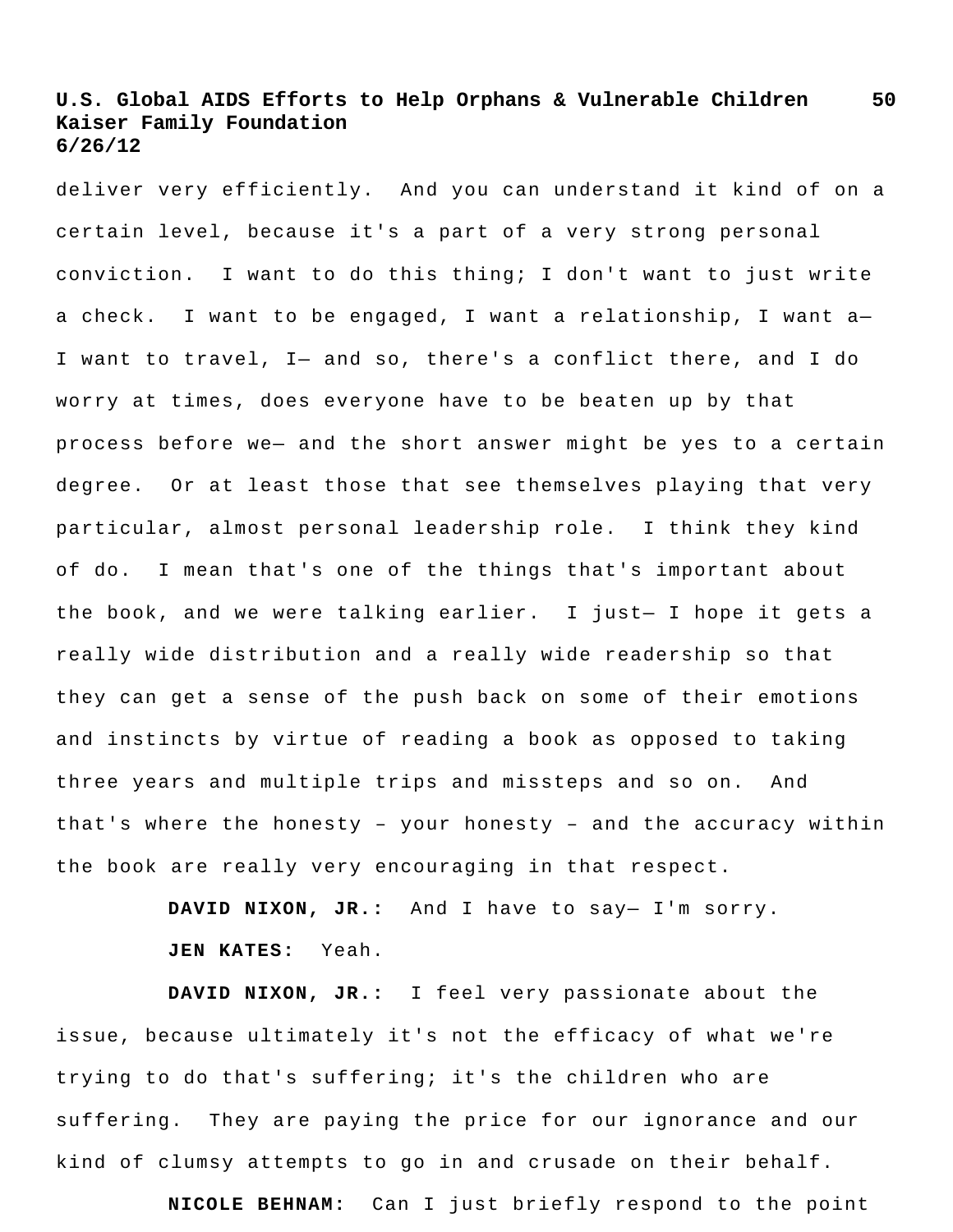**NICOLE BEHNAM:** Sorry?

**FEMALE SPEAKER 1:** The multi-sectoral programming.

**NICOLE BEHNAM:** The multi-sectoral programming, yes. And I would say I come— I spent years actually outside of the HIV/AIDS world and came in to PEPFAR a lot later than many of you. I have to say that for vulnerable children, the PEPFAR portfolio actually is far more multi-sectoral than many of them. And many of them tend to be narrowly issues-based and, you know, the OVC portfolio does bring in – make an attempt to bring in – education, child protection, health and nutrition, all of these different sectors into one. It's certainly not always done perfectly, but speaking to that, there is also forthcoming guidance that we hope will be out very soon where we've also been gathering a lot of the evidence that does exist, and you know, there's more than we think.

There is actually more than we think. It tends to be context specific often, which is just like, you know, vulnerability is also often context specific. What works can be context specific, but it's out there more than we think. So there's no reason— it's true, we don't need to wait, but one thing we do need is for those of you who are on the ground, whether it's with local organizations, with some of the larger INGOs – secular or faith based – to tell us what you think works and what needs to be studied and how we can do that together. Certainly the U.S. Government can be a coordinator and a convener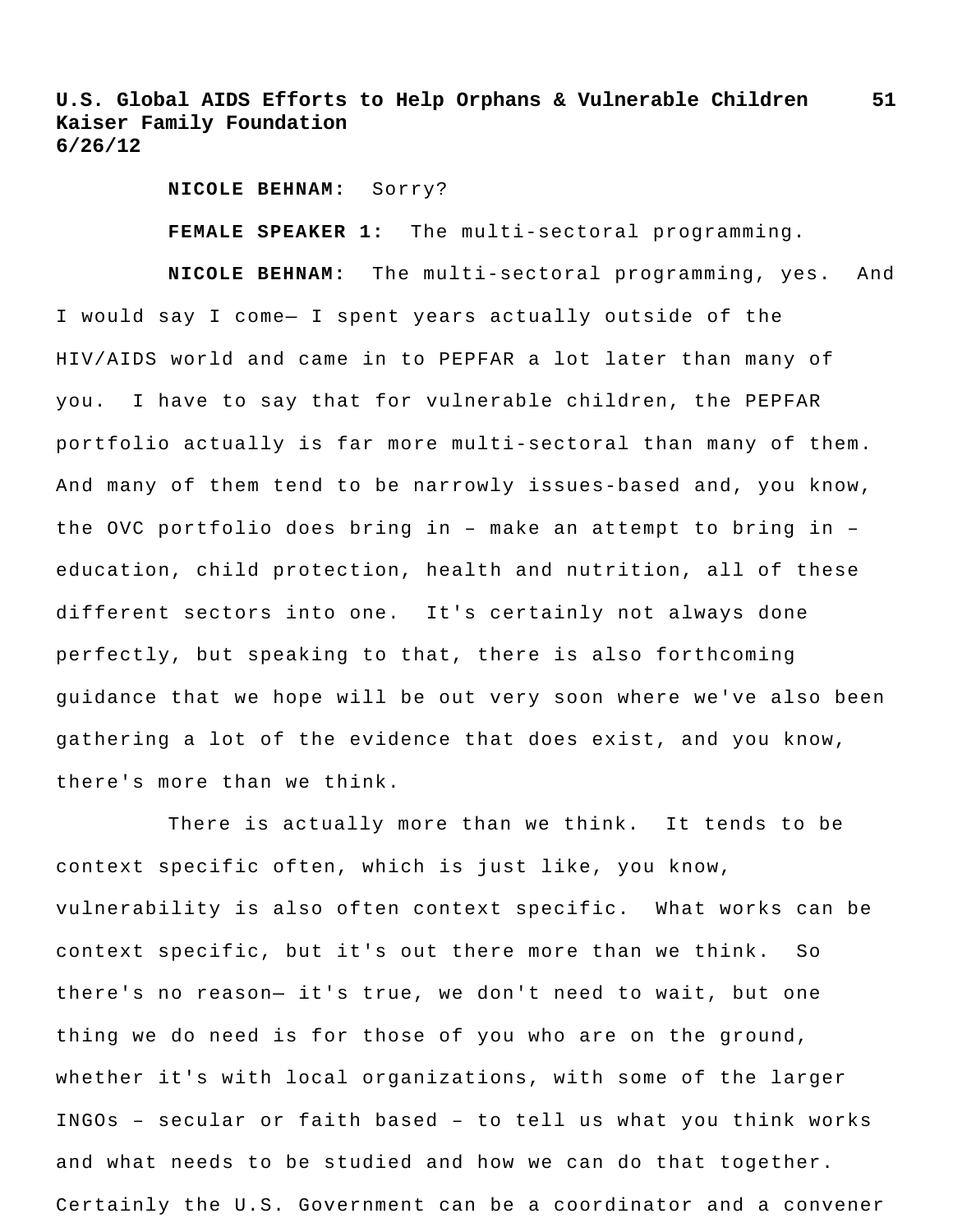**JEN KATES:** We have a couple over here.

**VERONICA SWAIN:** I also want to thank you all. It was very, very informative what you said. And particularly I want to thank you, Pauline. I lived in Tanzania. My name is Veronica Swain, and I worked in a faith based organization there. We worked through the Catholic Church. Now, my question and what I want to really emphasize is the prevention. We had a program and we did all three: the prevention and then the counseling and working with the HIV/AIDS persons, plus the family plan for the orphans and the connected people. And I think that the hardest thing was the prevention. We had Youth Alive; we had groups going out to other churches, to local communities. People don't want to listen, and the prevention— we don't want more AIDS patients. We want to stop the— from spreading, and that I think, in all of the programs, I think that has to be the biggest part. Because we found how difficult it was - and especially with the youth – to get them, you know, to get them to really be involved and to listen. So I'm just saying all parts are important, but I think that prevention is really, really important. So, thank you.

**JEN KATES:** Let's take a couple— let's get some more questions out, too.

> **JEAN CAPPS:** Is this on? Can you hear me? **JEN KATES:** Yeah.

**JEAN CAPPS:** I'm Jean Capps. I'm an independent eval—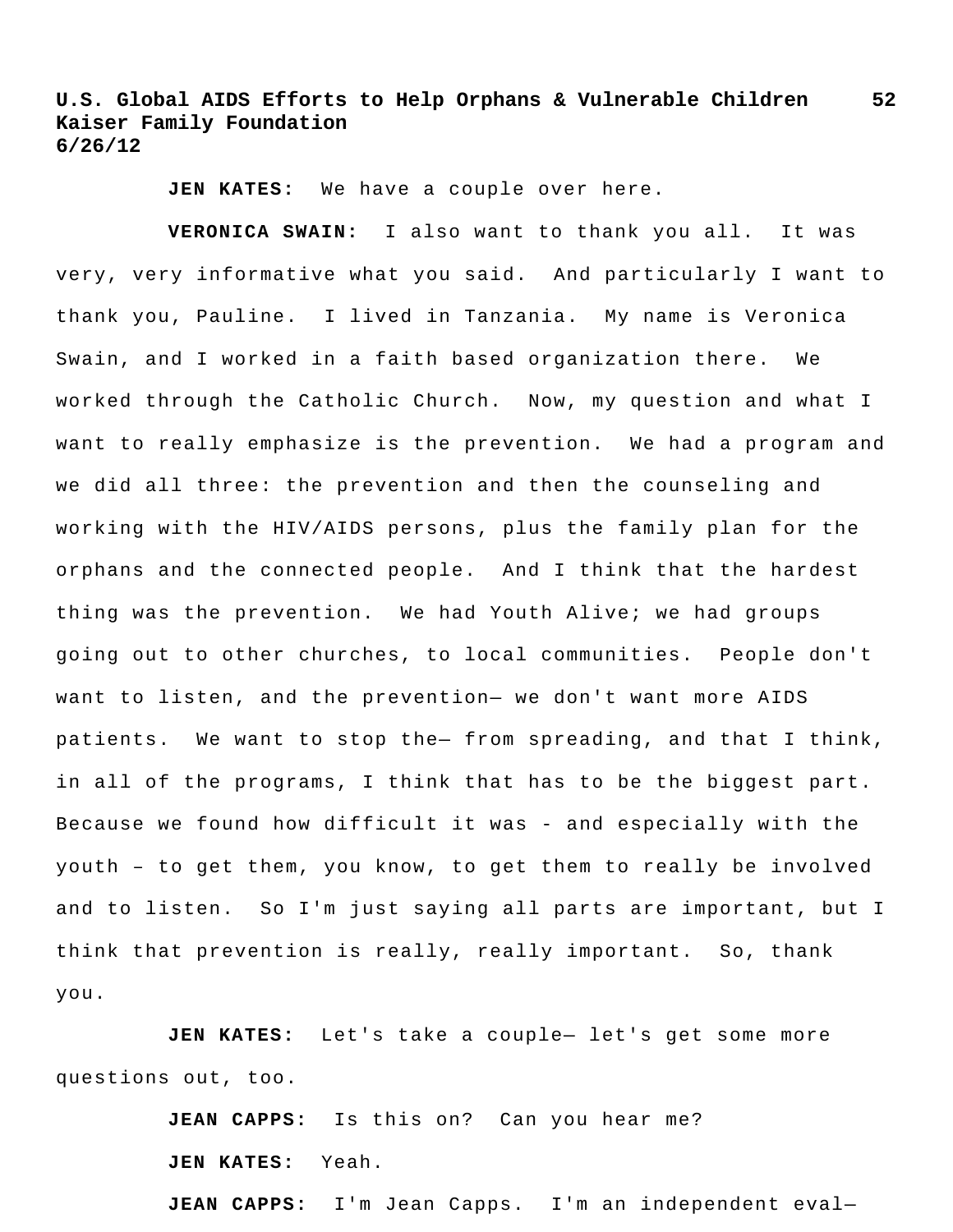evaluations. And I'd like to say some of the models you were looking for, for community based programming existed in those programs, probably are still being supported. I'm a little bit out of that. But I have spent 25 years in the Child Survival and Health Grants program and know that there are ways of demonstrating what works as you were looking at it from the business model. And, not saying that the money should all go to health, but we have some models, we have some examples of evidence based, population based studies that could be done in a cost effective way that would empower the local governments and local authorities and local faith based organizations to monitor the progress of their programs and what they're trying to do. And a number of your faith based colleagues are involved, so I'll be happy to share some of that information with you.

I'm also a member of CCIH, so maybe we've seen each other there [laughter] a few times as well. So, yeah, we're the ones with the horns and tail, come around and try to figure out whether your program worked or not.

I wanted to say something about Charles. I wanted to say please listen to him about pediatric AIDS. Lulu Muhe at WHO and I had this conversation a couple of years ago. The evidence is overwhelming. If a child actually has AIDS, if they're not under treatment by age two, they're dead. By one you've got a better chance. And better yet, if you get them as newborns. The challenge is you're going to have to deal with maternal, newborn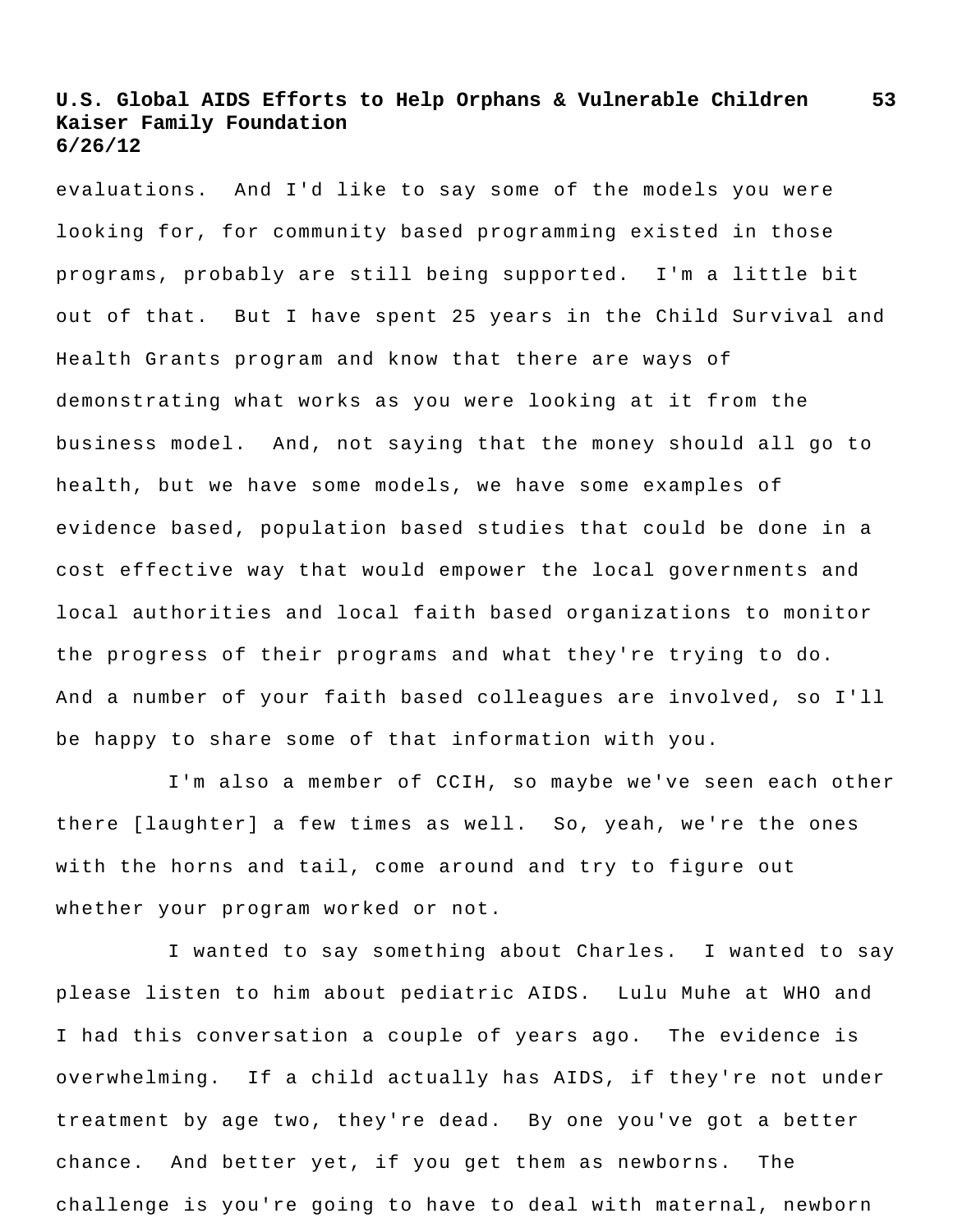But it's very important because the statistics two years ago was that the average age of children on treatment was four years, at which case most children who had AIDS are already dead. So we need to do something about that, and that does— if you are sincere about— I know you're sincere, I don't doubt your sincerity [laughter]- but we really have to get on board. But it will involve dealing with the health sector, and it's no day at the beach, but that's what we're trying to do.

I would just like to show you a bracelet I have from an evaluation that I did in Malawi in 2008. I have— this was made by a youth group that was put together by a faith based organization on a sub-grant to the sub of the sub of the Malawi bridge project and the youth group was so dedicated to what they were doing for AIDS prevention that they wanted to keep going knowing that their funding was ending. So this was one of— they sold it to me I'm sure at foreigner's prices, but I kept it on there so I won't forget them.

And that's the issue of sustainability, and I don't want to monopolize the time here, but there are— there is knowledge out there. In this particular case, there was a lot of prevention that was going on there for orphans and vulnerable children, but it's buried in the result of a prevention PEPFAR program. You would never find it if you were looking in the OVC programs. So there are a number of us who would be happy just to let you know what we know and give you some pointers, so you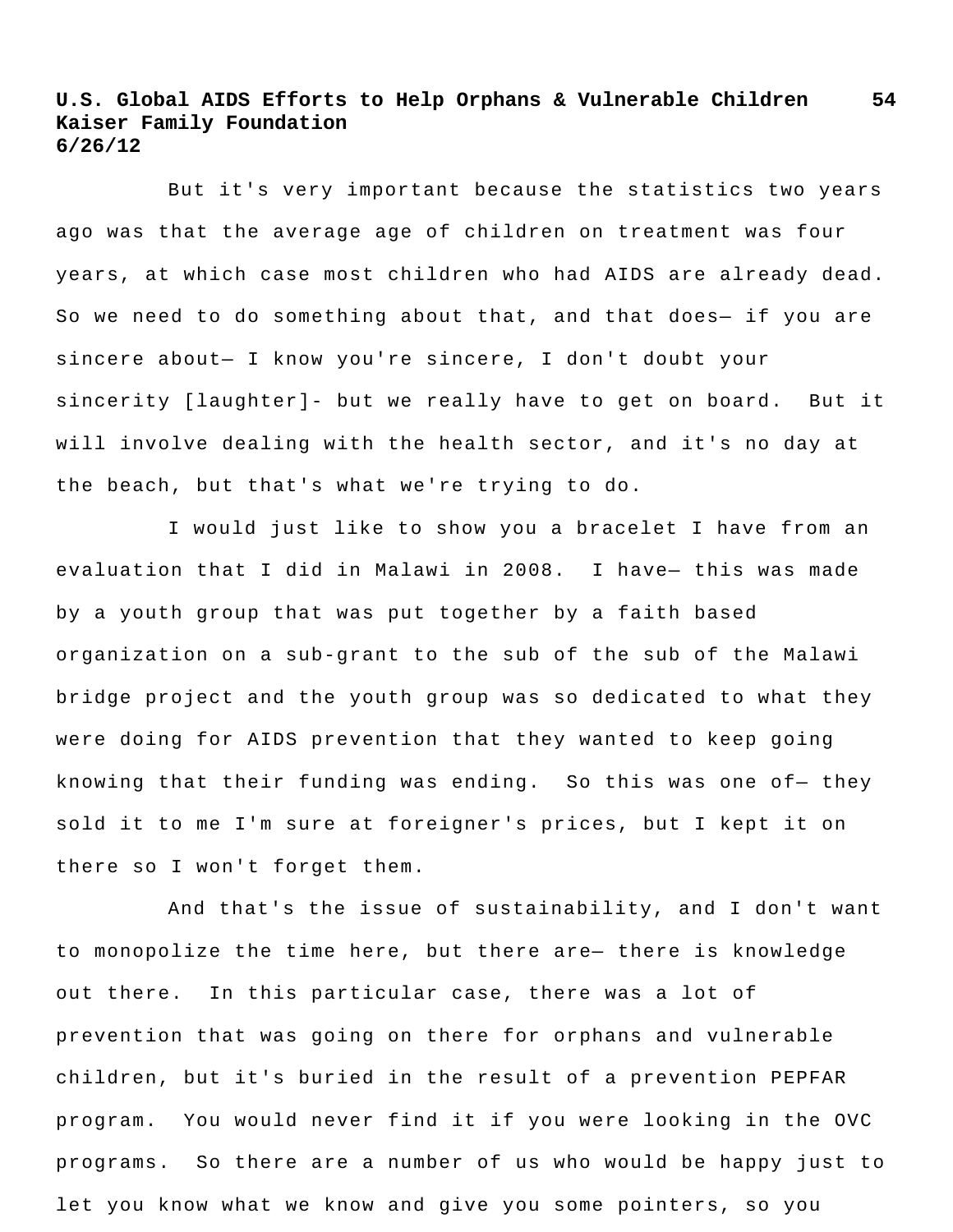or winding down, so why don't we take three more questions and then see if our— let's just get some more questions out and kind of wrap up.

**AGOROM DIKÉ:** My name is Agorom Diké, Chair of the Caribbean American Faith Based Leadership Council. One of the problems I hear coming out of the discussion is the idea of integrating our efforts and I've been aware that there are so many faith based institutions, church groups, you have those with the Catholic church, the Baptists, they have a direct link, an organization down in the Caribbean region, but we have a number of independent churches that are coming down to do mission work in terms of HIV. What are the best ways in which we can get all these efforts to be collaborated so that we don't have resources being wasted, but resources being brought to the region in a more organized manner? And another question is how involved are you in the Caribbean region in terms of your global efforts?

**JEN KATES:** So let's get a couple more questions out, and then we'll answer them in group.

**AYESHA IBRAHIM:** Hi, my name is Ayesha Ibrahim, a public health fellow with UNAIDS. I'd like to thank you guys for hosting this panel. It's been very educational, edifying to say the least. But my question is, for the upcoming international AIDS conference, how will you and your respective organizations use as a platform to really speak to the faith based organizations about their power and the impact that they can have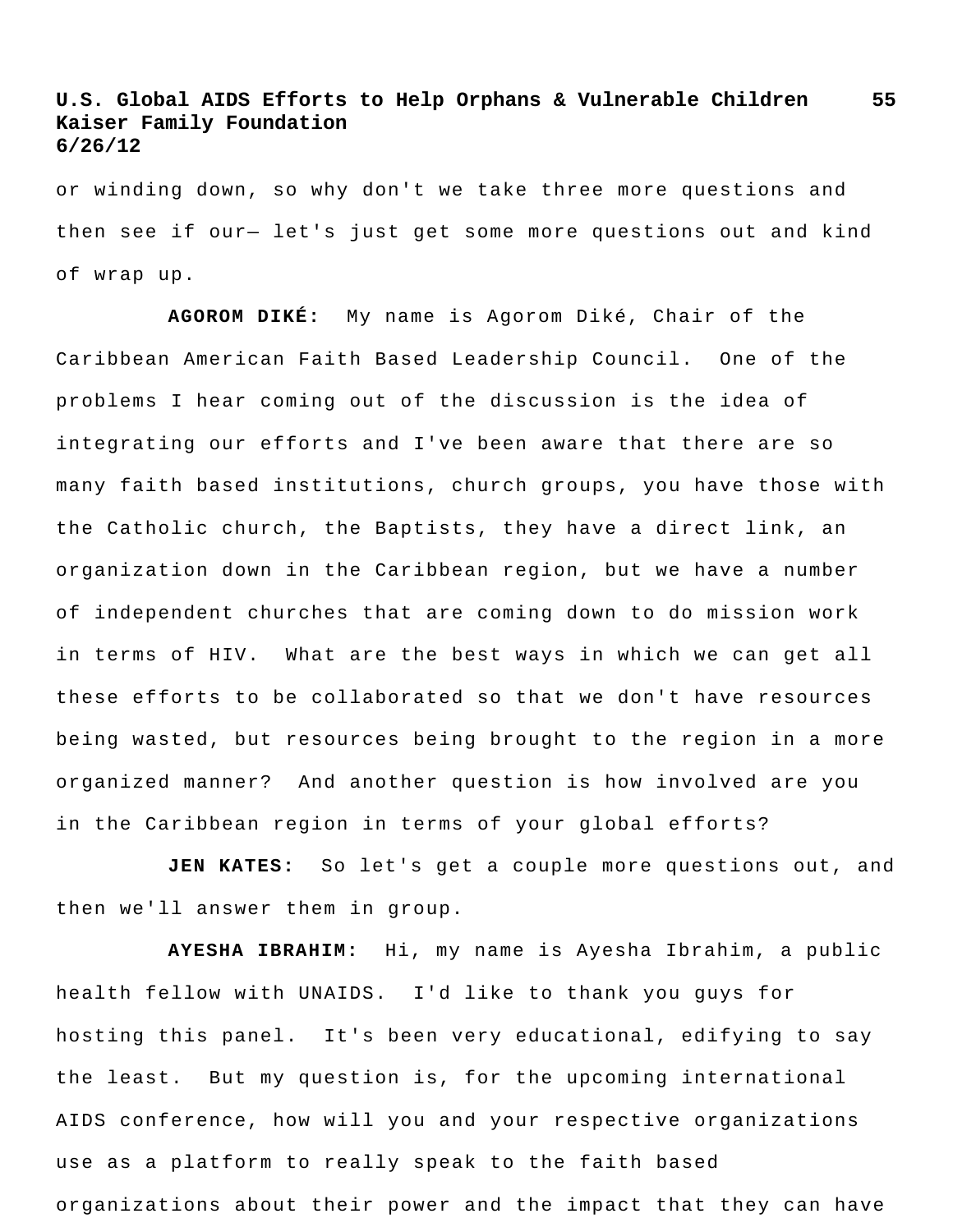[inaudible]?

**JEN KATES:** And one last question. Yeah.

**MARK ENGMAN:** Mark Engman, US Fund for UNICEF. You talk a lot about the involvement of communities and country ownership. I'm wondering if you could talk a little bit about how you get children and youths themselves to be part of the voices in the programs and the policies and really to make a formal part, not just happenstance.

**JEN KATES:** So we have great questions. One is about how to better collaborate and coordinate and are you working in the Caribbean region. The question about the conference and getting a voice involving kids themselves. So, who wants to start?

**PAULINE MUCHINA:** Okay, UNAIDS is working in the Caribbean. We have several offices in the Caribbean. We are also working with young people and engaging them. We have a program called Crowd Out AIDS, and that program and UNICEF— you know about Crowd Out AIDS. And so we are trying to get the voices of the young people themselves. Rather than being told what to do, they are actually saying how they would want to see the programs run for them. And that has been really fascinating to see.

And we are also using sports. A lot of young people like playing sports. Like for the International AIDS Conference we have a youth sports event; soccer tournament and basketball tournament using sports stars to talk to young people, and we'll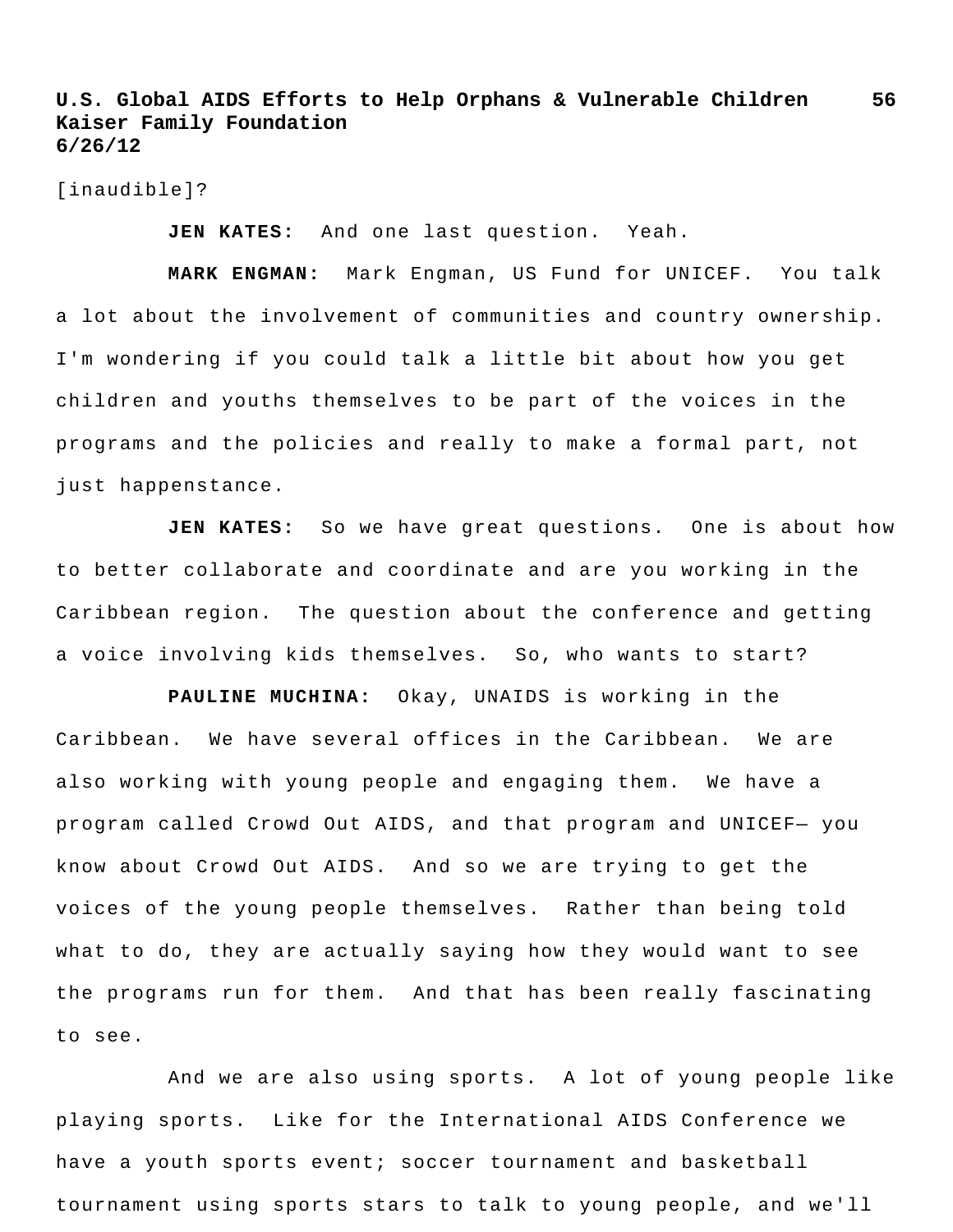phenomenal just organizing it. We have more [inaudible] sports and others.

The last thing I would like to say is the issue of prevention because I think if you— if we are to break the cycle of HIV, prevention has to happen. We cannot treat ourselves out of this epidemic. And the only way to do it is comprehensive HIV prevention. You can't just stick with one method of prevention and think that you're going to help yourself or really save the community. It has to be comprehensive. We have even to be better, even as faith based community, about talking about female condoms, for example. We are afraid to talk about male condoms, what about female condoms? And we have to not also be afraid to talk about sex. And most faith based groups are afraid of talking about human sexuality and sex, and yet, by speaking about it, then you teach the young people how they can stay safe either by delaying sexual debut or by using prevention tools that are accessible to them.

And also preventing violence against girls, you know, because that's one of the mode of transmission for most girls in some parts of Africa. So we need the faith based community to take the lead in condemning gender based violence, that would also be a form of prevention, in my opinion.

**JEN KATES:** Anyone else? David?

**DAVID NIXON, JR.:** As far as the AIDS conference and having a platform, I'd just love to have a platform [laughter].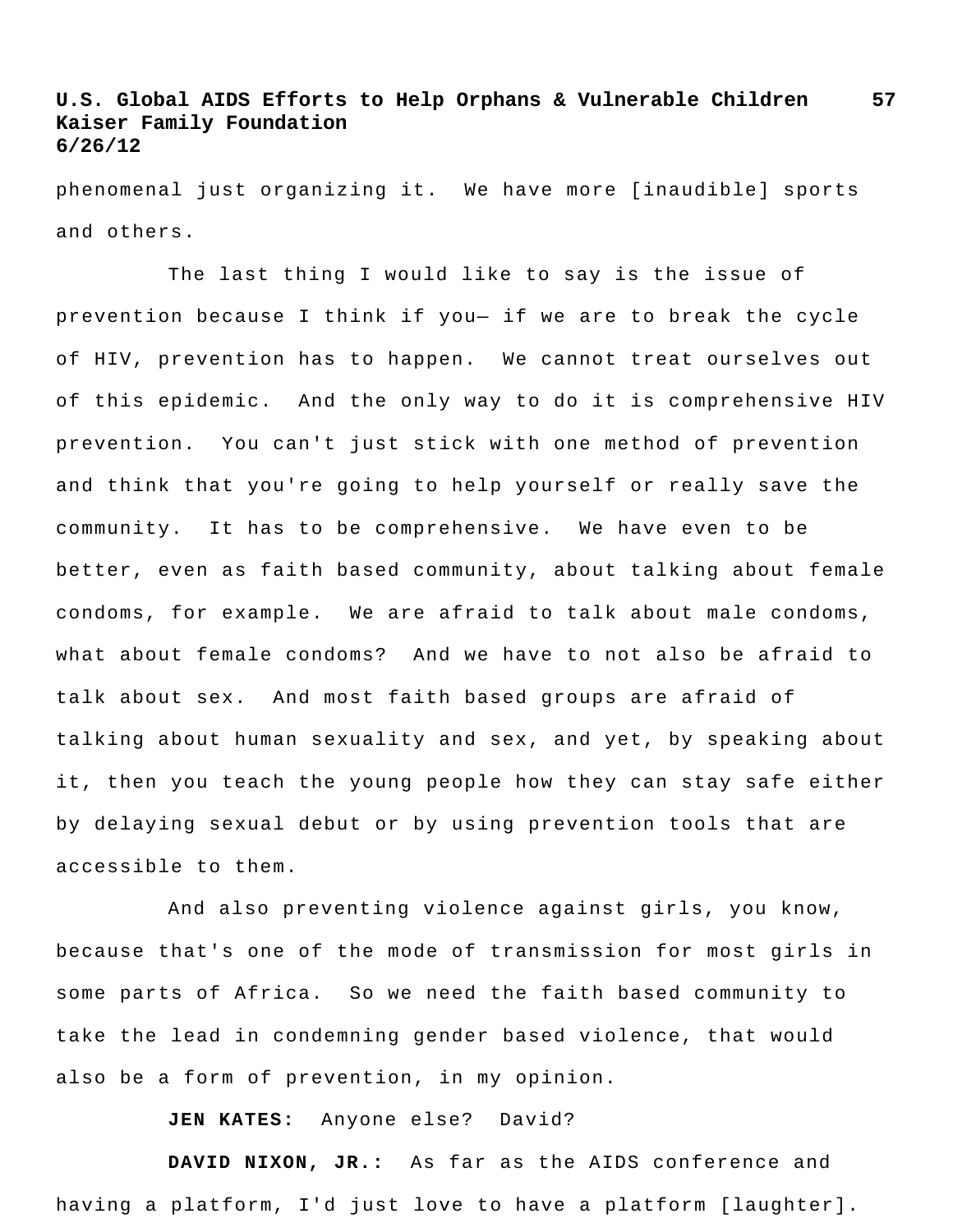Malawi there, there's so much that needs to be talked about. How to get kids on board, well, really is to model by example and education. And those sound simplistic, but the- really, immediately what comes to mind is what everyone's talked about working with the caregivers. That has to be a synergistic relationship. Not just us giving the caregivers resources, but asking them to be in relationship with us: Come and get education, share with us, dialog with us on a regular basis.

The healthcare professionals who are treating our HIV/AIDS orphans actually require now, that the guardian come with the child or they will not see the child because they want to initiate that dialog with the caregiver. We have to attack that at the community level. If the children aren't seeing it modeled, they won't learn it. And the other thing is education. I'd love to see more education in the local government schools with regard to these issues and it breaks my heart that we had to close our school in 2009 due to lack of funding because it was a fantastic way to keep our fingers on the pulse of what was happening with the children. What they saw in the community, what their feedback was; the children are an extremely valuable source of information if you know how to filter that.

And how to coordinate – the gentleman from the Caribbean organization, I believe – what I learned, three main sources: go to the local government. We often shy away from them, because they tend to be viewed as corrupt or ineffective or what have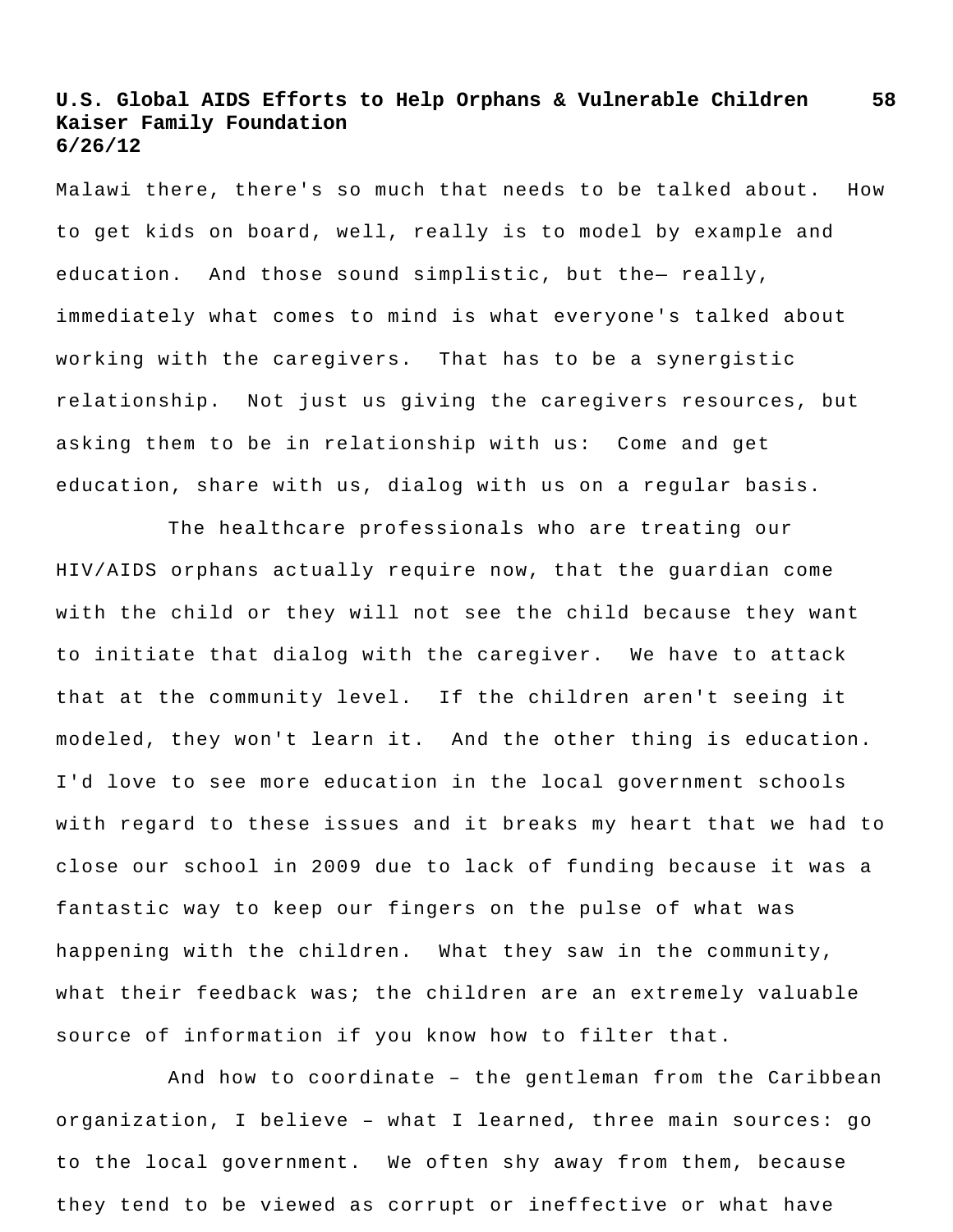briars. You go, and you digest the information and you measure that against what you know to be true. Other local organizational heads, faith based organizations, government organizations. Do the homework, and call the people up. Most of them, I have found, really surprised me-people who are heads of very large, very busy organizations welcome people like us contacting them and saying this is my issue, can you give me an answer or direct me to someone who has one.

**JEN KATES:** Now to— I want to actually respond to the woman who asked about the conference and getting— elevating or projecting the information. Two things: one is this is being webcast, so you can watch this. Others can watch it later on, and so if you feel like this got at some of those issues, I think share it with others who weren't here. And the conference itself, we're actually – Kaiser Family Foundation's webcasting the official webcaster for the conference. We're webcasting the plenaries and many of the special sessions. There are several that have faith based discussions that are the emphasis, so there'll be an ability to get that information beyond the 25,000 people that come. But as an attendee for many of these conferences, you can go to your one thing at one time, and there's a zillion things you're missing. So I think there's opportunities to bring this conversation forward.

> **PAULINE MUCHINA**: There's also the pre-conference. **JEN KATES:** Right.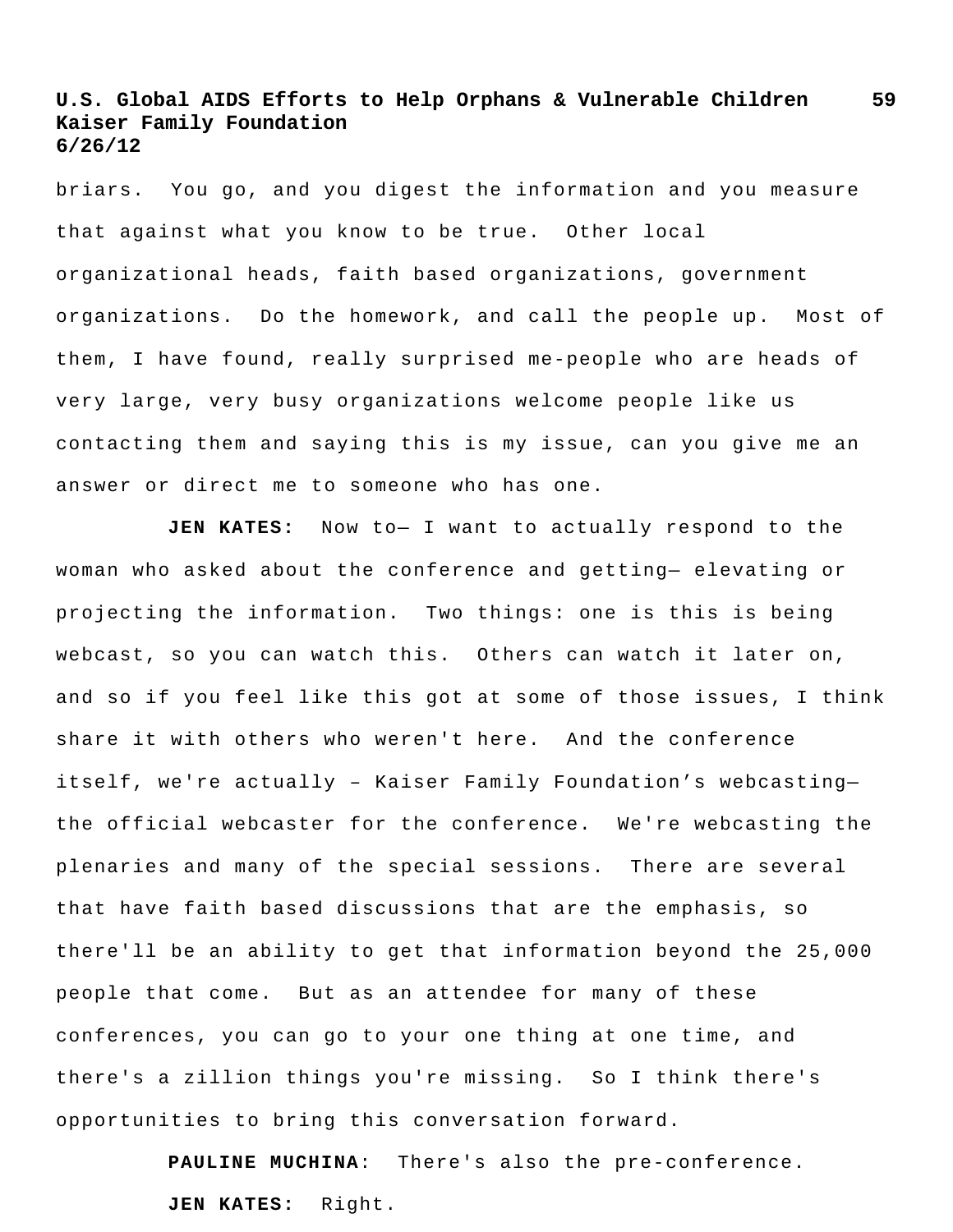**PAULINE MUCHINA:** And there is also the interfaith service that's also happening.

**JEN KATES:** Right.

**PAULINE MUCHINA:** So those are the others.

**JEN KATES:** There's a lot of—

**NICOLE BEHNAM:** And there's an Orphans and Vulnerable Children PEPFAR session.

**JEN KATES:** Right.

**NICOLE BEHNAM:** A satellite session from 7:00 to 8:30 that Wednesday, whatever that date is. I forgot.

**JEN KATES:** The  $25^{th}$ .

**NICOLE BEHNAM:** Yes.

**JEN KATES:** Yes.

**NICOLE BEHNAM:** And that's the kind of— a good place for dialog as well. We'd really welcome that from faith based organizations.

**JEN KATES:** So I'm going to bring us to a close because I know people are filtering out, but this is actually— we wanted to end up at the conference, so I'm glad we did. Because that's right next— around the corner, and a lot of us will be part of that, either there or watching. But I want to really thank our panelists for being here, for sharing their views. Really dynamic panel, and particularly I want to thank David and John: for David being willing to share his story and have it told, and then John just for all of the work you've done to really make